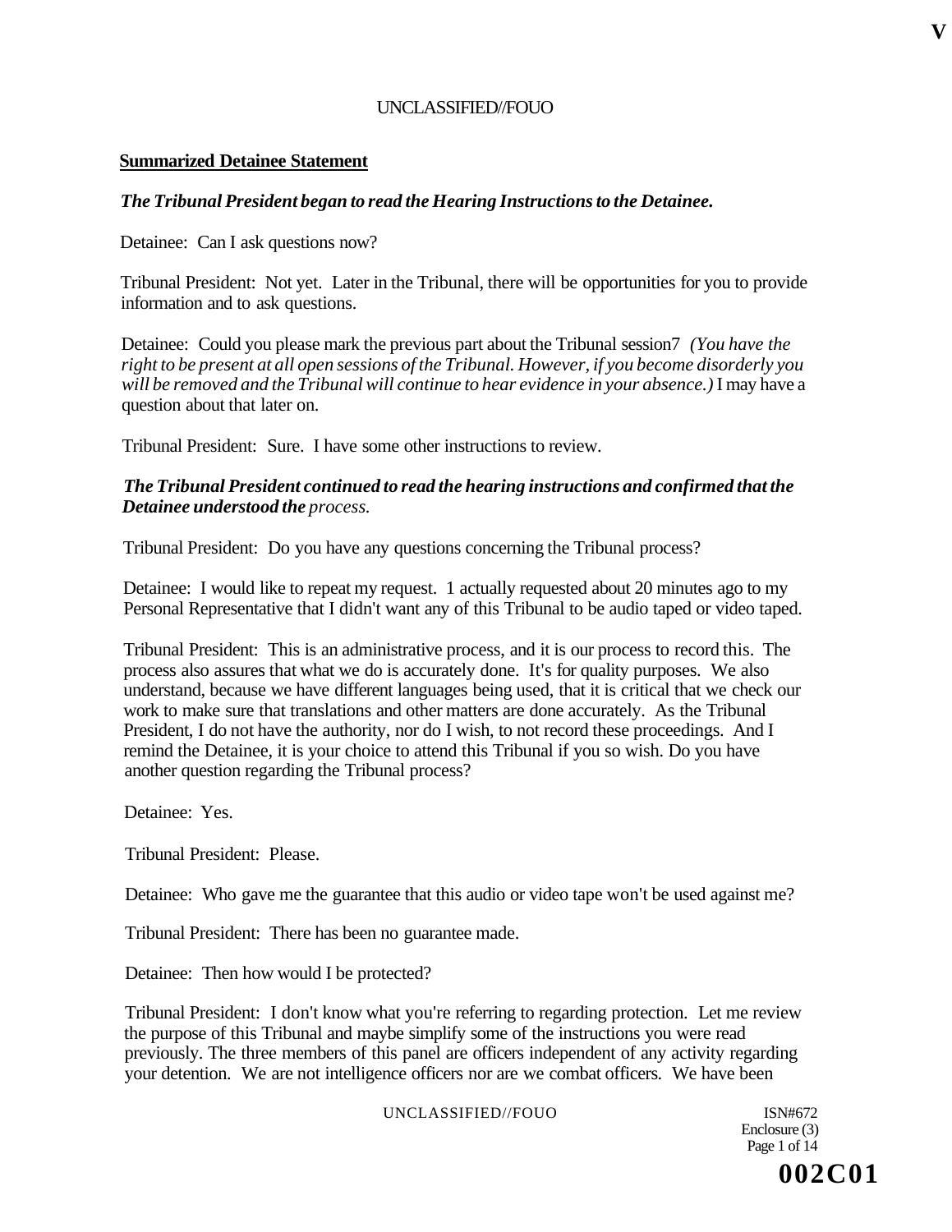tasked by the convening authority to independently review all the matters concerning your detention, with the specific purpose to determine if you have been properly classified as an Enemy Combatant. As part of that review process, the convening authority has provided an opportunity for you to provide information, if you so wish, regarding your detention. As you have been informed, your participation is not required for us to review the government information. The three officers, myself included, have not received any other information about you other than what the Personal Representative has informed me of prior. In your particular case, he has informed me that you wish to attend and other minor matters, such as your name and the language you prefer. The Tribunal procedures will continue shortly, where we will be told the same thing you were told previously regarding the Unclassified Summary of Evidence. So at this point, you know more about what the government thinks about you as a detainee than we do. I hope that was a description that will help you understand your rights and this process. Do you have any further questions?

Detainee: I would like to go back to that point where I had the question before.

Tribunal President: Okay, I will repeat that part of the script for you as information. I stated that you may be present at all open sessions of the Tribunal. Is that the part that you wish to have a question on?

Detainee: No, you can proceed further.

Tribunal President: The next line was, "however if you become disorderly you will be removed from the hearing and the Tribunal will continue to hear evidence in your absence."

Detainee: Yes, I am interested in that point Could you please repeat that point?

Tribunal President: Let me repeat If you become disorderly you will be removed from the hearing and the Tribunal will continue to hear evidence in your absence.

Detainee: How would you determine that I am disorderly? I've already asked you a few questions and you told me that you don't have the authority to - or cannot - answer those questions, so who can answer my questions? Who has the authority to answer them? So, are you going to determine that I have been disorderly, just because I've asked these kinds of questions which are actually related to my future?

Tribunal President: Number one, I am responsible for the orderly conduct of these proceedings. As the Tribunal President, that is within my authority and responsibility, and one of my responsibilities is to follow the instructions and guidance provided. For example, one aspect of the guidance provided concerned the conduct of recording these proceedings. I have determined these proceedings will continue, and that we will continue to record these proceedings in accordance with the regulations. I will also answer any reasonable questions from any member of this Tribunal, including the Detainee, regarding the conduct of this hearing. When I find that anyone's conduct, including that of the Detainee, Personal Representative, Recorder, or any Tribunal Member or observer to this hearing, is not in accordance with procedures or efficient or accurate proceedings, I will provide a warning and encouragement for proper conduct so we can

#### UNCLASSIFIED//FOUO ISN#672

Enclosure (3) **Page 2 of 14** 

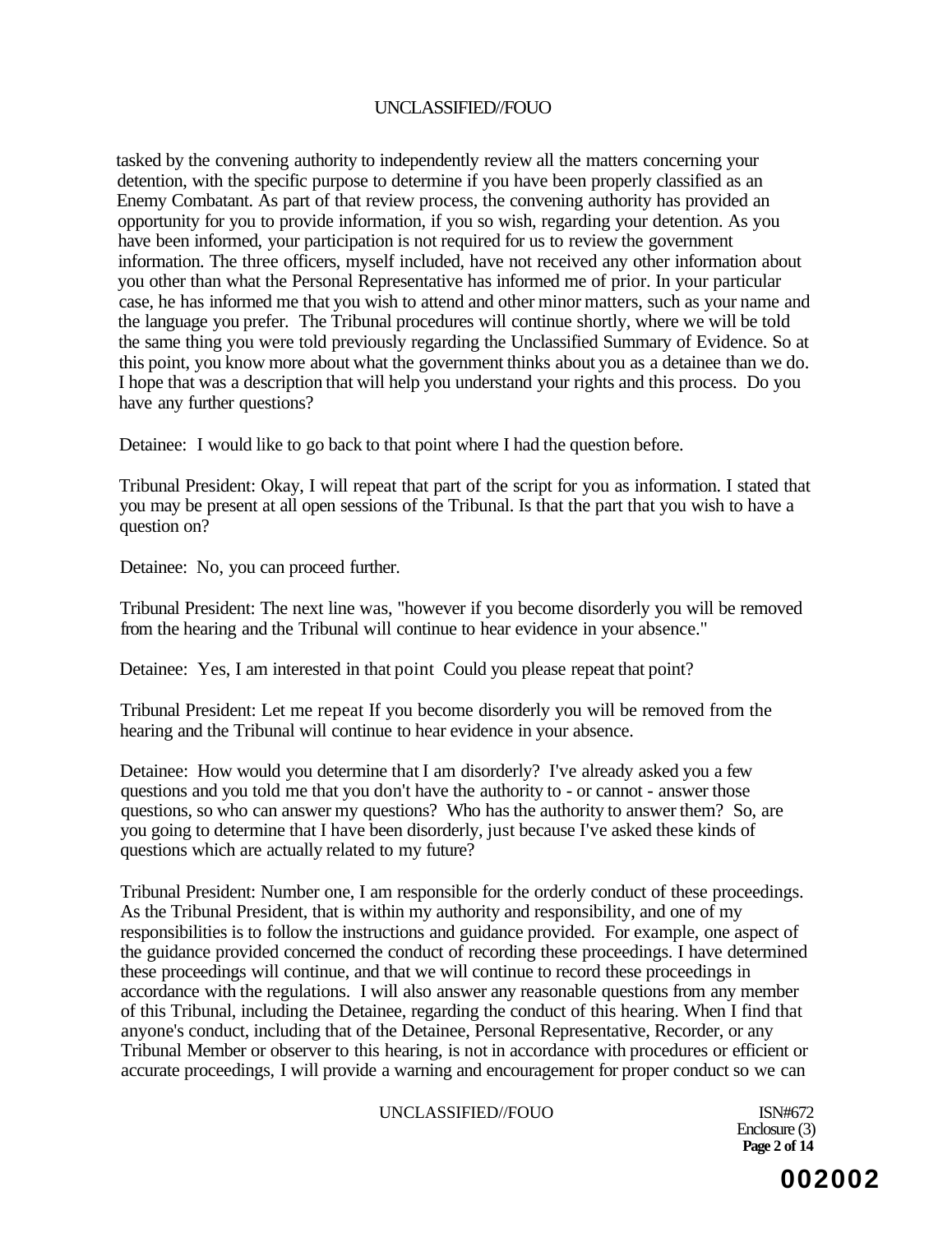proceed. At this point of the Tribunal process, I believe we have provided adequate instruction and information regarding what we are doing and how we are going to conduct it I respect the Detainee's concern regarding the use of the information he provides for other purposes, and I remind the Detainee that he has the option, and the choice is his, to provide statements. That is his choice, I cannot compel him to answer any question. At this point, the proceedings will continue. Shortly, you will have another opportunity to ask other questions and to provide additional information if you so choose. Personal Representative, please provide the Tribunal with the Detainee's Election Form.

#### *The Personal Representative presented the Detainee Election Form (Exhibit D-a) to the Tribunal*

#### *The Recorder presented the Unclassified Summary of Evidence (Exhibit R-1) to the Tribunal and gave a brief description of Us contents.*

#### *The Recorder presented Exhibits R-2 andR-3 into evidence.*

Tribunal President: Recorder, please provide a summary of the nature of unclassified evidence. But, before you do, I have an instruction for the Detainee first. At this point (speaking to the Detainee) there is no need for a response regarding this Unclassified Summary of Evidence from the Detainee. This is an opportunity for the Recorder to summarize the information for us at this time. Recorder, you may proceed with your summary of the unclassified evidence.

#### *The Recorder gave a brief description of the contents of the Unclassified Summary of Evidence (Exhibit R-1).*

#### *The Recorder confirmed that she had no further unclassified evidence or witnesses and requested a closed Tribunal session to present classified evidence.*

Tribunal President: Zakirjan Asam, you may now present any evidence you have to the Tribunal. Your Personal Representative may assist you if you wish. Do you wish to make a statement to this Tribunal?

Detainee: What do you mean?

Tribunal President: If you have any comments regarding the unclassified evidence, it would be very helpful for this Tribunal to hear them from you at this time.

Detainee: I've already told my Personal Representative all the comments I have for the summary of evidence. If you want, I can just repeat them.

Tribunal President: Okay, I understand that you've already provided some information to the Personal Representative. It is acceptable to this Tribunal to have the Personal Representative communicate that to us, and any other information you can add to clarify the remarks that he makes would be very helpful. Before we proceed to that point, I would like to ask if you would

#### UNCLASSIFIED//FOUO **ISN# 672**

**Enclosure (3) Page 3 of 14** 

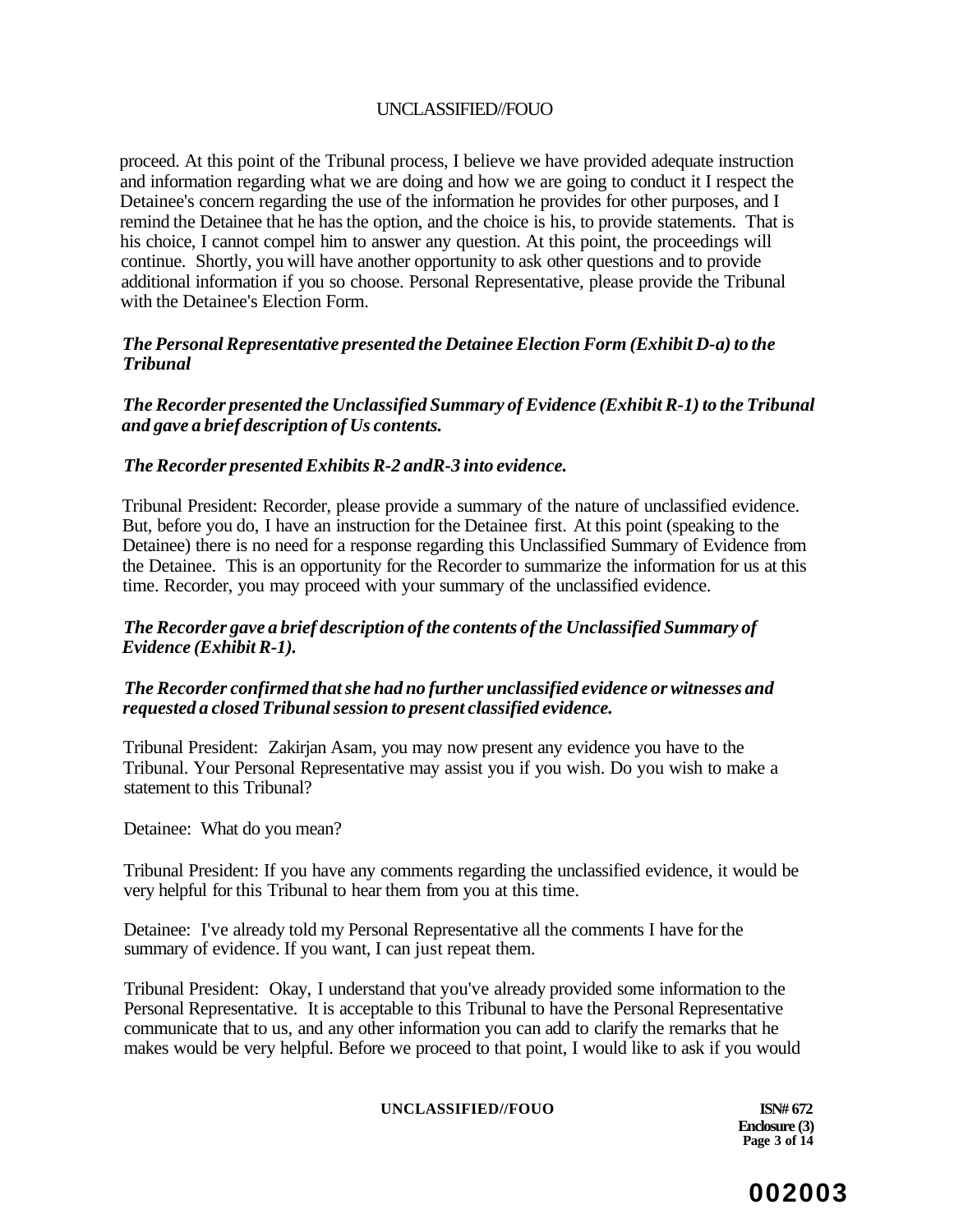like to make these statements under oath? An oath is a promise that the information is the truth. We have a prepared Muslim oath or another oath if you so desire. It is your choice.

Detainee: I cannot say anything before I actually meet some other representatives from some other organizations.

Tribunal President: That is your choice. I respect that. Personal Representative, you may proceed with the comments from your previous interview with the Detainee.

Personal Representative: Okay, but before I get started sir, the Detainee did have a concern about translations. He stated he has had problems with getting very good translators and he is concerned that they have made bad interrogation reports on him in the past.

Tribunal President: Personal Representative, I did note that remark in your election form. We will consider that if we review other interrogation reports, if any are provided to this panel. Before I proceed, I'd like confirmation from the Detainee that he would like the Personal Representative to provide us the information that you discussed earlier. It is your choice. If you don't want us to hear what the Personal Representative discussed with you before, we would respect that.

Detainee: He can reveal everything because there is nothing classified in it.

Tribunal President: Very well.

*The Personal Representative began to read each allegation from the Unclassified Summary of Evidence and continued by providing the Detainee's response to each point.* 

*3.a.l. The Detainee traveled from Tajikistan to Afghanistan in the spring of 2001.* 

Personal Representative: (Reading from his notes of the detainee's initial response) This was true, but he had no idea where he was going and it's a very long story but he was sent by special forces from Kazakhstan by helicopter to Tajikistan, not knowing where he was going.

Detainee: That's why it says the Detainee "traveled". It has to say "removed". The other word has to be deleted from that item. You can replace that with the word "sent" not "traveled".

*3. a. 2. The Detainee is a member of the Islamic Movement of Uzbekistan (IMU).* 

Personal Representative: (Reading from his notes of the detainee's initial response) What evidence do we have that is true? This is a false statement He had not even heard of the IMU until he came here to the camp.

UNCLASSIFIED//FOUO ISN#672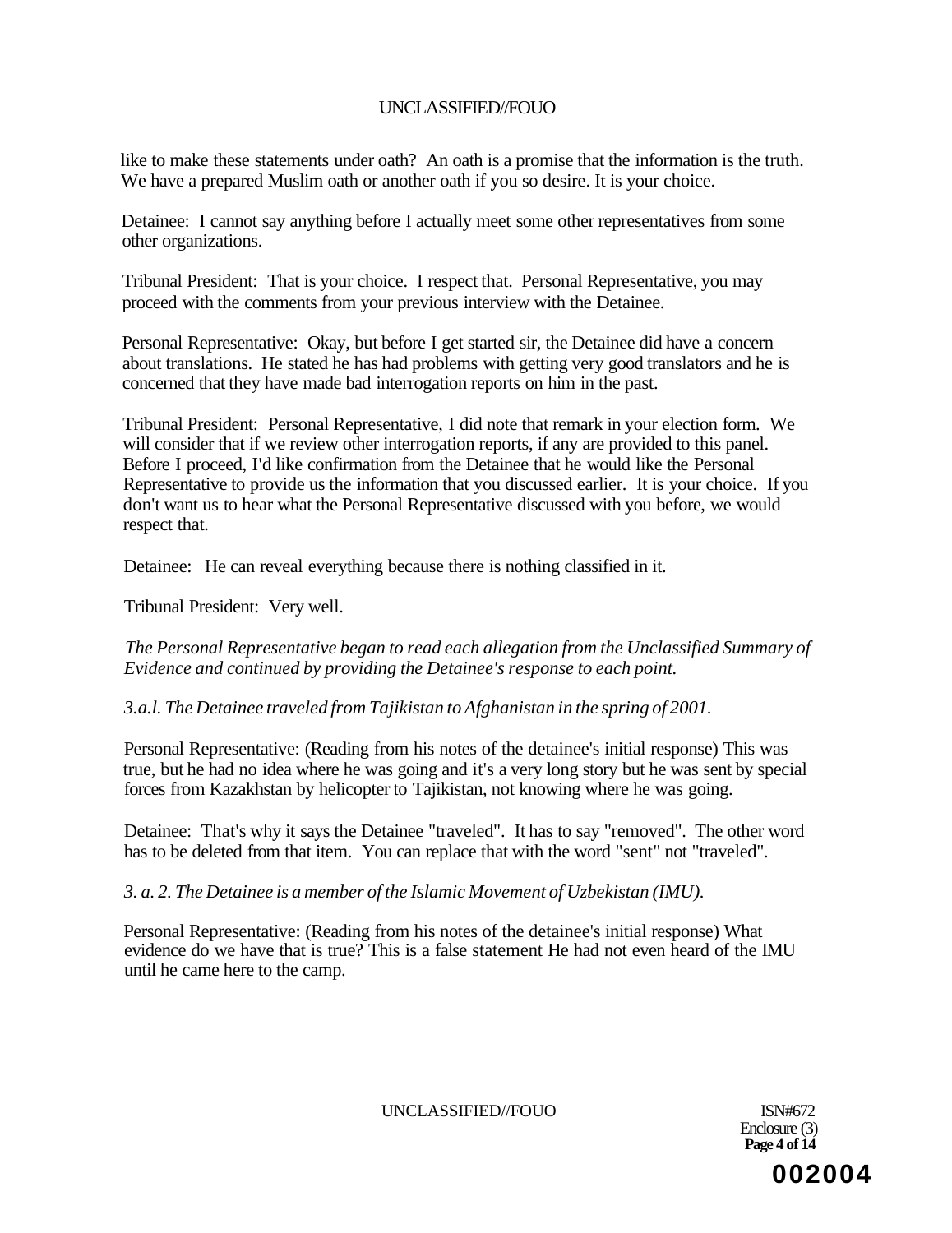*3.a.3. The IMU is listed in the U.S. Department of Homeland Security Terrorist Organizations Reference Guide as having ties with the Taliban.* 

Personal Representative: (Reading from his notes of the detainee's initial response) There is no comment about this statement because he has no relationship with the IMU.

#### *3. a. 4. The Detainee is acquainted with two individuals who hold leadership roles in the IMU.*

Personal Representative: (Reading from his notes of the detainee's initial response) In an interrogation he stated that he had heard about the IMU from two people here at Camp Delta. He believes that this may be a problem in the translation.

Detainee: That is possible.

#### *3.a.5. The Detainee was at Mazar-e-Sharif, Afghanistan, when the U.S. bombing campaign began.*

Personal Representative: (Reading from his notes of the detainee's initial response) He was not in Mazar-e-Sharif and has never been there. He was not even aware that there was a bombing campaign at Mazar-e-Sharif.

#### *3.a.6. The Detainee has ties to Muslims in the Sink'lang Province of China.*

Personal Representative: (Reading from his notes of the detainee's initial response) He has never heard of the place and doesn't know what they are even talking about here.

#### *3.a. 7. The Detainee fled to the mountains when the U.S. bombing campaign started*

Personal Representative: (Reading from his notes of the detainee's initial response) He doesn't know anything about this. It's not clear where in the mountains this is referring to, so he can't make a statement because it's not clear enough to him.

Detainee: If you want me to, there is actually a little bit more to it. I can add something to it.

Tribunal President: Please, it would be very helpful.

Detainee: When we were living in that village, people came and told us that there might be some bombing, that there might be a fight in this village and it's going to affect all of the people who live there. They told us that we might want to leave the village and before the fighting started we actually left the village. They told us that the Northern Alliance forces might attack us. We didn't hear anything about the U.S. bombing campaign. We left the village just before the fight.

#### *3.a.8. The Detainee was captured by the Northern Alliance in the mountains.*

Personal Representative: (Reading from his notes of the detainee's initial response) The only comment I have on that is that it is not true, with no further detail.

#### UNCLASSIFIED//FOUO ISN#672

Enclosure (3) Page 5 of 14

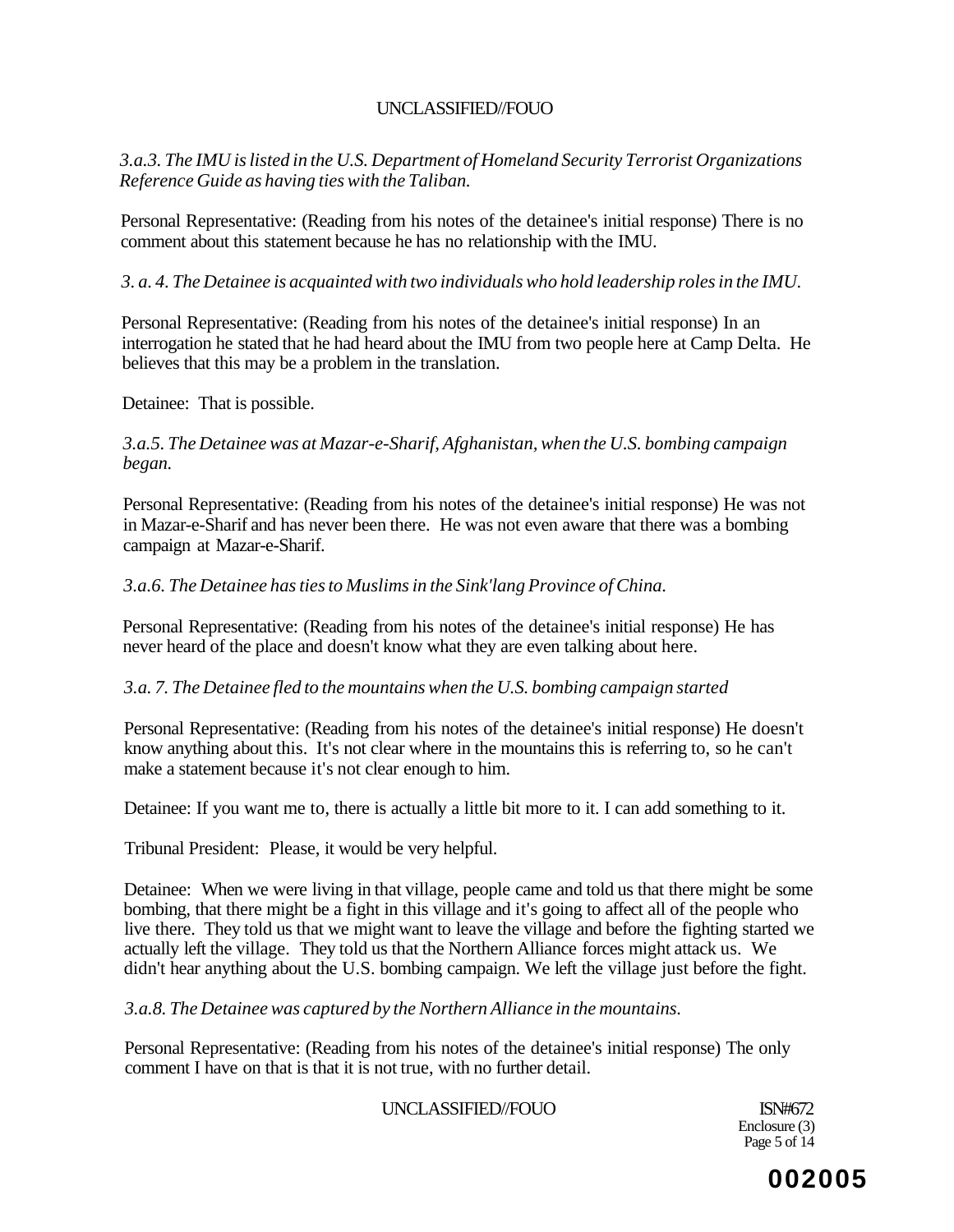Detainee: If you want me to, I can add something to it too. "Captured" is not the right word here in this item. There was an agreement between us that some people would take us to a place to be safe. During that travel, when they were actually taking us to that place, they had been stopped, and we were held and taken to a different place. I'm thinking there is some agreement between us and I don't know if it's kind of relevant to the Tribunal but if you are interested I can go on and tell my story.

Tribunal President: We may ask questions later. Thank you.

*3.a.9. The Detainee was captured a second time and turned over to U.S. forces.* 

Personal Representative: (Reading from his notes of the detainee's initial response) Again, he was not captured. He was turned over to the U.S. because he could not pay the bribe that was required and so he was sold to the Americans.

Detainee: I wasn't handed over. I was sold. It's also a very long story. I can tell you afterwards.

Tribunal President: If you would like to tell us now you may.

Detainee: There was one person there and he couldn't make any money, and decided to make some money off of me. He told me that if I wanted my freedom that I had to pay some money, otherwise they were going to sell me to the Americans. They were talking about the Americans being willing to buy everybody who was a stranger in that country. They gave me a certain period of time to get money, but I couldn't. That's why they sold me.

Tribunal President: Okay. Personal Representative, is there anything else?

Personal Representative: Yes sir. I actually have a classified document that I would like to enter as an exhibit at a later time on behalf of the Detainee.

Tribunal President: Very well. I will receive that document during the closed session.

Detainee: Are you going to inform me of what kind of documents you are going to reveal later on.

Tribunal President: You need to direct that question to the Personal Representative.

Personal Representative: Yes, sir. (Addressing the Detainee.) We talked about it beforehand. This is the document that raises into question a source of information that is in your case.

Tribunal President: Okay. Zakirjan Asam, does that conclude you statement?

Detainee: I didn't understand the question.

UNCLASSIFDBD//FOUO ISN#672

Enclosure (3) **Page 6 of 14 002006**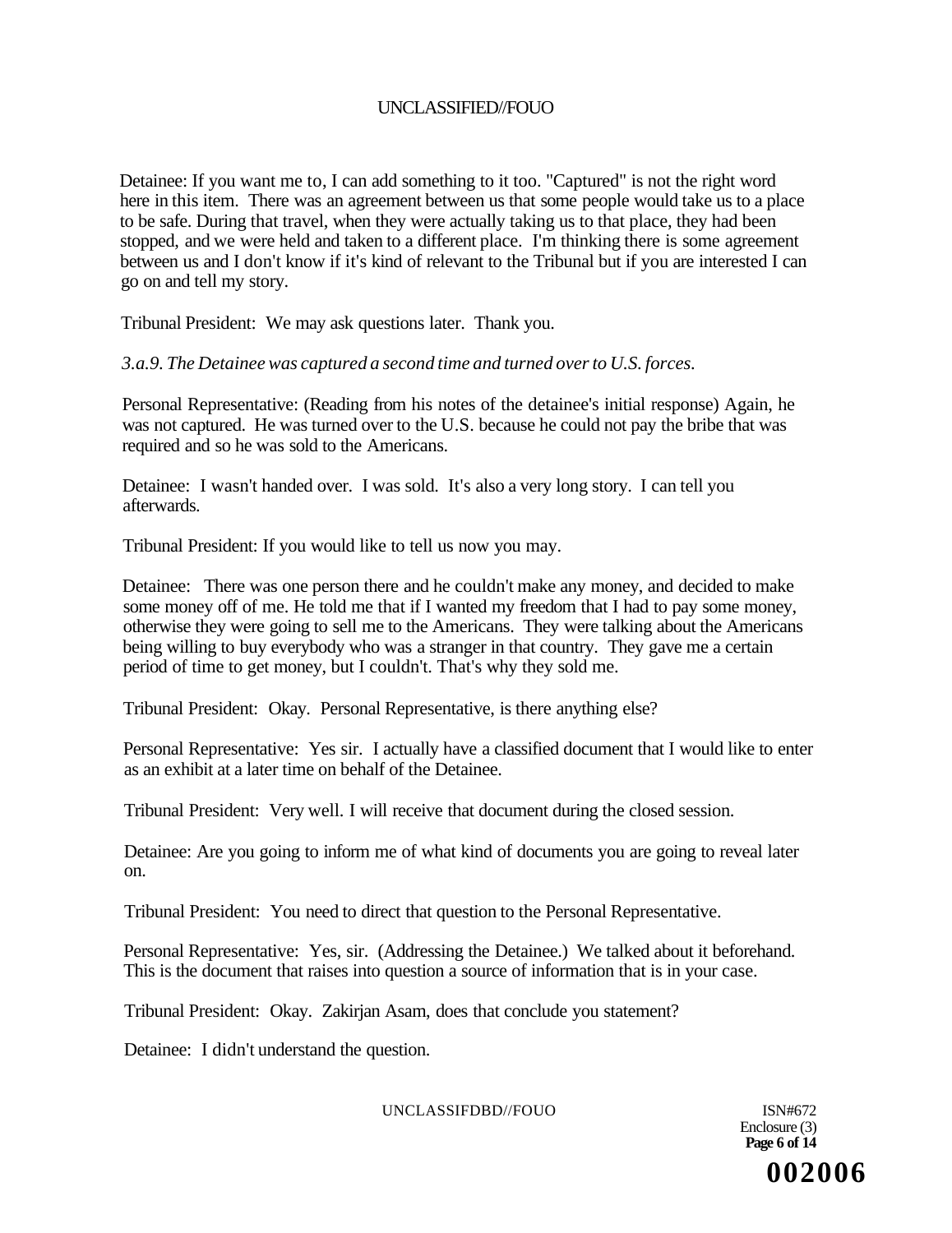Tribunal President: Actually, I'm going to have to take a short recess so I can clear my throat, A short live-minute recess if you don't mind.

Detainee: That is fine. May I also use the restroom?

Tribunal President: We will take a recess and have the security give you a rest stop as well. Thank you.

#### *The Tribunal took a short recess.*

#### *The Tribunal re-opened after taking a short recess.*

Tribunal President: Thank you for the recess, I needed it I'd like to confirm, Zakirjan Asam, that you have completed your statement.

Detainee: According to those items on the summary of evidence, if you are interested I can of course make a few comments.

Tribunal President: Please do. It's very helpful for us.

Detainee: Which item are you actually interested in?

Tribunal President: We will be proceeding to ask specific questions. But if you have anything that you would like to provide us, you may. I'd like to continue to the questions if you don't have anything else to add.

Detainee: I actually have a few questions.

Tribunal President: Okay, you may ask you questions. By the way, we have water if you need it.

Detainee: Okay, my Personal Representative told me the last time that the Tribunal is just here to find out if I am being properly held as an Enemy Combatant

Tribunal President: That is correct.

Detainee: He told me that it's not like a big deal, then what is it for?

Tribunal President: Okay, I don't hear a question yet. That doesn't sound like a question, but I think I can clarify.

Detainee: Okay, about ten days ago I met with my Personal Representative and I asked him "what's that all about?" because the whole summary of evidence was not true. It's all false accusations against me. He told me that it's nothing. All the accusations here are false and I didn't even know what to expect or what to prepare for. He told me that it's pretty much nothing and that nobody is accusing you of anything. So what is this all about then?

#### UNCLASS1FIED//FOU0 ISN#672

**Enclosure (3) Page 7 of 14** 

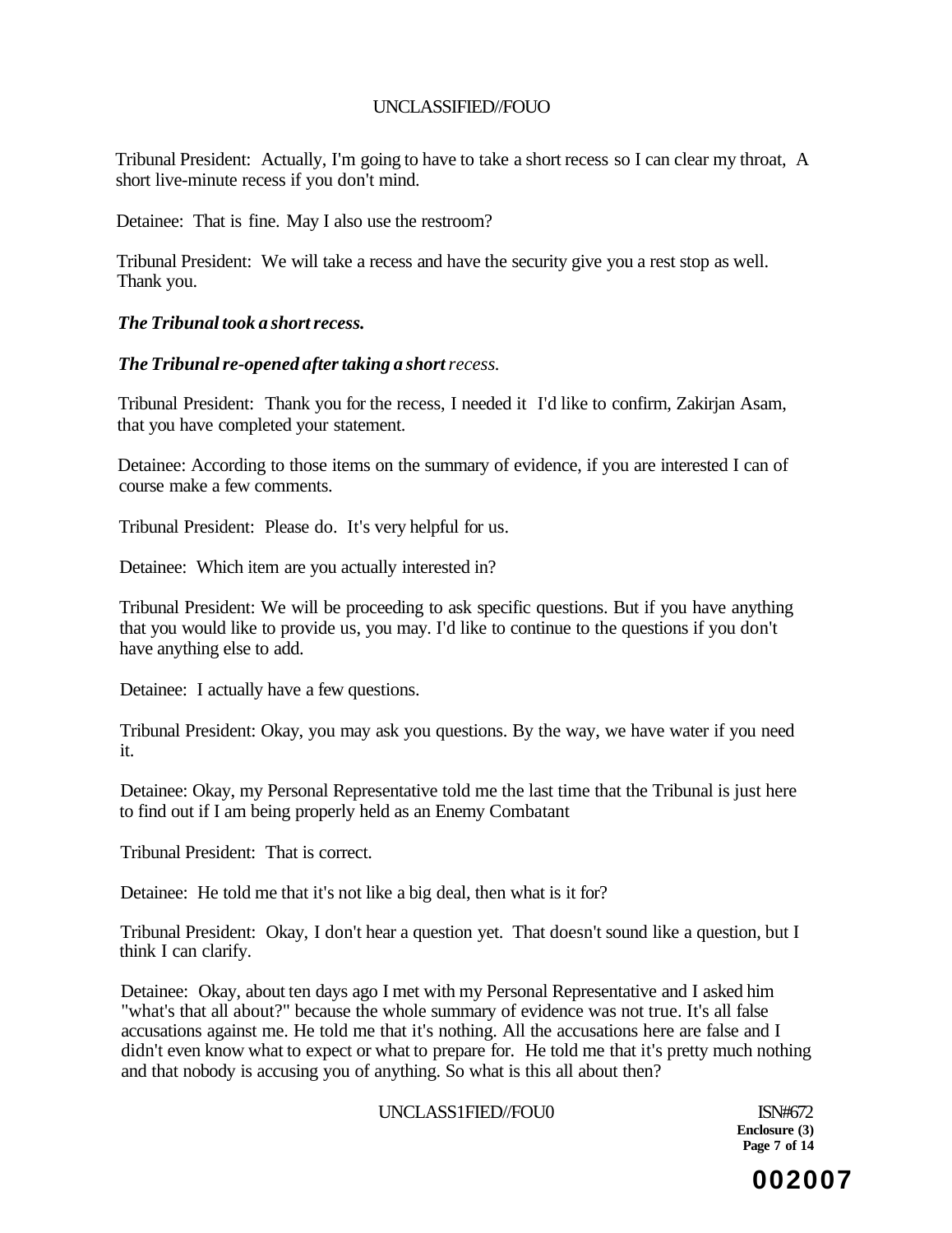Tribunal President: Personal Representative, you would like to comment on that.

Personal Representative: I don't recall making such statements sir. I don't know what he is talking about. I mean if I could...

Detainee: So that means that I'm just lying?

Personal Representative: Maybe he can clarify a little more. I'm not quite sure I understand what he is saying.

Detainee: I asked you: why you were taking me to the Tribunal? What was the reason for that? It says here that this is to determine my enemy combatant status. Now I actually remember that you told me that it's not the legal term for that.

Personal Representative: I did explain to him that's not a legal process, but an administrative review. I believe I indicated that in my Detainee election notes.

Tribunal President: I believe I understand the confusion. The Personal Representative is correct This is an administrative review. We are not judges and we not trying to determine guilt or innocence. I do recognize that the room and the organization of the people and the procedures do suggest a legal proceeding. That is not the case. As I described earlier, it is meant to provide an efficient and accurate process to review the information regarding your classification here as an Enemy Combatant.

Detainee: Can you comment on your previous reply?

Tribunal President: In what regard?

Detainee: Something you said about some other organizations. You said something about some other organizations.

Tribunal President: I'm not familiar with any other organizations I was talking about.

Detainee: That's okay. You can continue.

Tribunal President: The convening authority is a military person who has been given the authority to review these matters. Possibly that was the organization you were referring to.

Detainee: Yes, that is possible.

Tribunal President: So, again, getting back to your question or comment regarding your discussion with the Personal Representative, he was quite correct that this is an administrative review and that this review would have occurred had you attended or not This administrative review also required us to provide you with unclassified descriptions of why the government believed you are an Enemy Combatant. The meetings you had with the Personal Representative

#### UNCLASSIFIED//FOUO ISN#672

**Enclosure (3) PageS of 14** 

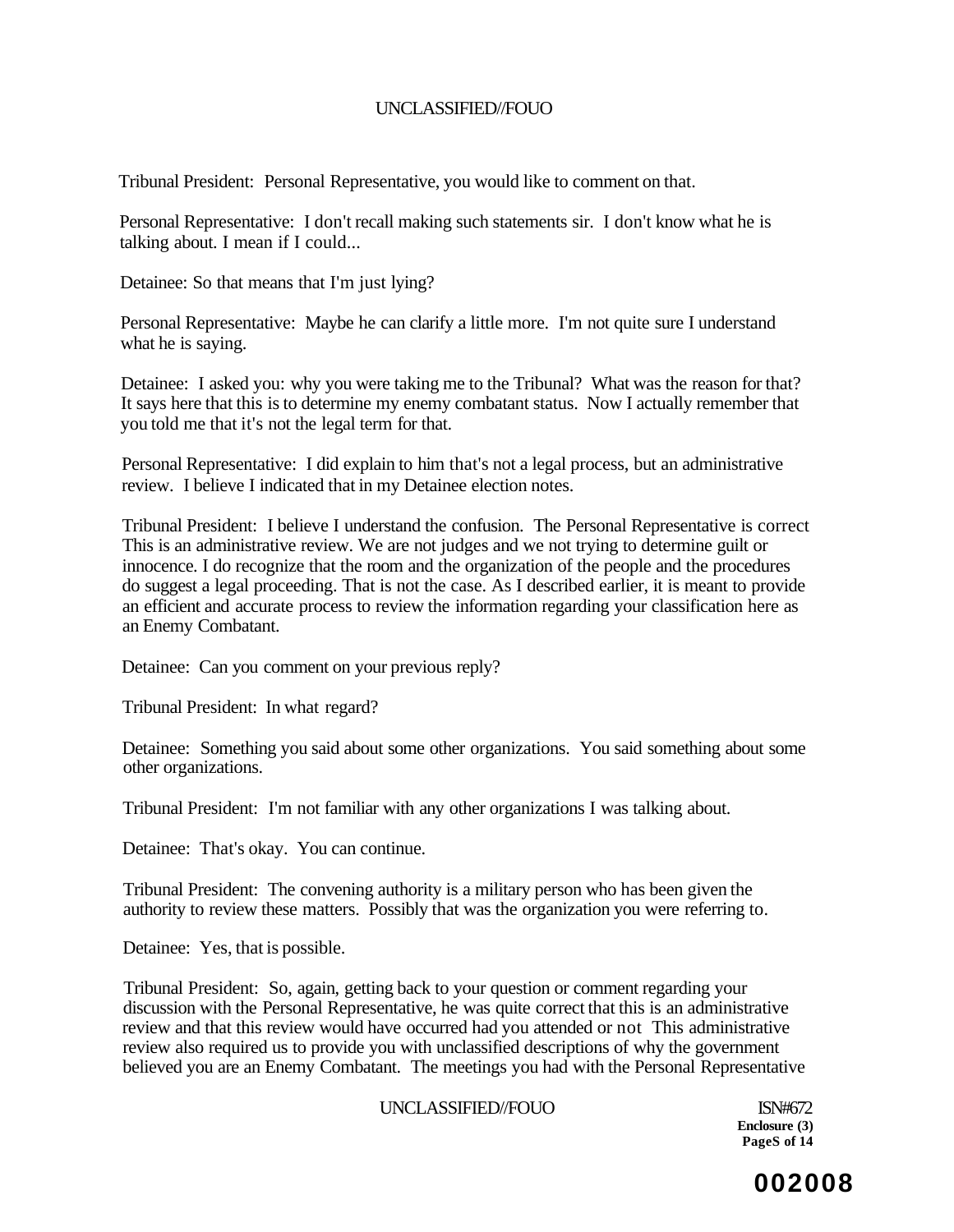earlier were to provide you that information so you could prepare comments, which you have provided to us today.

Detainee: Okay, can I ask one question?

Tribunal President: Yes, please.

Detainee: Okay, you are giving me a summary of evidence but your summary of evidence must have some facts they are based on. I don't know what you are trying to do here. Everything is false; false accusations. You are trying to lie to yourself. During the interrogations, everything I was telling got mixed up into false accusations against me. So, who gave me the guarantee that you won't do the same thing on the Tribunal?

Tribunal President: I wish there were guarantees in the things that we do. I will remind you of the oath that we took today. We did not guarantee that we would make a perfect decision. We promised to do our best and to use our good judgment. I do respect and understand that you have concern about the accuracy in your previous interviews and I reaffirm our promise that we will consider that when we review other information. I hope you recognize that we are an independent review panel and each of us is responsible for determining classification of "Enemy Combatant" or "Not an Enemy Combatant." I'd like to proceed with questions so we can clarify some of the comments that you made earlier. Personal Representative, do you have questions for the Detainee?

Personal Representative: No sir I do not

Tribunal President: Recorder, do you have any questions for the Detainee?

Recorder: No sir I do not.

Tribunal President: Do the board members have any questions for the Detainee? Again for the Detainee, it is your option to provide us answers. We cannot compel you to provide us answers, but your information would be helpful.

Tribunal Members' questions:

- Q. Where are you from?
- A. It doesn't matter.
- Q. You answered earlier about being moved from Tajikistan to Afghanistan. You said that you were sent. Could you elaborate on what you mean by that?
- A. Okay, I had two choices. I didn't have any documents to stay in that country, so they could have held me in jail with all kinds of false accusations.
- Q. So they offered to take you to Afghanistan?
- A. No. They told me that they were going to take me to a place where I would be treated very well. They didn't tell me which way they were taking me. They told me that they

UNCLASSIFIED//FOUO ISN# 672

Enclosure (3) Page 9 of 14

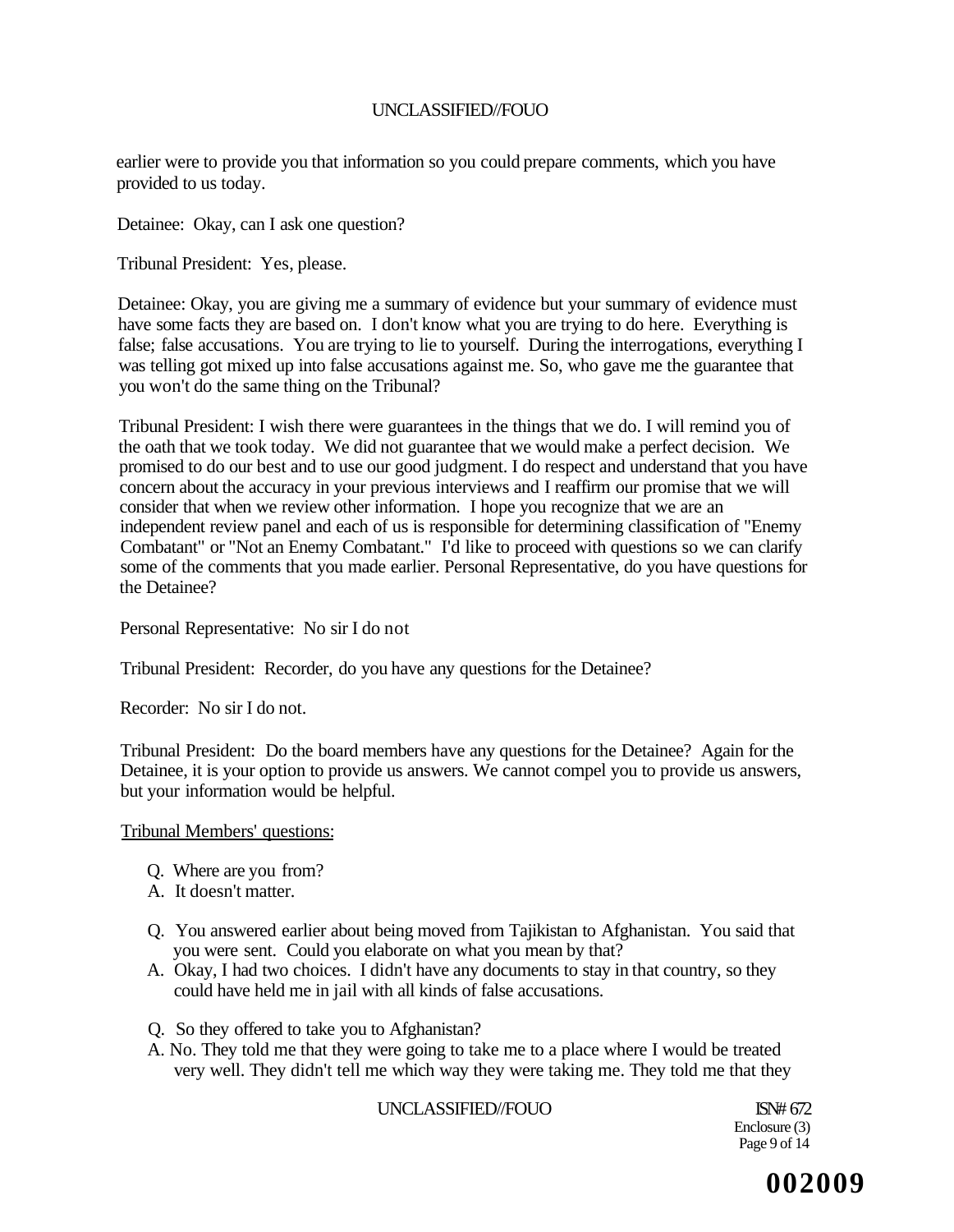were going to take me to a place where I would be treated right. They were going to provide me with food, a place to live, and everything that a human being needs, and I'd be sent with the other refuges.

Q. Was this because they wanted to get you out of their country, or some other reason?

- A. Yes, I think the main reason was because they wanted us out of the country.
- Q. Do you know where they left you in Afghanistan?
- A. No, I have no idea.
- Q. But you did not go to Mazar-e-Sharif?
- A. Are you asking me did I know where I was going in Afghanistan, is that your question?
- Q. I thought, and I may be wrong, but I thought the Personal Representative said that you have not been in Mazar-e-Sharif.
- A. Yes, that is correct. Okay, the first time, they were sending us they didn't tell us exactly where they were sending us. They told us from that place they would take us someplace else.
- Q. Did that happen? Did they take you someplace else?
- A. It did happen.
- Q. Was this the same place where they told you that the fighting was about to start?
- A. The place they were sending us was not even in Afghanistan. It was a totally different country. My final place was in Afghanistan, but I didn't know about it.
- Q. How many places were you in Afghanistan, just one?
- A. You mean in one city, or in one house, or in one village?
- Q. Again, as the Tribunal President explained we don't know anything about what has happened to you. So, what I'm trying to figure out is, you went into Afghanistan and what did you do while you were in Afghanistan? How many places did you settle in?
- A. When I arrived in Afghanistan, I lived in one place for some period of time and then before the fighting started I left that place and went to the other place.

Q. During this time in Afghanistan, were you ever armed? Did you have a weapon on you? A. No.

- Q. Can you describe the people you were with as refugees?
- A. We came to that place with the refugees, but over there they were locals.
- Q. But the people you were with were not armed either?
- A. No, the majority of those people were women and youngsters.

UNCLASSIFIED//FOUO ISN# 672

**Enclosure (3) Page 10 of 14** 

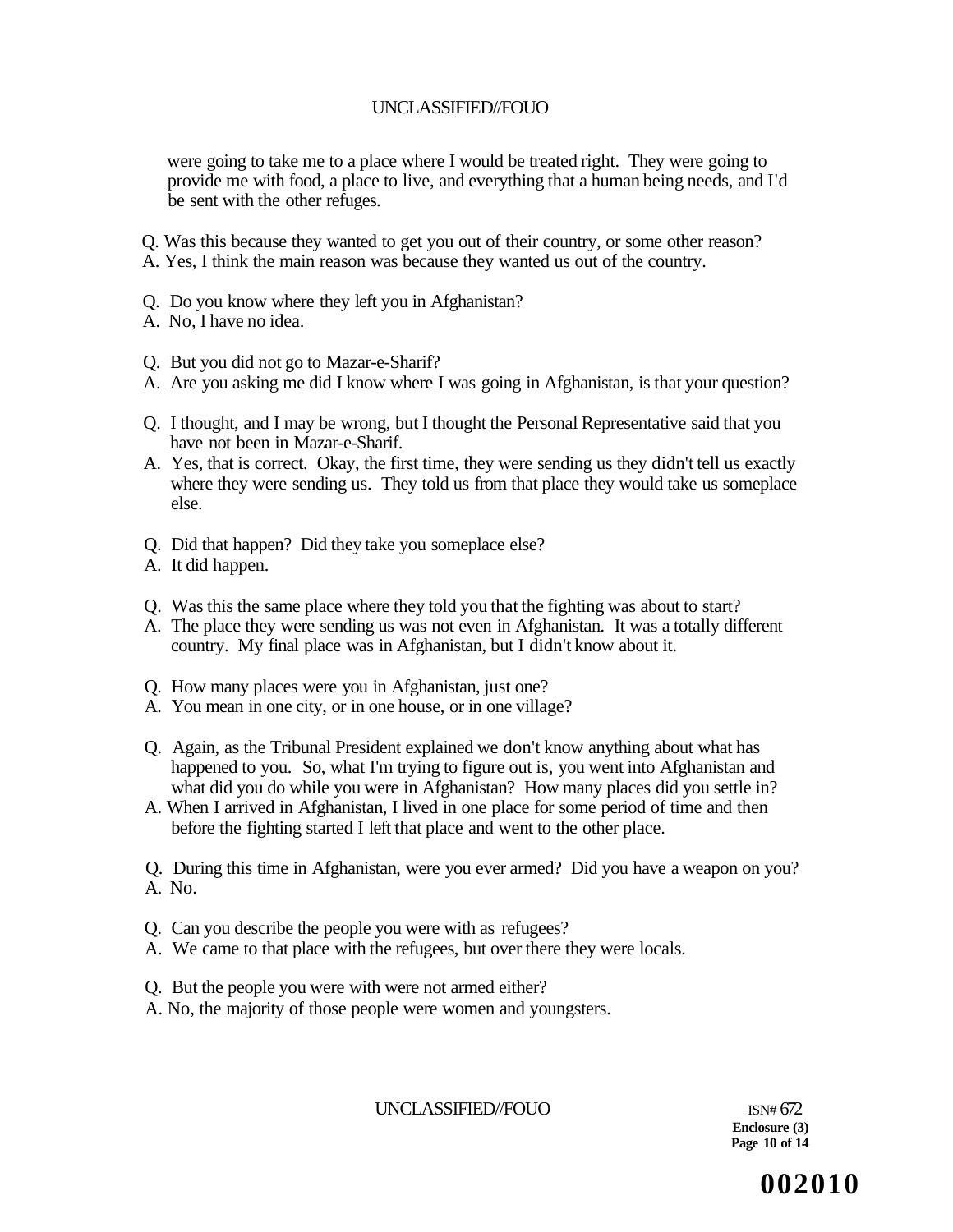- Q. Were there others that were sold with you at the time you were handed over to U.S. forces?
- A. No, not to Americans. But to Afghans, yes there was one person.
- Q. Were they also refugees or members of your group?
- A. Okay, in Afghanistan there is some kind of thing in their culture that if someone runs away from one province to another province, and if they have some kind conflict between them, they capture and sell that person to Afghans. It's not like an armed conflict, it's just between villages.
- Q. Do you know the names of the other individuals who were sold?
- A. No, they sold me to Americans.
- Q. How much were you asked to pay for a bribe?
- A. 3,000.
- Q. 3,000 dollars, 3,000 rupees...?
- A. Dollars. (Detainee answered quickly and in English). Because they knew they could sell me to Americans for \$5,000. The way they explained it to me was that because I am Muslim they lowered the price for me.
- Q. Can you identify them a little more? Who was it? Was it Northern Alliance? Was it a particular person that was asking you to bribe them?
- A. It was actually the people from the two villages. They were actually negotiating between themselves.
- Q. Do you remember the villages' names?
- A. It was in the Konduz province.
- Q. When you were discussing living in the village, and people were saying that it was a good idea to leave, you used the word "we". At least the translator used the word 'Sve". I'm just curious about who "we" were. Who were the group that you were with? Were you referring to refugees?
- A. The local population told us that if we wanted to be safe, we'd better leave that place. In Afghanistan, it comes by the word of mouth, and this came from the mosque. That's how we heard, and we left the place.
- Q. Also, you mentioned about the two people who were leaders in the IMU. You thought maybe it had to do with some Detainees that you had a discussion with. Let me rephrase that. If my notes are correct, you thought that a discussion with some Detainees here at Guantanamo may have been the reason for item number four, where it referenced knowing some individuals with leadership roles in the IMU. Do you remember who those two Detainees were? Their names or other identification?
- A. Yes, I was with those people here at the camp. I met them here at the camp and I talked with them. Just for safety reasons -1 don't know how my statement is going to be related to them - I'd better not reveal their identities.

UNCLASSIFIED//FOUO ISN# 672

Enclosure (3) Page 11 of!4

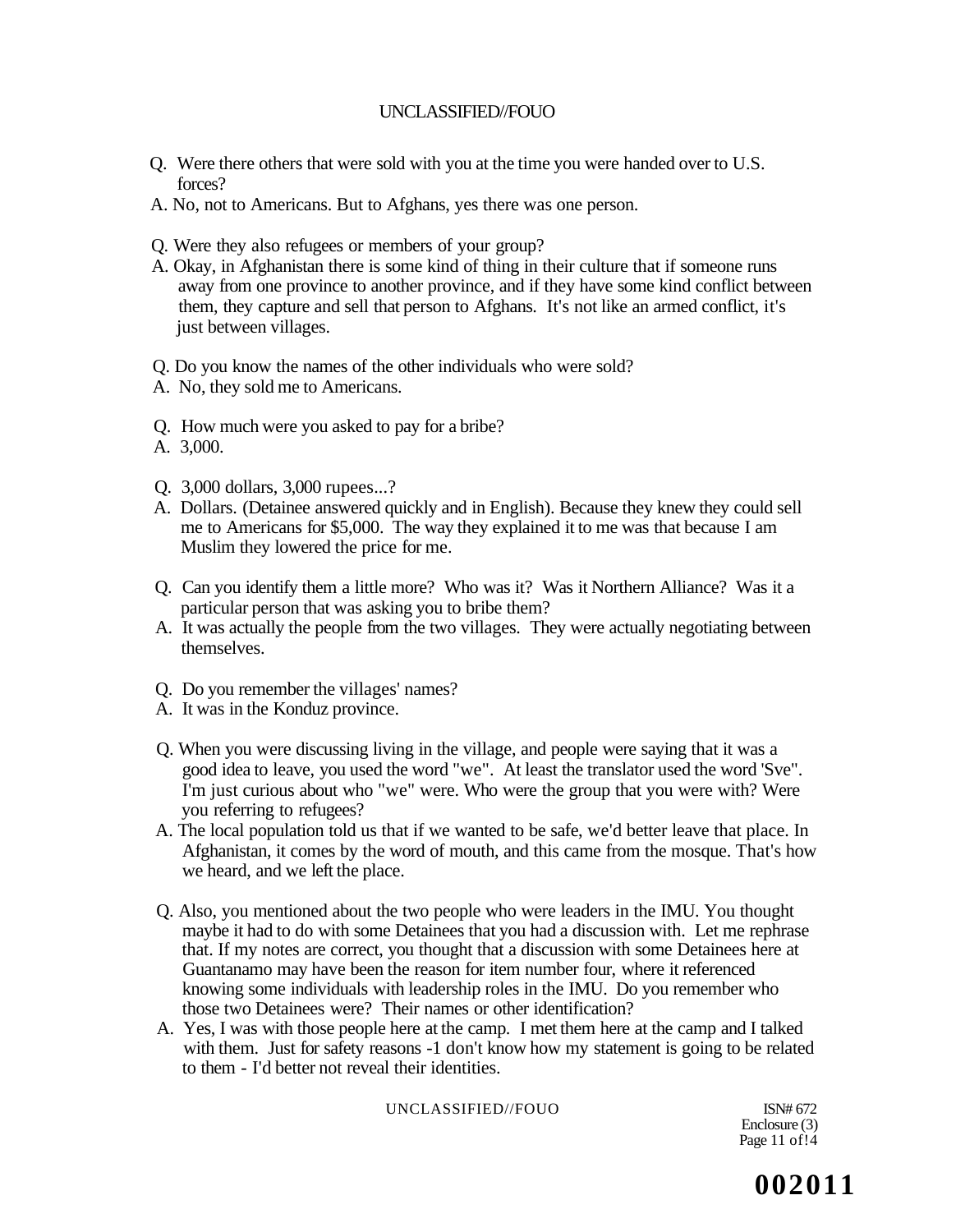Q. I respect that and just thought I'd ask.

Tribunal President: Any further questions from the Tribunal panel? (Tribunal members reply non-verbally that they have no other questions.)

Detainee: I thought you were asking me if I had any more questions.

Tribunal President: Actually, Zakirjan Asam, do you have any other evidence to present to this Tribunal?

Detainee: On which item?

Tribunal President: It's an open question, anything that you would like to tell us.

Detainee: I cannot add anything else without knowing in particular what you want to know.

Tribunal President: That is fine and we will proceed.

Detainee: Okay, I actually have a questioa

Tribunal President: Okay, final question.

Detainee: Final question?

Tribunal President: Well, one more question please.

Detainee: You are all independent. But you are all from America, right?

Tribunal President: That is correct.

Detainee: How come there is nobody here from the other countries? Some representatives from other countries, companies, or organizations, who will actually observe you, too? How come everybody is from America?

Tribunal President: This is an administrative process for the American government

Detainee: Okay, this is very interesting. If something goes wrong or somebody says something wrong, will there be any charges against that person?

Tribunal President: Each of us is accountable for our actions and our authorities do review our work. If there errors, they will be addressed on a case-by-case basis. We are to the point in the Tribunal where we will proceed and you will be given a little more information on what will occur after this point. For example if we determine that you should not be classified as an Enemy Combatant. What would occur at that point is that you would be released, if you were improperly classified. That would be corrective action.

#### UNCLASSTFIED//FOUO ISN# 672

Enclosure (3) Page 12 of 14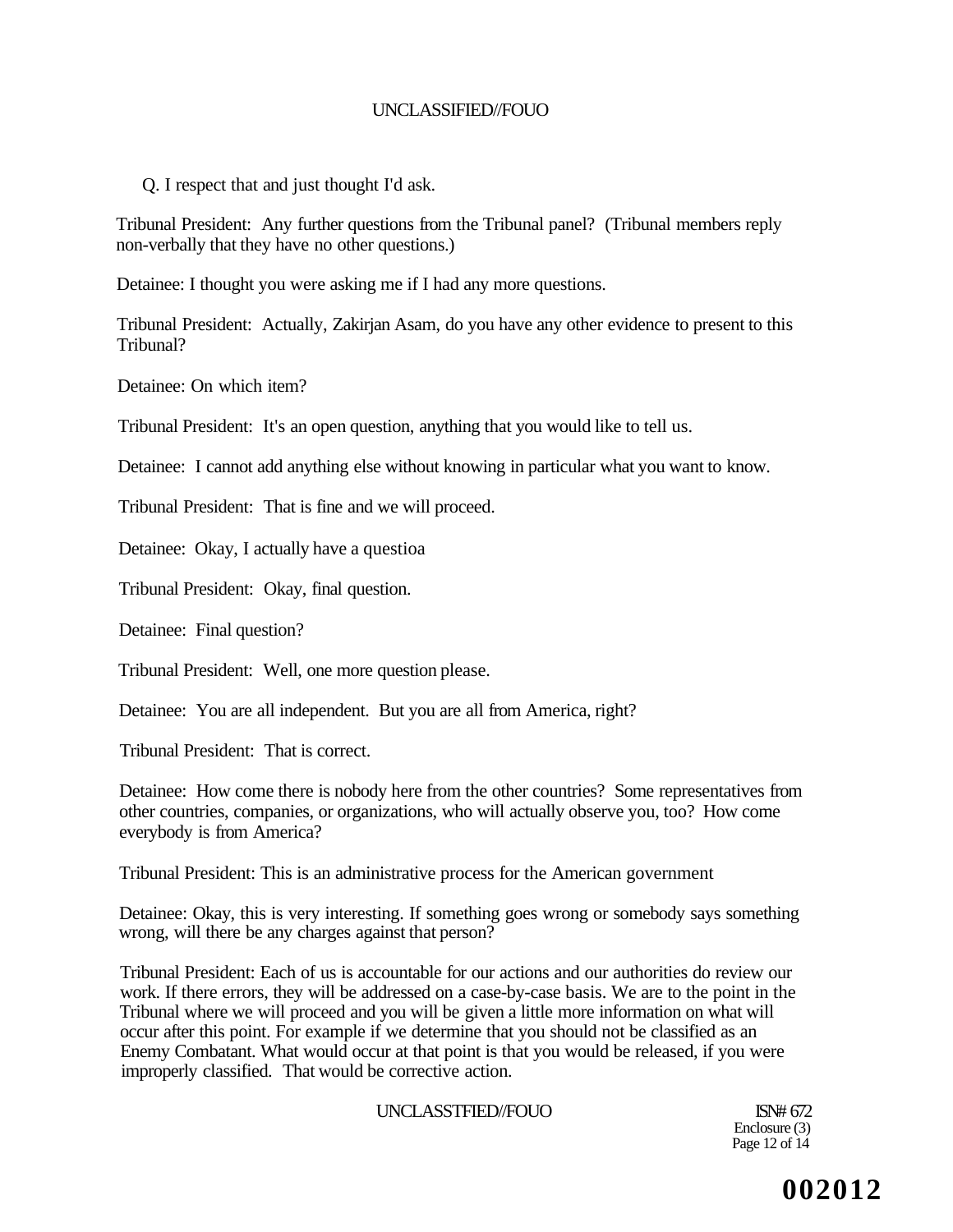Detainee: It's a little bit too long; I've been here for almost three years.

Tribunal President: Time is important, but I also respect that this is a global conflict with many factors. While I appreciate your time in detention, I also appreciate that it takes time to conduct these affairs. Do you have any more evidence to provide us regarding your classification as an Enemy Combatant?

Detainee: Okay, interesting. I have more questions. Do you do anything against the law here?

Tribunal President: No, this is in accordance with the United States government's laws.

Detainee: If you actually are doing this according to American law, how come you do not reveal your identity?

Tribunal President: That is for security purposes. Our identification is not material to your classification as an Enemy Combatant.

Detainee: There have been some other representatives from outside - civilian representatives and they told us we don't have to talk to you. How come you still want to proceed with the Tribunals?

Tribunal President: One last time, I'll review it. We will be reviewing your case if [you] attended or not.

Detainee: No, I want to participate.

Tribunal President: You are and I am happy that you are. Those outside organizations that you mentioned are correct. You do not have to participate if you don't wish to.

Detainee: It's not a matter of not being in the Tribunal, it's a matter that you've made so many accusations against me, and it's just unbelievable.

Tribunal President: I understand that. I'd like to continue the proceedings if you have no more questions or no more information regarding the long charges of unclassified evidence.

Detainee: No.

Tribunal President: Thank you. Personal Representative, do you have any further evidence?

Personal Representative: Just as I mentioned before sir, for the closed session.

Tribunal President: I do understand that you have classified information to provide to us later.

*The Tribunal President confirmed with the Personal Representative that he had no further evidence.* 

UNCLASSIFIED//FOUO ISN# 672

**Enclosure (3) Page 13 of 14**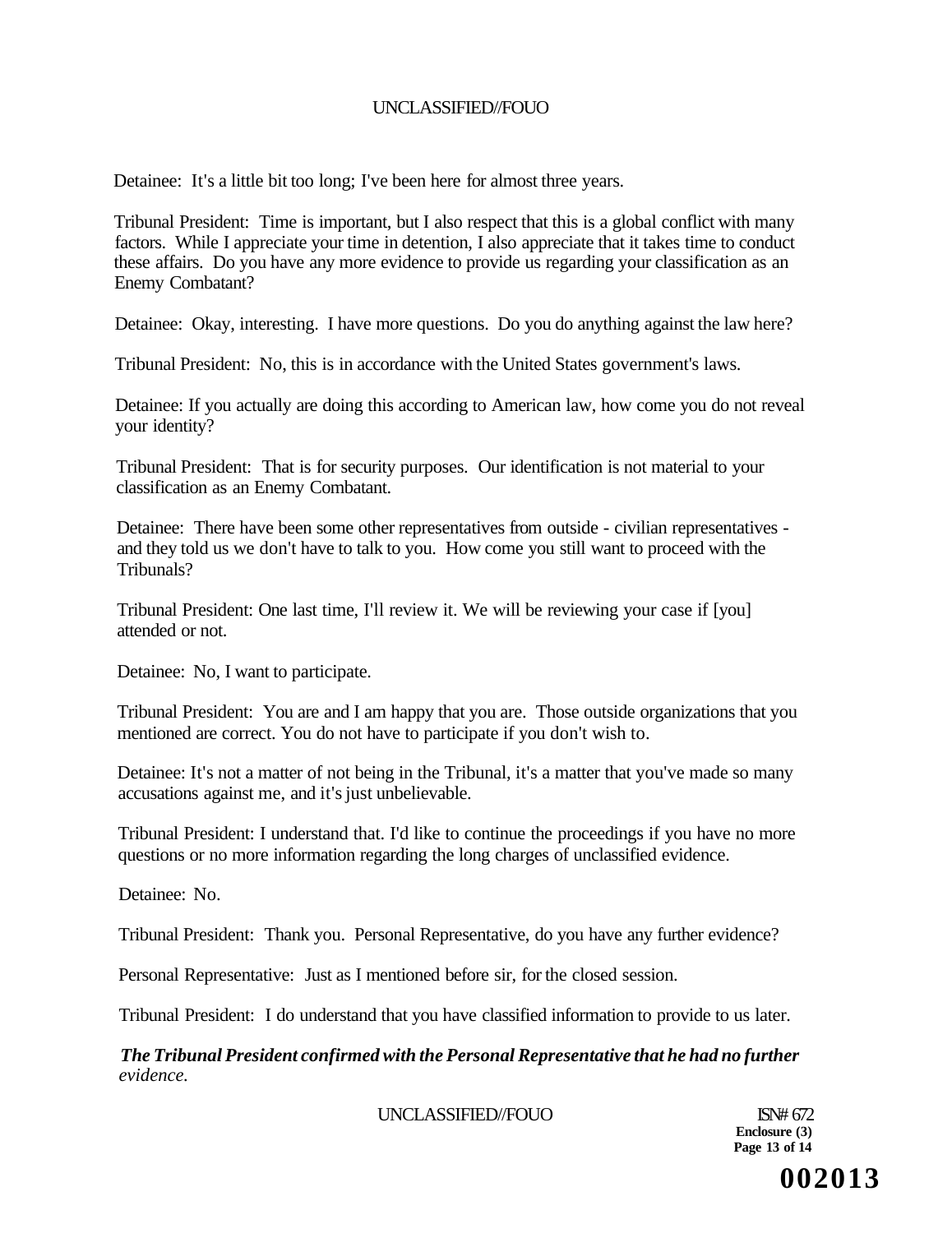### *The Tribunal President explained the remainder of the Tribunal process to the Detainee and adjourned the open session.*

### **AUTHENTICATION**

I certify the material contained in this transcript is a true and accurate summary of **the** testimony given during the proceedings.

Tribunal President

UNCLASSIFEED//FOUO ISN# 672

Enclosure (3) Page 14 of 14

**002014**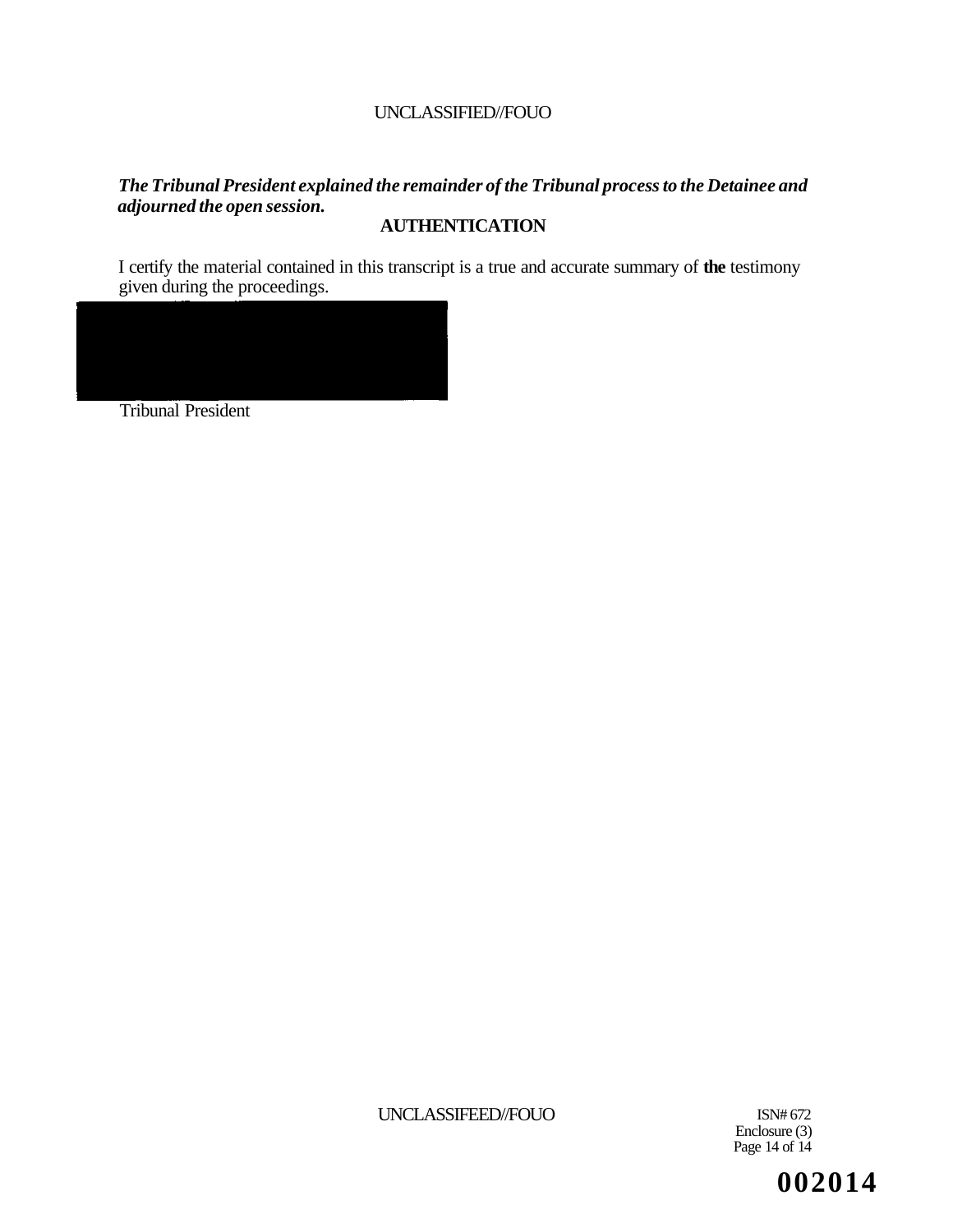#### **Summarized Detainee Sworn Statement**

*The Tribunal President read the Hearing Instructions to the Detainee and confirmed that the Detainee understood and had no questions,* 

*The Personal Representative presented the Detainee Election Form (Exhibit D-A) to the Tribunal* 

*The Recorder presented the Unclassified Summary of Evidence (Exhibit R-1) to the Tribunal* 

*The Recorder presented Exhibits R-1 thru R-2 into evidence and gave a brief description of the contents of the Unclassified Summary of Evidence (Exhibit R-1).* 

*The Recorder confirmed that he had no further unclassified evidence or witnesses and requested a closed Tribunal session to present classified evidence.* 

*The Tribunal President, referring to the Detainee Election Form, made the following statement:* 

Tribunal President: Salih Uyar you may now present any evidence you have to the Tribunal. Your personal Representative may assist you if you wish. From the Detainee Election Form the Personal Representative provided me I understand that you wish to make a statement. Is that true?

Detainee: Yes.

Tribunal President: I also noticed from the Detainee Election Form that you wish to make your statement under oath. Is that also correct?

Detainee: First I said that I wanted to do my statement without an oath but now I changed my mind and I want to do the oath.

Tribunal President: Very well, we will honor that request. Recorder please administer the appropriate oath. For the detainee, we have a prepared Muslim oath, if that is acceptable.

Detainee: No, I want to administer my own oath.

Tribunal President: That is acceptable. Please.

#### *The Detainee administered his own oath.*

Detainee: I swear on God that I will only say the truth and nothing but the truth.

Tribunal President: Thank you very much.

UNCLASSIFIED//FOUO ISN#298

Enclosure (3) Page 1 of7

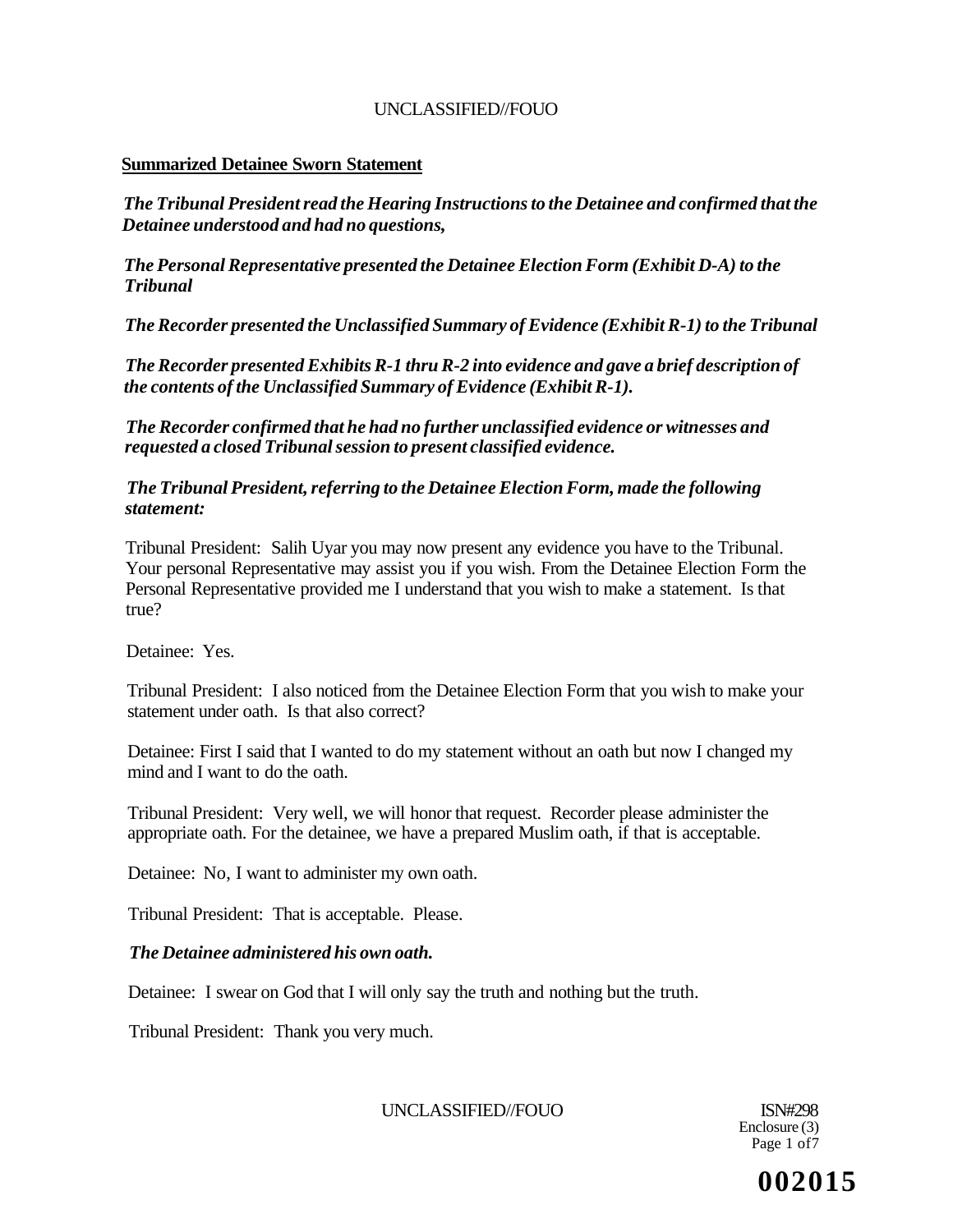#### *The Tribunal President opened the Tribunal to the Detainee to make his statement The Personal Representative restated the unclassified summary of evidence for the detainee to provide comments.*

*3.1. The detainee traveled to Afghanistan from Turkey via Iran and Pakistan in 2000.* 

Detainee: Yes.

*3.2. The detainee lived with a known al Qaida member for two months Just before the raids began in Kabul.* 

Detainee: Yes I did stay over there for two months and I did stay with that person; however, I do deny that that person is associated with al Qaida.

*3.3. The detainee claims to have lost his passport while traveling by foot across the Pakistani border.* 

Detainee: Yes I did lose my passport as I was leaving Afghanistan trying to get into Pakistan.

*3.4. The detainee was captured with a Casio watch; a model that has been used in bombings linked to al Qaida and radical Islamic terrorist improvised explosive devices.* 

Detainee: It is true that I was carrying a Casio watch, but whatever is said about that watch is not true. If it's a crime to carry this watch, your own military personnel also carry this watch too. Does that mean that they're just terrorists as well?

*3.5. The detainee stated that he had been in Afghanistan for a period of 14 months, however, he could only account for seven months.* 

Detainee: I've explained all the months that I was there.

Tribunal President: Okay.

*3.6. The detainee traveled in and out of Turkey multiple times, including multiple trips to Syria under the guise of Arabic language studies.* 

Detainee: Yes I did leave for Syria multiple times, and I did go to Afghanistan also to learn and write Arabic, as well to see the place. I went to the other countries in that place just to learn the Arabic language, but Afghanistan was mainly to see the place.

*3.*7. *The detainee is a known associate of Turkish radical religious groups.* 

Detainee: I don't accept that either. It is just lies.

Tribunal President: Salih Uyar does that conclude your statement?

#### UNCLASSIFIED//FOUO ISN#298

**Enclosure (3) Page 2 of7** 

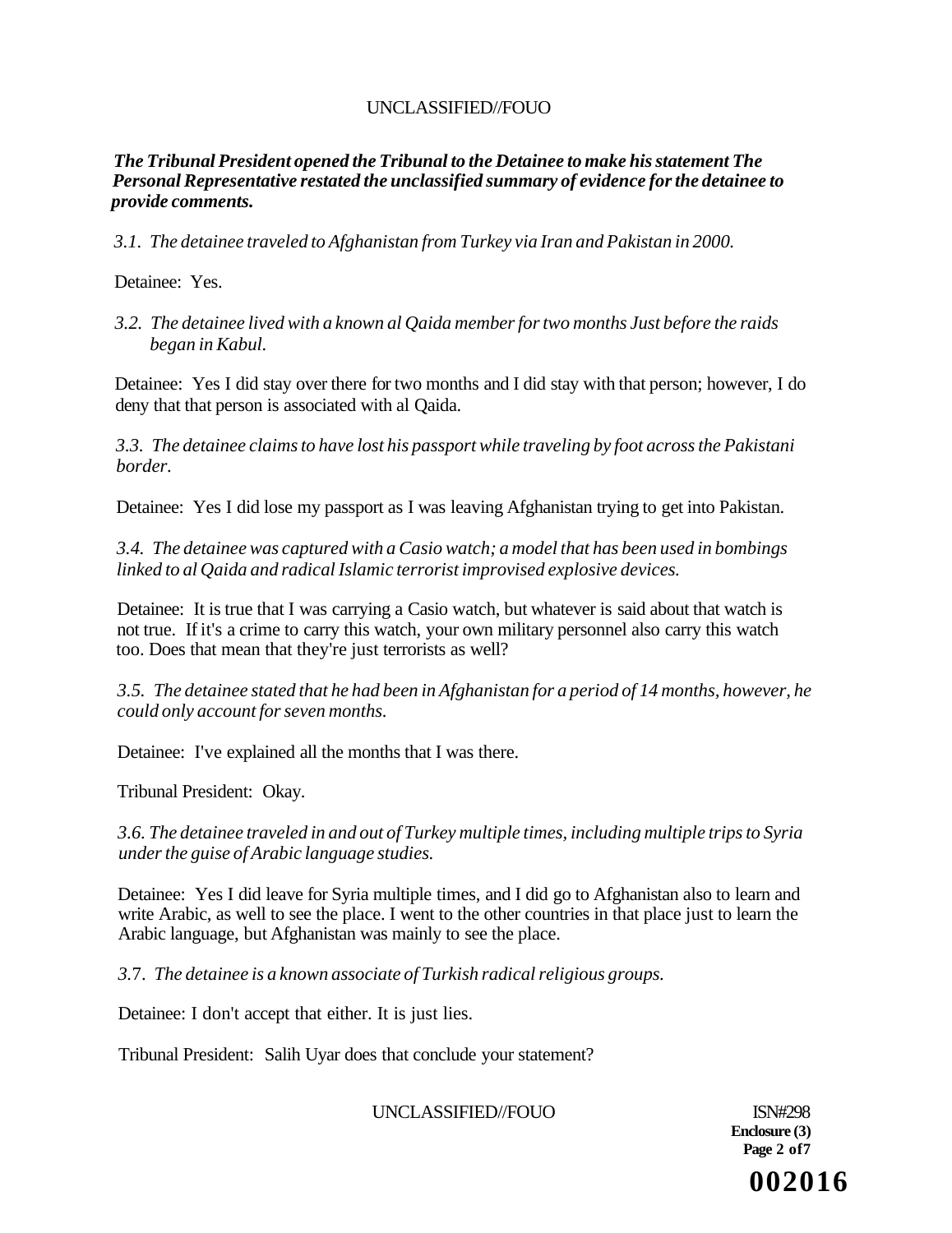Detainee: I would like you to repeat all the answers that I just said.

Tribunal President: I can summarize that.

Detainee: Yes.

Tribunal President: Regarding the first item, regarding traveling from Afghanistan to Turkey via Iran and Pakistan in 2000 you said that was correct, it was yes.

Detainee: Yes.

Tribunal President: The second regarding that you lived with a known al Qaida member for two months just before the raids in Kabul; you said that you did live with someone in Kabul for two months and did not acknowledge that he was an al Qaida member.

Detainee: Yes.

Tribunal President: The third item you said regarding the detainee claims to have lost his passport while traveling by foot across the Pakistan border; you said you did lose your passport as you crossed the border from Afghanistan to Pakistan.

Detainee: Yes.

Tribunal President: The fourth item that you were captured with a Casio watch, a model that has been used in bombings linked to al Qaida and radical Islamic terrorist improvised explosive devices. You did say that you had a Casio watch but did not have any knowledge of its use in bombings or improvised explosive devices. You also added a question if American soldiers also had the same watch, did they use them for such purposes.

Detainee: Yes.

Tribunal President: On the fifth item the detainee stated that he had been in Afghanistan for a period of 14 months; however, he had only accounted for seven months. Your reply was that you had accounted for all 14 months.

Detainee: Yes.

Tribunal President: On the sixth item, the detainee traveled in and out of Turkey multiple times including multiple trips to Syria under the guise of Arabic language studies. You stated that you had gone only to Afghanistan to see it, and you had traveled to other places to study Arabic.

Detainee: Yes.

Tribunal President: On the last item, that the detainee is a known associate of Turkish radical religious groups, you said you did not accept that, it was just lies.

UNCLASSIFIED//FOUO ISN#298

Enclosure (3) Page 3 of 7 **002017**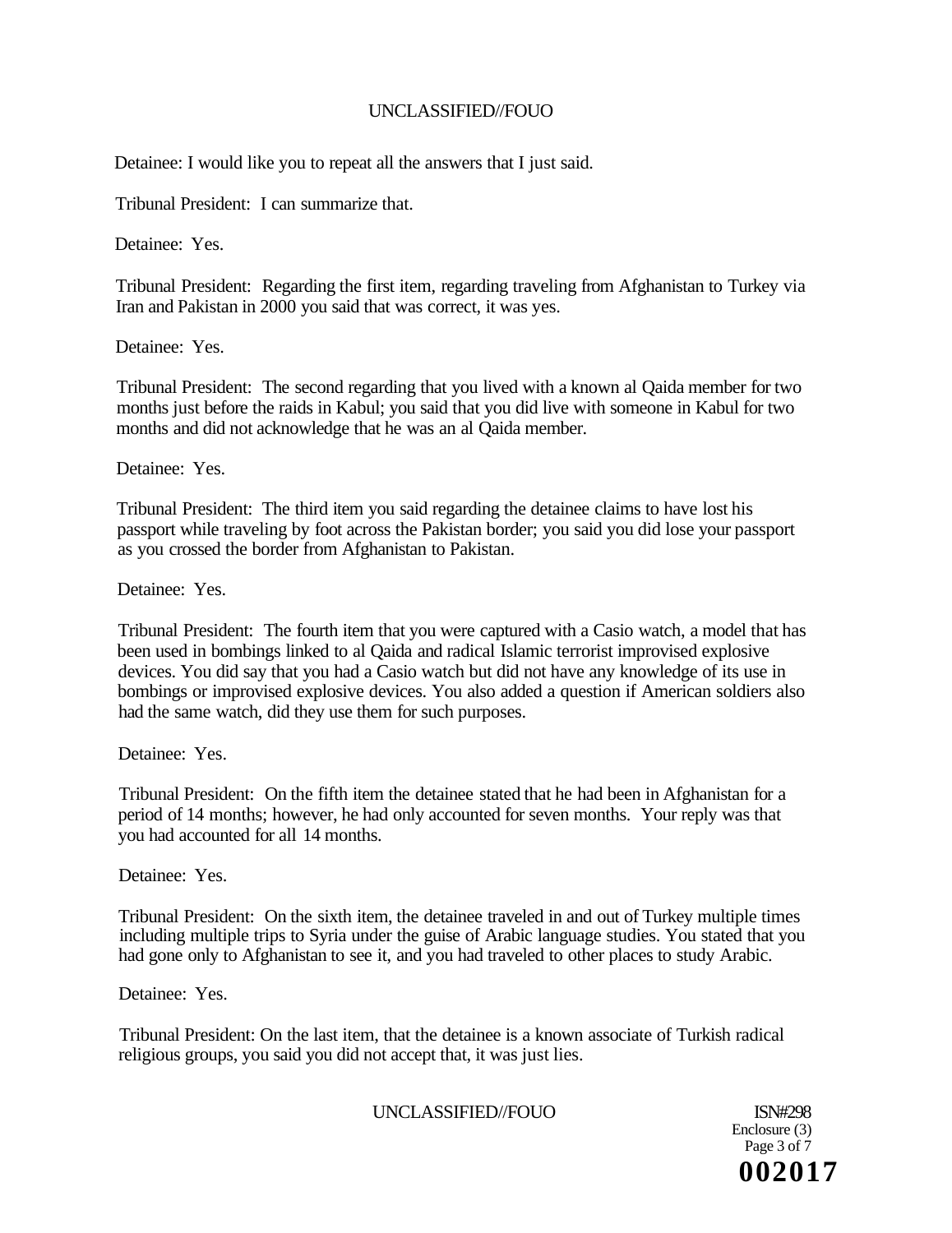#### Detainee: Yes.

Tribunal President: This panel has not reviewed any of your file. All we know is what we have learned here today. We may be receiving and reviewing other documents later, and at this point I would just like to ask again if there is anything else that you wish to provide to the Tribunal members at this time.

Detainee: No.

Tribunal President: Okay. Personal Representative do you have any questions for the detainee?

Personal Representative: No Sir.

Tribunal President: Recorder, do you have any questions for the Detainee?

Recorder: No Sir.

Tribunal President: Does the board have any questions for the Detainee?

#### Tribunal Member's questions

Q. How old are you?

A. Twenty-four.

Q. What did you do in Turkey before you left, before 2000?

A. I was a student.

- Q. What did you study besides Arabic?
- A. It's like an open enrollment high school. It is kind of like home schooling.
- Q. So when you went to Afghanistan in 2000 that was for the purpose of sightseeing? A. Yes, I just went there to go see the country.
- Q. Why did you go via Iran and Pakistan rather than directly?
- A. Because I only know how to get there that way.
- Q. How did you get there? What were your means of transportation? A. I went to Iran, then to Pakistan, then to Afghanistan.
- Q. Did you fly? Did you take a taxi? How did you do that?
- A. Bus. They have a highway, so it's the bus.
- Q. When were you apprehended?
- A. I really don't know when I was apprehended.

UNCLASSIFIED//FOUO ISN#298

Enclosure (3) Page 4 of 7 **002018**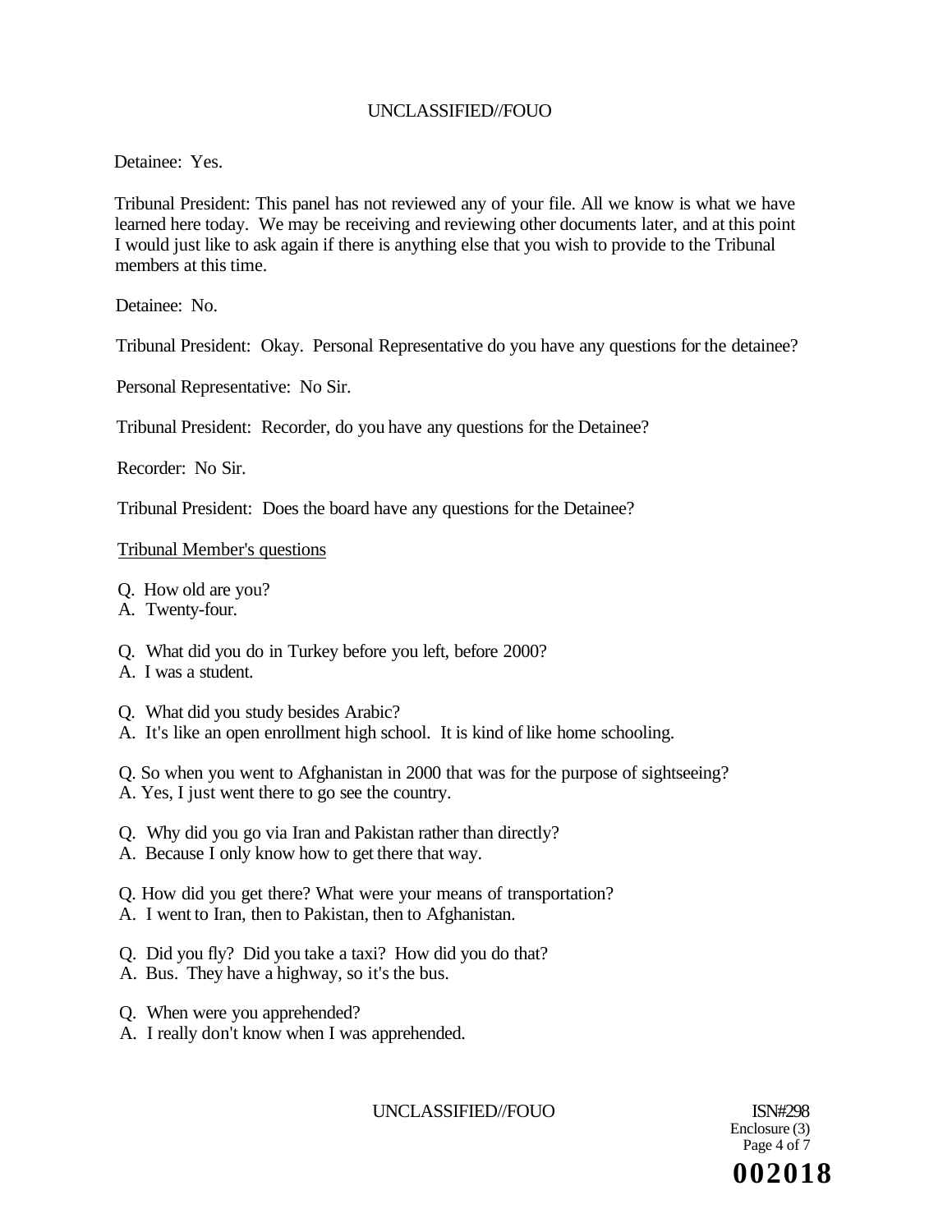- Q. Do you have any idea at all?
- A. I don't want to say the wrong date so I really don't know when exactly.
- Q. Fair enough. From the time you entered in 2000 until the time you were apprehended, were you in Afghanistan the whole time?
- A. Yes.
- Q. What were you doing that whole time?
- A. I went there to go see the country so I didn't go just to Kabul and I was just sightseeing the whole time I was there.
- Q. Is that approximately the 14 months we are talking about?
- A. Yes.
- Q. How did you pay for your travels?
- A. I had money from my dad. I borrowed some money from him and that's how I paid it.
- Q. What is your view of the government in Turkey?
- A. Its good but common law is just not that good.
- Q. What did you intend to do with Arabic once you had mastered it?
- A. I wanted to learn Arabic not just to use it to make money, but since Islam is in Arabic, that is why I wanted to learn it.
- Q. Are you a member of any groups in Turkey?
- A. No.
- Q. Do any of your friends belong to any groups that you know?
- A. No, I don't think so.
- Q. Have you ever received any training in weapons?
- A. No.
- Q. Were you armed when you were apprehended?
- A. No I was not armed.
- Q. What were the circumstances by which you lost your passport? Could you elaborate?
- A. I didn't leave by any travel means; I was walking over the mountains and so I somehow dropped it.
- Q. Were you traveling from Pakistan to Afghanistan when you lost your passport?
- A. When I went to Afghanistan I had my passport. I was leaving Afghanistan to get into Pakistan, that's when I lost it

UNCLASSIFIED//FOUO ISN#298

Enclosure (3) Page 5 of7

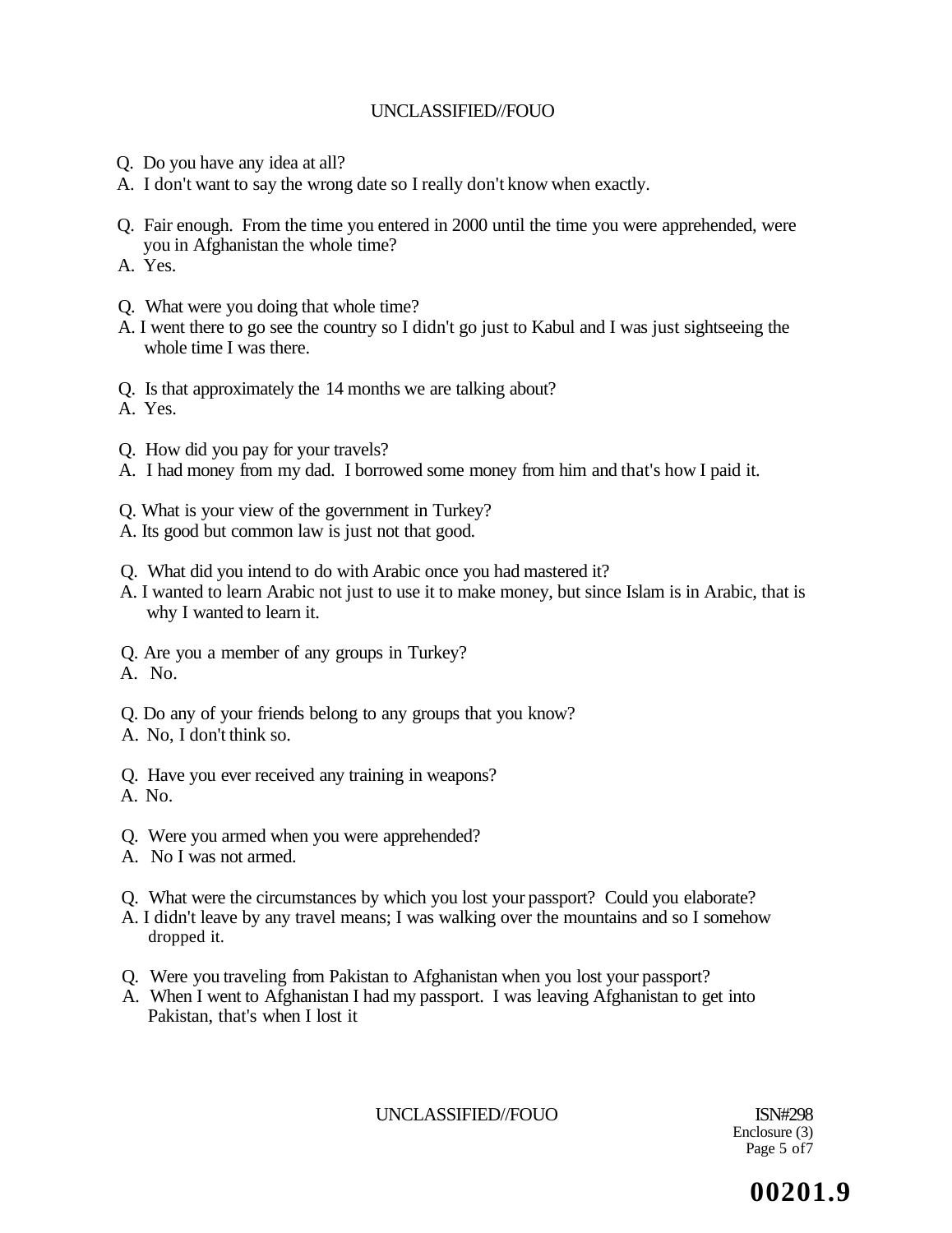- Q. How long did you study there?
- A. I went to Syria a couple of times, I went there and then I came back. When I was back in Turkey I basically bought books and tried to learn it by myself.
- Q. For about how long though did you study Arabic?
- A. I don't remember exactly how long.
- Q. How well do you speak Arabic now?
- A. It's minimum. It's not bad; it's not good either.
- Q. When you were apprehended, was there anyone else apprehended with you?
- A. I had some Turkish people with me, traveling with me.
- Q. Do you remember their names?
- A. The people I was with were already here and left about a year ago.
- Q. Do you remember any names?
- A. Yes 1 do remember their names.
- Q. Could you tell us their names?
- A. Ibrahim.

Translator: Can I ask for the last name?

- Q. Yes last name too?
- A. I don't remember the last name.
- Q. One last question. Before you were apprehended do you remember the last Islamic holy day or holy days?
- A. Before I got caught or after?
- Q. Before you got caught.
- A. It was Ramadan. It was before I got caught.
- Q. I have a few questions too. You lived with a friend in Kabul for a few months; can you tell us a little bit about your friend? Like what he did, what was his occupation?
- A. When I was there with him, I didn't see him do anything. I don't think he had an occupation. He himself was actually a refugee from Iran and that's how we became friends.
- Q, Okay, thank you. My other question was, you were leaving Afghanistan by walking to Pakistan, why were you leaving Afghanistan? What were the reasons for you leaving?
- A. Because the war started so I left.
- Q. Okay. You traveled there by bus; did you not have enough funds for transportation?
- A. Money wasn't an issue, it's just the fact that the city was at war so there weren't any other means.

UNCLASSIFIED//FOUO ISN#298

Enclosure (3) Page 6 of7

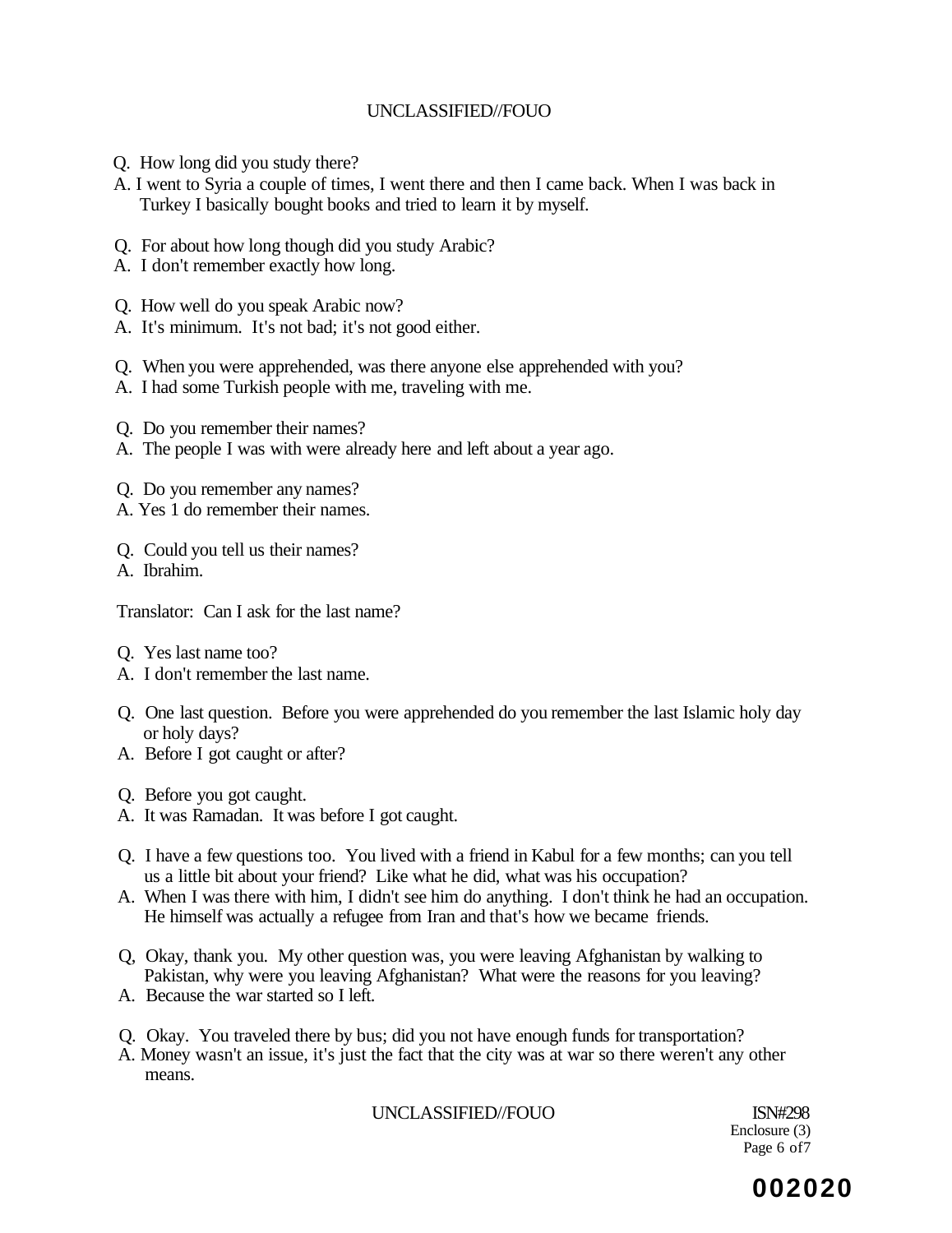Tribunal President: Are there any other questions from the Tribunal? (The members indicated they had no additional questions.) Salih Uyar, do you have any other evidence to present to this Tribunal?

Detainee: No.

*The Tribunal President confirmed with the Personal Representative that he had no further evidence and that the Detainee had no previously approved witnesses to present to the Tribunal.* 

*The Tribunal President explained the remainder of the Tribunal process to the Detainee and adjourned the open session.* 

#### **AUTHENTICATION**

I certify the material contained in this transcript is a true and accurate summary of the testimony given during the proceedings.

**Tribunal President** 

UNCLASSIFIED//FOUO ISN# 298

Enclosure (3) Page 7 of7

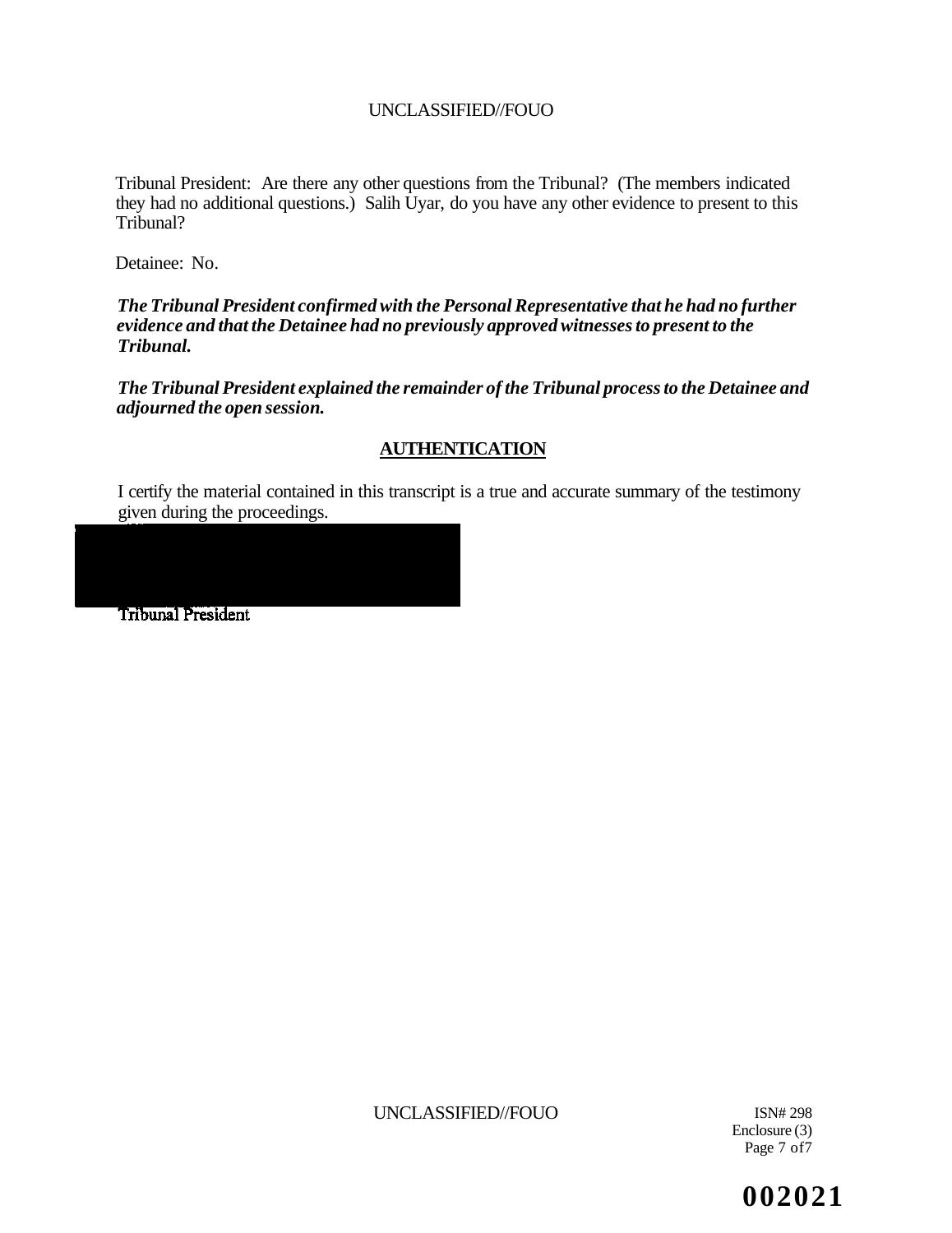#### **Summarized Sworn Detainee Statement**

*The Tribunal President read the hearing instructions to the detainee. The detainee confirmed that he understood the process and had no questions.* 

*The Recorder presented Exhibits R-l thru R-3 into evidence and gave a brief description of the contents of the Unclassified Summary of Evidence (Exhibit R-l).* 

*The Recorder confirmed that he had no further unclassified evidence or witnesses and requested a closed Tribunal session to present classified evidence.* 

Tribunal President: I see that you have requested one witness, ISN#243. By his silence, he has elected not to participate here today.

#### *The Detainee did take the Muslim oath.*

*The Personal Representative read the accusations to the detainee so that he could respond to the allegations. The allegations appear in italics, below.* 

*3.a. The detainee is associated with al Qaida:* 

*3.a.l. The detainee traveled from Saudi Arabia to Pakistan and the United Arab Emirates in September 2001.* 

Detainee: I cannot recall the exact date.

*3.a.2. The detainee was arrested at a checkpoint in Pakistan.* 

Detainee: True.

*3.a. 3. The detainee was in possession of a large sum of money when captured.* 

Detainee: Right.

*3.a.4. The detainee was arrested with another individual* 

Detainee: Yes, this is true.

*3. a. 5. The individual was a fighter at Tora Bora.* 

Detainee: Not true. You want me to say something about this? One of the Saudi Arabia embassy representatives met me in Pakistan. I showed them all the documents I had, which would tell them what I did thru the time I spent in Pakistan, like the bills from the hotel and the communications between my family and me. The stuff I had on me when they arrested me, I was going to sell them. They arrested me before the fight in Tora Bora.

#### UNCLASSIFIED/FOUO

ISN#340 Enclosure (3) Page 1 of9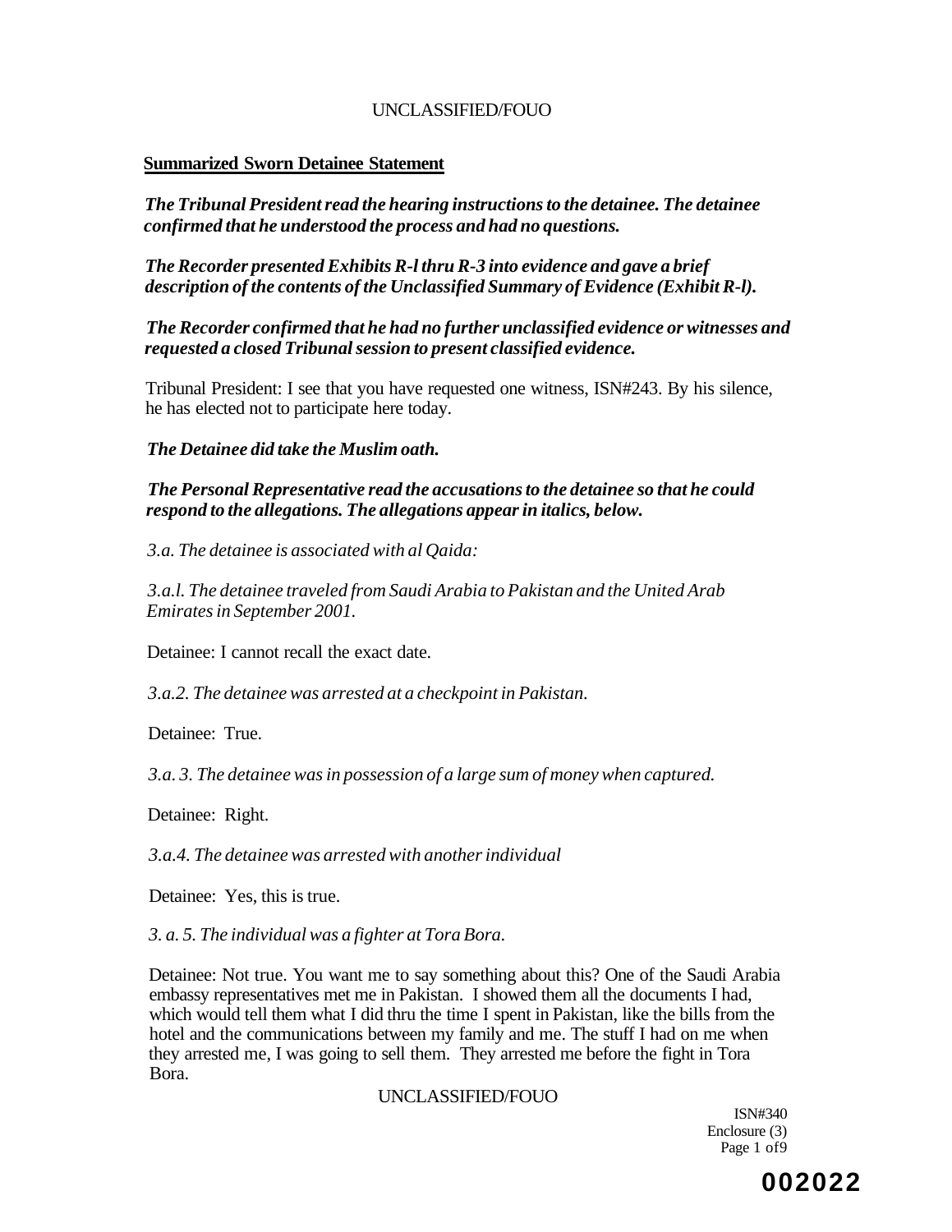#### *3.a. 6. This individual also attended paramilitary training camps.*

Detainee: That's not right.

#### *3. a. 7. This individual was also the director of the Al Wqfa organization in Herat.*

Detainee: I don't think so and I have reasons for that. This individual had a lot of money and he was looking for a charity organization, Saudi or others, to give it to them to help the poor people, Saudi charity organization or the Red Cross. If he had any relations with the Al Wafa organization he would not go and look for another organization to give the money to he would just give it to his organization. The other reason is he just came from Turkey. This is the second reason. The third reason is he never mentioned anything else, I was only with him for four days from the day I met him until the day they arrested me. He didn't say anything about being a member of the Al Wafa organization. That is the reason I have.

*3.a. 8. Al Wafa is a non-governmental agency considered a terrorist organization.* 

Detainee: I never heard about this name until I got here.

#### *3.a.9. The detainee met with a known al Qaida facilitator.*

Detainee: I met two people in Pakistan and I don't know if they were related to al Qaida or not, but if they were related to al Qaida they would have killed me because as I have stated before I didn't have a beard and I had a lot of dates with women. If they were members of al Qaida they hate these things because they are terrorist. They don't like people to have their own freedom to do such things. They would at least stop me from doing these things or kill me.

#### *3. a. 10. The detainee may have attended a terrorist training camp.*

Detainee: Never

*3. a. 11. The detainee received special training in Kabul.* 

Detainee: Where is Kabul located?

Tribunal President: Kabul is a town in Afghanistan

Detainee: I have never been to Afghanistan. They have my passport and a representative from Saudi Arabia looked at my passport and there is nothing mentioned that I entered the borders. By the time I went to Pakistan until they arrested me it was a very short time. I could not have gone to Afghanistan to train there.

Tribunal President: Is there anything else you would like to tell us at this time? UNCLASSIFIED/FOUO

ISN#340 Enclosure (3) Page 2 of 9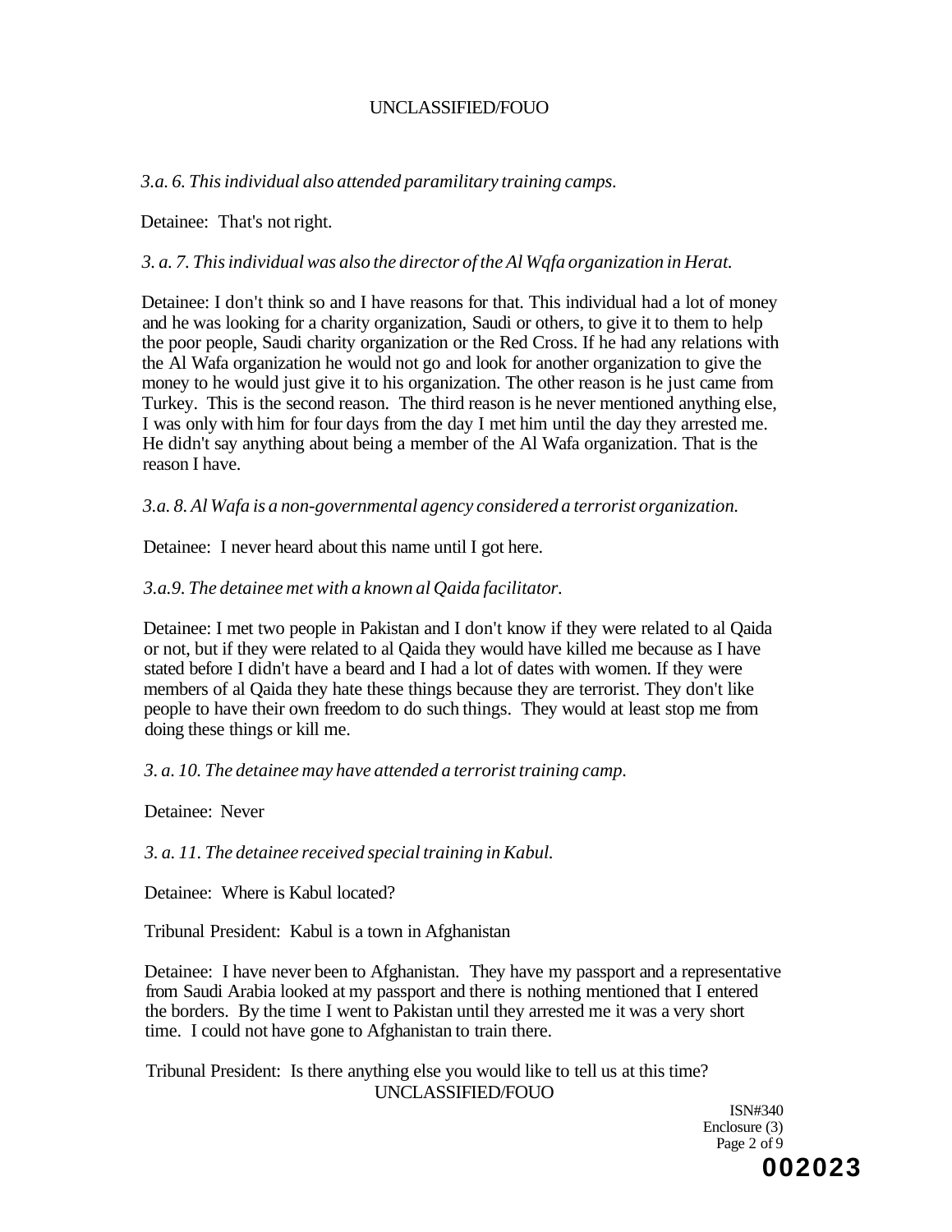Detainee: Two members of the Saudi Arabia embassy in Pakistan met me with another guy named Ali Abbott(ph). He is the head of the intelligent service in Pakistan. They looked at my documents and they mentioned to me, you are okay there is nothing against you. On the twenty-seventh, twenty-eighth, or the twenty-ninth of one month we call ShawaII(ph), it is after the Ramadan. I got a piece of paper from the court in Pakistan saying that I was an innocent man in the second or the third session of the court. That was the day before they transferred me to the American people. I hope the American government can find the proof in my stuff that they could not find. I am sure if you find my stuff and go thru it you will find out I don't have anything to do with these accusations you have against me. I am a businessman. I feel that I am in danger if I stay here or go back to Saudi Arabia. Not from the government, but from the people around me over there. What I meant by that is, a lot of detainees here around me think that I am a spy. They think that I am working with the Soviet and the Americans. They threaten to kill me if I stay here or go back. Since I have been here these three years the detainees curse me and threaten to kill me if I stay here or go back to Saudi Arabia. I hope if I am found innocent you will not send me back to Saudi Arabia. I will seek an asylum in another country like Sweden. I will be away from the Arabs. Sweden is so far from Saudi Arabia. That is my suggestion to keep my live.

Tribunal President: I can tell you that we make a determination on your enemy combatant status, but as to anything else, that will be worked out with the Department of State. We will however make a note of your concerns.

Detainee: God bless you.

Tribunal President: At this time we may have some questions for you. Would you be willing to answer some questions?

#### *The Personal Representative and the Recorder had no further questions for the detainee.*

#### Tribunal Members' questions

- Q. Can you tell us why you went to Pakistan?
- A. I mentioned this to the interrogator many times. I went there looking for artifacts like old coins and old books because it is cheap there. As a businessman I would go buy it and I would transfer it to Arabs inmerant(ph), Saudi Arabia, or to Europe.
- Q. Have you made trips in the past to Pakistan for that same reason?
- A. No, that was my first time.
- Q. About how much money did you have?
- A. In what currency do you want?

UNCLASSIFIED/FOUO

ISN&340 Enclosure (3) P&ge 3 of 9

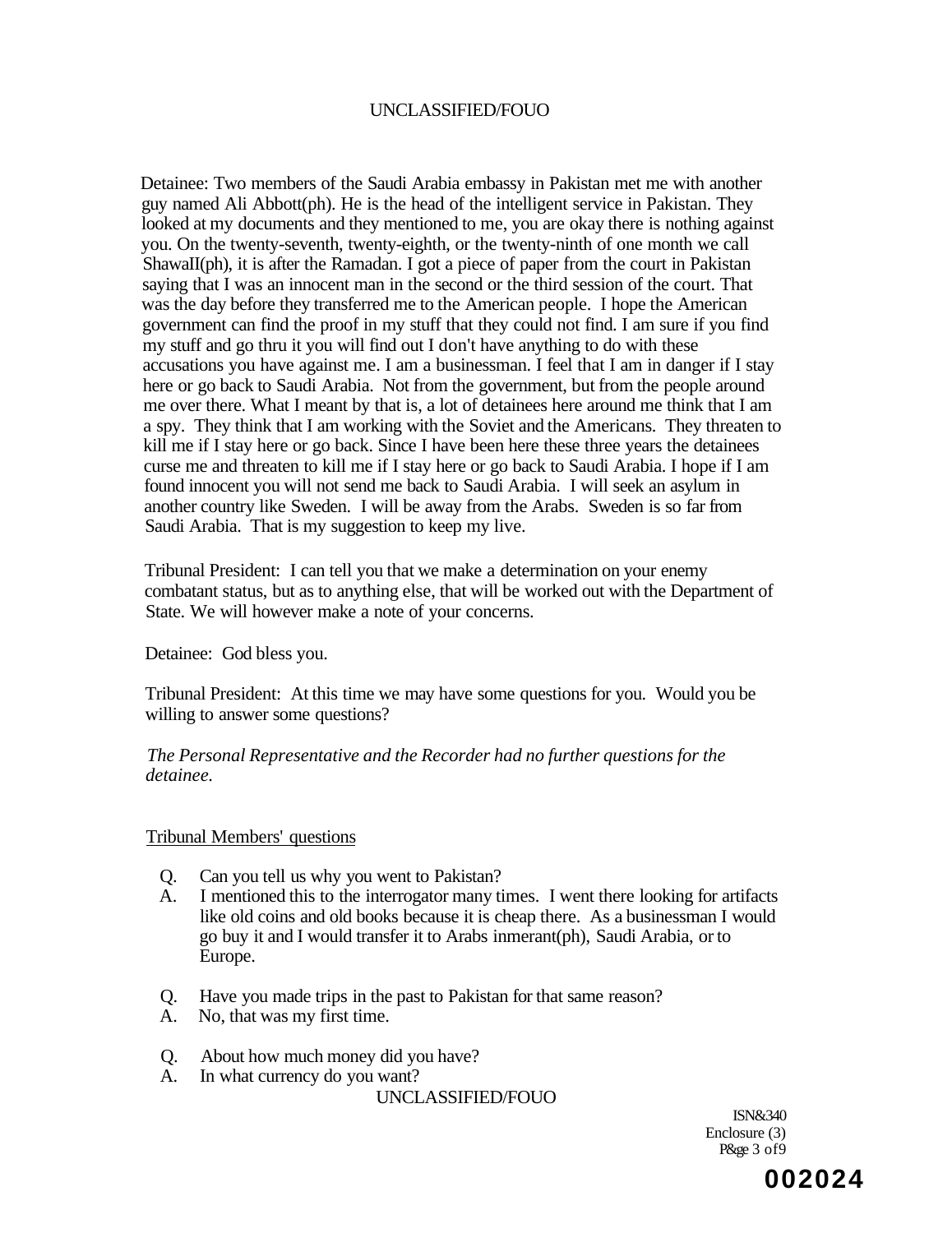- Q. Dollars would be fine.
- A. More than ninety thousand dollars.
- Q. How did you happen to have that amount?
- A. When I went to Pakistan, I had a little money to cover my expenses and to buy little stuff. After that I went to places in the North, which was North East Pakistan. I found out there was a lot of people that go and look for the stuff I want. They didn't know the value of the things they found and I bought it from them. I found a mummy. I bought one. I was planning to send it to Europe. I put it on the Internet I had the help of a Pakistani translator; he did this for me on the Internet. I sold it to a French man. I had two, one big one small. I bought two of them. I sold them two days after I bought them. Most of that money came out of the sell of the two mummies and the rest was mine.
- Q. Is there anyway the investigators could be able to find documentation of that sell? For example you mentioned EBay. Do you know the website that you used?
- A. If you can find that Pakistani guy I'm talking about you would definitely get all the information you want.
- Q. What was you occupation before you started trading in commodities?
- A. After I left when I quit my education. I dealt with Arabian horses, used cars and perfumes. In Saudi Arabia we have free trade.
- Q. What is your education level?
- A. High School.
- Q. As far as finding that Pakistanian guy, do you have his name?
- A. His name is in Urdu. I cannot remember his name. If it was in Arabic I could have memorized it but it is Urdu.
- Q. Did you ever remember it? For example were you ever asked about it? You said you were asked several times by the interrogators the reason why you were in Pakistan. Did you ever tell them his name?
- A, I never mentioned that to them. They didn't asked about it.
- $\overline{O}$ How old are you?
- A Twenty-four.
- Q Do you speak or understand English?
- A A little.
- Q Your family, is it wealthy, poor, large or small?
- A Wealthy.
- $\overline{O}$ What did they do?
- $A_{\cdot}$ My dad is in the real estate business and camels.

UNCLASSIFIED/FOUO

**ISN#340 Enclosure (3) Page 4 of 9**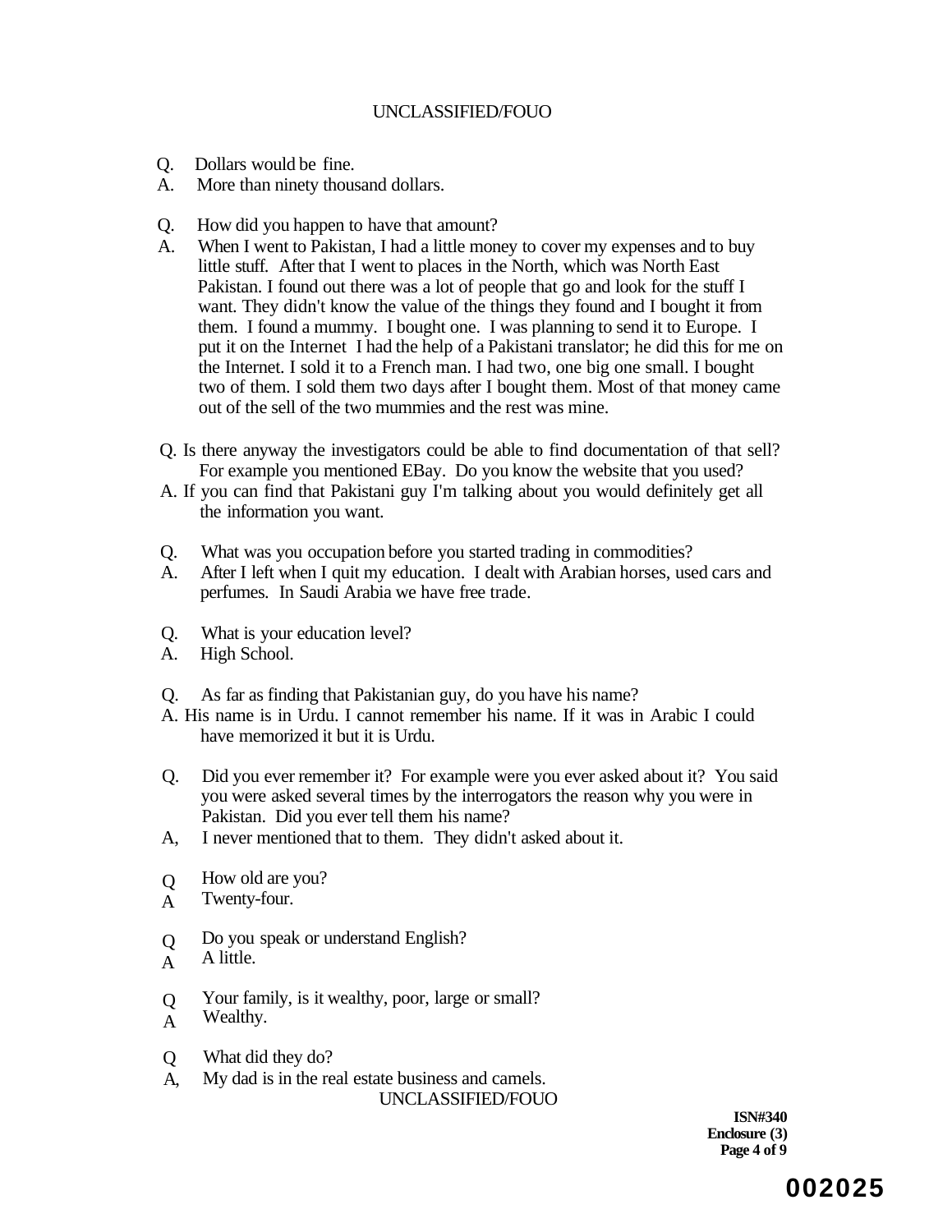- Q. You said you never attended training camps, but do you have any military training?
- A. No.

Q. Have you ever handled any weapons like bombs, explosives, guns, ordinance etc?

A. In the tribe I belong to they have all of those things, but I am scared to be close to them. When they have ceremonies they shoot in the air and I hate that.

Q. For the record are you a member of the al Qaida?

- A. No.
- Q. Do you belong to Al Wafa?
- A. No.
- Q. You mentioned that al Qaida dislikes people who don't have beards. Why do you have a beard now?
- A. To prove to the detainees around me that I'm one of them and I am worshiping God. I don't have anything to do with when 1 was young going around doing things they don't like. I asked many times to the interrogators to put me some place where I don't have to see them. I want to get rid of this fear.
- Q. I'm trying to understand. You said that when you were arrested in Pakistan, it was your first time there and that you were only there three to four days?
- A. Those three four days was just when I met the other guy.
- Q. How long were you in Pakistan before you were arrested?
- A. I use to have notes. As I said before I don't know the exact time when I entered into Pakistan. I can't recall how many days I spent there in Pakistan. If you have the invoices and slips from the hotel you could tell how many I was there.
- Q. The individual that you met how did you meet him?
- A. I met him in Islamic (inaudible) to King Fasal mosque. I was lost I didn't know how to get back to my hotel. The places look the same. I don't know the names. I went to him to see if he could help me. He asked me, what do you need? I asked him if he could tell me how to get back to my hotel or to go back to Saudi Arabia. The reason I wanted to go back to Saudi Arabia was because I thought I was never going to get to the hotel to get my own money. I asked him if he could help me and give me some money as a loan just to get back to Saudi Arabia, as a loan.
- Q. You had ninety thousand dollars when you were captured. Why did you need a loan to get home?
- A. It wasn't on me at that time. It was at the hotel, which I didn't know how to get back to.
- Q. The ninety thousand dollars was lost then. You were separated from your money? UNCLASSIFIED/FOUO

ISN#340 Enclosure (3) Page 5 of9

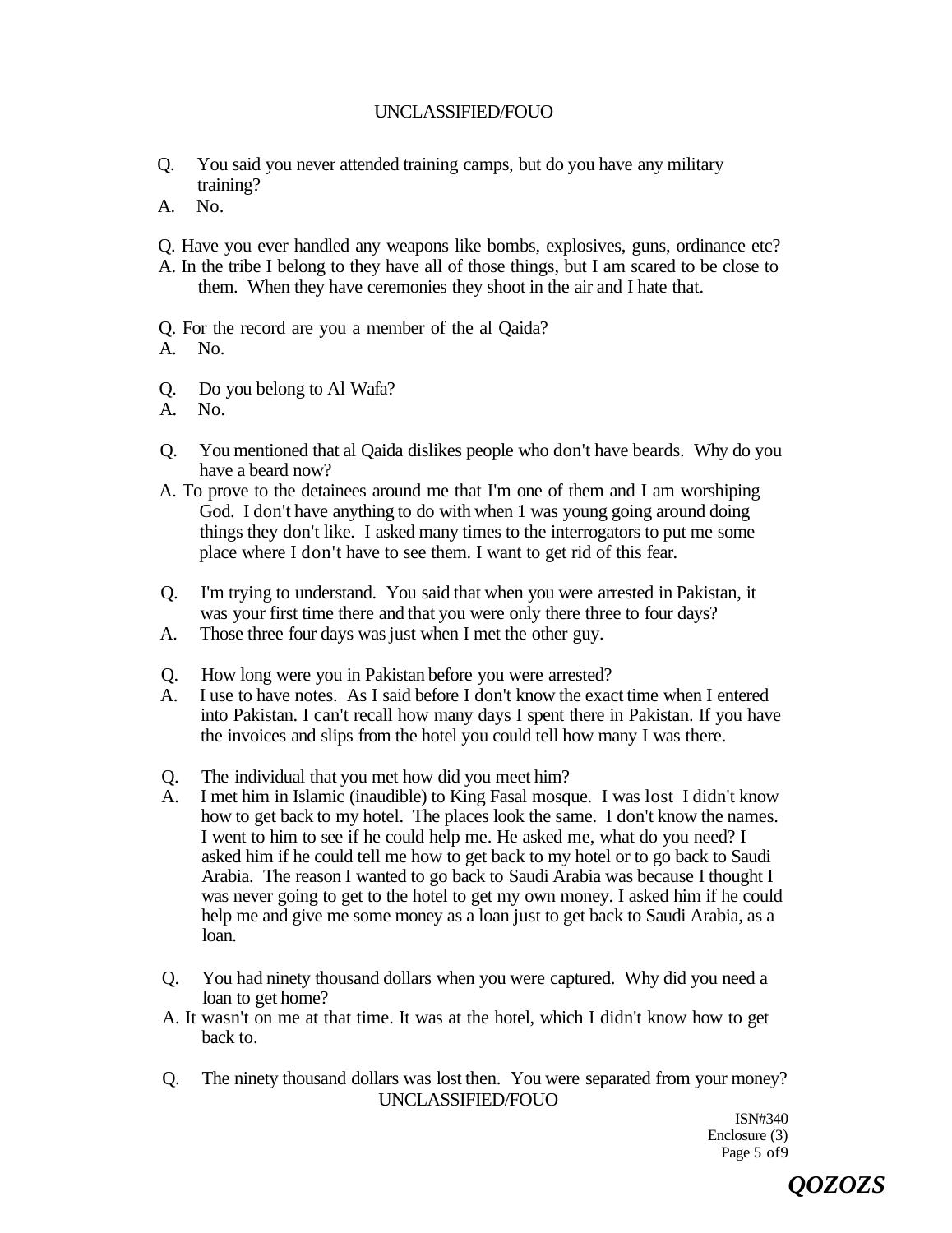- A. I thought maybe I lost it because maybe I wasn't going to get back to the hotel.
- Q. Was the money in a safe or in your room?
- A. In a samsonite handbag. The bank note was small.
- Q. When you travel to Pakistan, how did you get there?
- A. I went by airplane to Saudi Arabia to Pakistan.

Tribunal President's questions.

- Q. This gentlemen that you met on the street. Why did he stay with you?
- A. We both had a lot of money and we wanted to be together to protect each other because there are a lot of thieves. He said stay with me until I give the money to a charity organization.
- Q. That was the first time you had ever met this individual correct?
- A. Yes.
- Q. Maybe you didn't understand, but in the unclassified he had attended paramilitary training camps. Would you have known that? Did you talk about that sort of thing?
- A. I could not tell if he had had any training. He was with me in the car and I'm driving. I had a laptop. There was a movie, I didn't ask what kind of movie. He said that he didn't care about it. I'm sorry to tell you that some of those movies were adult's movies. If he were a fanatic(ph) or a terrorist, he would have let me know to turn it off because he doesn't want to see it.
- Q. You had made assumptions about him, but you didn't know the particulars about him? You didn't know in-depth information about him?
- A. Yes you are right.
- Q. Can you tell me what happen when you were arrested? How did that happen?
- A. I was coming from Karachi going to Quetta(ph). A Pakistani individual told me, if you are looking for any charitable organization they are in Quetta. We were looking for them and it was nighttime. We entered into the suburbs of Quetta. There was a driver and his helper with us. They made one turned and they said those are the needy people. This was in the very suburbs of Quetta. We were scared to get out because maybe they would take all of the money. We ask the driver to get back. I told the driver we have decided to give it to one organization not to individuals. It is safer and less hassle if we go and look for an organization to give them the money and get a receipt from them and they can go and do whatever they want with the money. When we went back we pass the same checkpoint. That was just ten minutes ago. When we tried to go thru the checkpoint they arrested us.

#### UNCLASSIFIED/FOUO

**ISN#340**  Enclosure (3) Page 6 of9

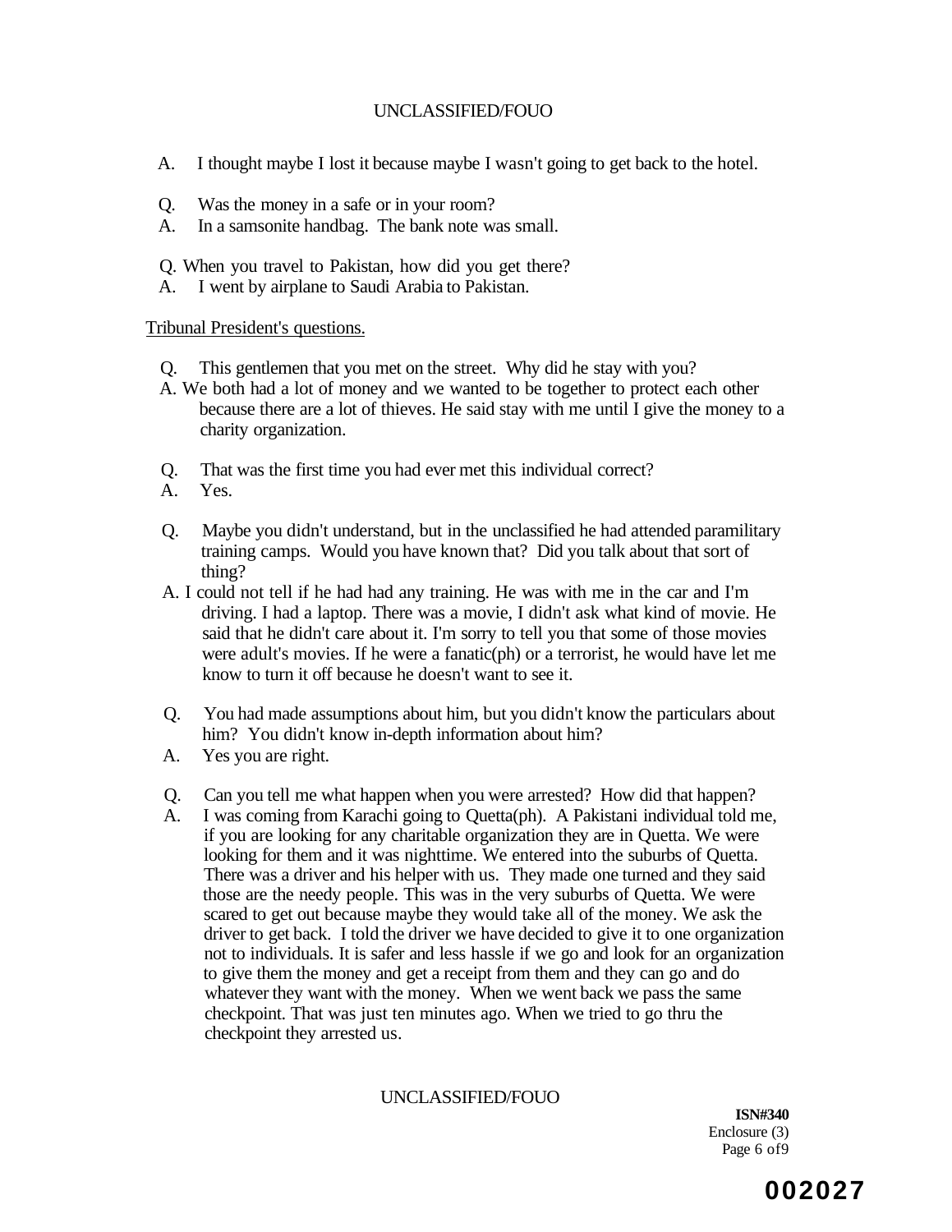- Q. What reason did they give you for arresting you?
- A. They said that you are Arabs. Even when I talked to one of them in English, he said there is nothing against us, but he asked for five thousand dollars. He said that the United States will buy you for ten thousand dollars, five thousand dollars per person. At that time I don't blame the United States because of what had happened at that time, it was a disaster. I thought I would only be detained for days but it looks like it has been a while.
- Q. Would you normally carry around that much money? Wouldn't you use a bank?
- A. That was the cash money that I got from the French man I sold the mummies to. My plan was to transfer this money to Saudi Arabia. I went to the bank to exchange it from dollars to Kuwaiti because the bank notes are smaller.
- Q. If you were going to return to Saudi Arabia. Wouldn't they question you for entering the country with that amount of money?
- A. Not the amount because the size of it was little. They would never ask, if it was with me. My plan was to transfer the money to Saudi Arabia. I was thinking about depositing this money in a visa card.
- Q. If you had not been arrested what were plans? Were you staying in Pakistan or were you going somewhere else?
- A. I was planning to go back to Saudi Arabia because it was only nine days before Eid(ph)
- Q. Was your family expecting you to return?
- A. Yes and there were a lot of gifts for them.
- Q. Did they contact the Pakistani government to find out what happen to you when you didn't return?
- A. I always call my family, but the last time was when a representative from the Saudi Arabia embassy in Pakistan said to me in three days you will be free. I called my family and told them that in three days I will be in Saudi Arabia.

Q. The last time you talked to your family you were in jail?

- A. I was in the Red Crescent before they transferred me to prison. We were under Saudi Arabia embassy custody. The Pakistani's wanted us to be in prison but Saudi Arabia said that there is nothing against them so let them go.
- Q. When you were arrested did they put you in a Pakistan jail?
- A. After I met with Saudi Arabia or before?
- Q. When you were arrested at the checkpoint?
- A. They took me to the Pakistani intelligence building, not a prison. We stayed there for five days, in that building. Then they took us to General Hospital. We went on a hunger strike where we didn't eat for five days. I spent one night in General Hospital. The Saudi embassy representative came and took me to the Saudi UNCLASSIFIED/FOUO

**ISN#340 Enclosure (3) Page 7 of9** 

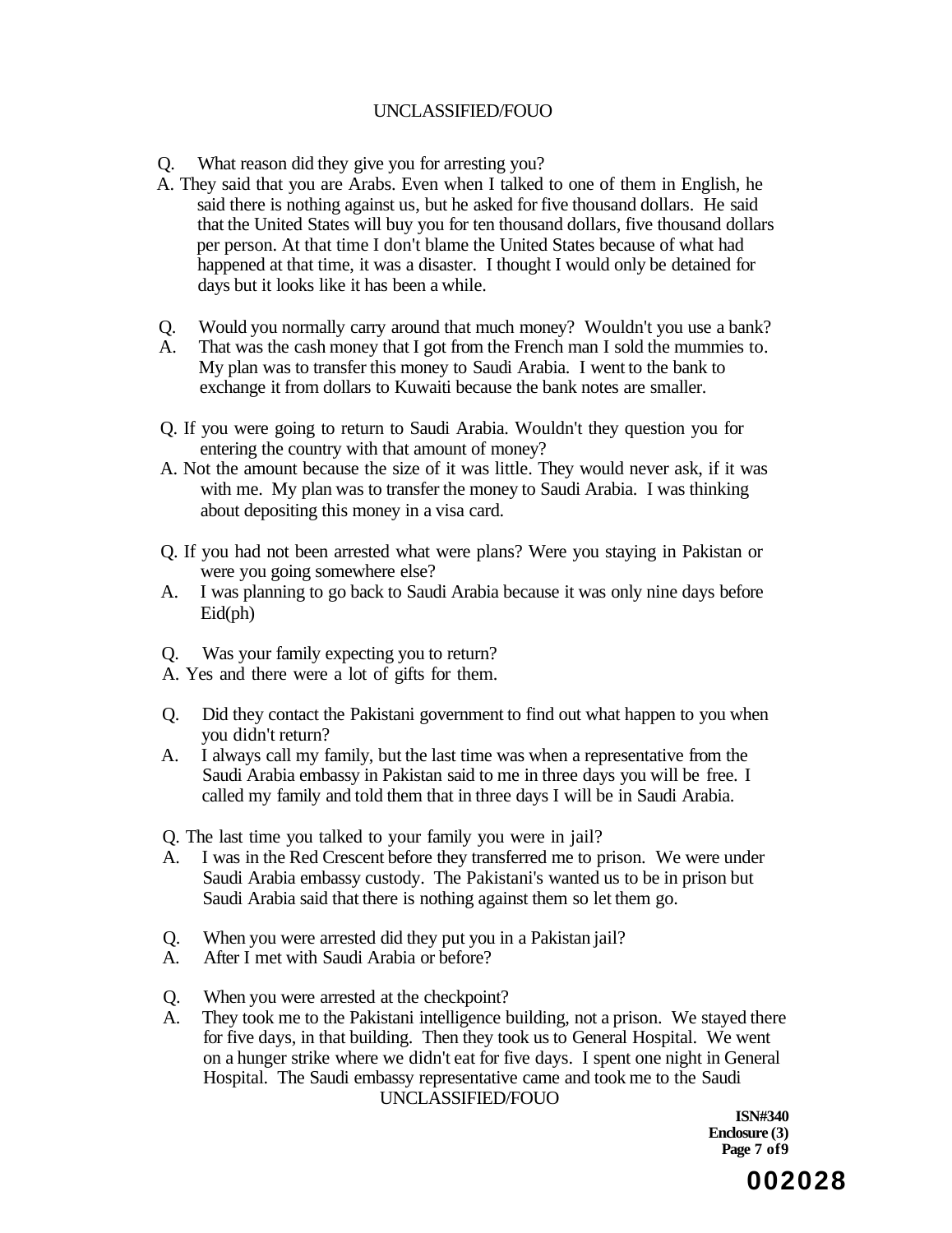Arabia Red Crescent. I stayed in the Red Crescent for eight days and then they took me to the Pakistani prison. The Saudi Arabia embassy representative apologized. He said we couldn't do anything. The United States wants you. They the United States is bigger than Saudi Arabia so your will be going with the Americans. They assured us that we would be free in a very short time.

- Q. What happened to your money when you were arrested?
- A. The money, books and all of my stuff was signed for on a piece of paper by the head of Pakistani Intelligence Service, his name is Ali Abbott(ph), a representative from Saudi Arabia embassy and a representative from the court I went thru in Pakistan. They signed that piece of paper saying that all these things belong to me. When they took me to the prison they brought all of my stuff with that piece of paper to the prison. This is one of the last two times I saw my stuff, at this time when I am talking to you when they transferred me to you and the other time when the American interrogators sat with me. I signed the paper by my fingerprint when I met the Americans for the first time. They showed me what I had and everything was there. That piece of paper was in Arabic language. There was another piece of paper in another language but I don't know what was on that paper.

Q. Basically they had you verify that these belongings actually belonged to you?<br>A. Yes ma'am. Yes ma'am.

Tribunal Members' questions continues

- Q. One area that confused me and that's your willingness to leave your money in your hotel by going to Saudi Arabia. That didn't make sense to me and I wanted to see if you wanted to explain that?
- A. My plan was not to leave the money there. When I met the other individual I was seeking his help to go get the money and to be with him because that was a lot of money. I was trying to explain that but 1 didn't want to cut off his question.

Translator: Can I say something here? I don't why he only said it once, but he mentioned that when he got lost he thought he was not going to see that money again, that is what he said.

Detainee: I explained everything with my Personal Representative. I wish you a long life. There is something I want to say but I am to shy to say it.

Tribunal President: This is your only opportunity.

Detainee: If you send me back or stay here. I want to stay because I'm guilty not because I'm innocent I am worried about the people around me always telling me that I'm a spy. If you send me back to Saudi Arabia people will say that you collaborated with the Americans that is why they let you go.

#### UNCLASSIFIED/FOUO

ISN#340 Enclosure (3) Page 8 of9

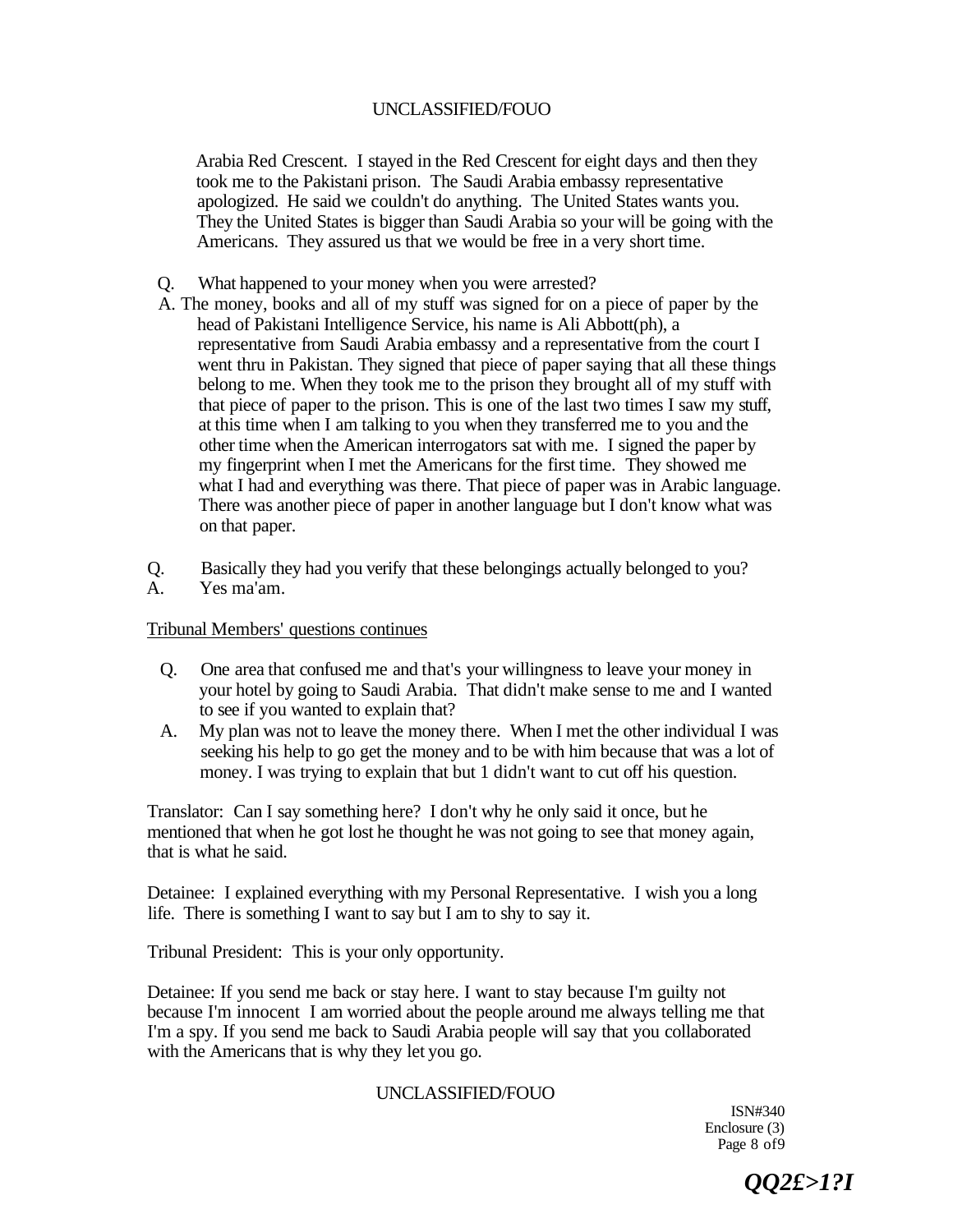Tribunal President: We **will** take that into consideration and we will certainly note it in the record that you have these concerns.

Detainee: God bless you for what you said. If I go back because I'm innocent I don't think I will survive.

*The Tribunal President confirms that the detainee had no further evidence or witnesses to present to the Tribunal* 

*The Tribunal President explains the remainder of the Tribunal process to the detainee and adjourns the Tribunal* 

### **AUTHENTICATION**

**I** certify the material contained in this transcript is a true and accurate summary of the testimony given during the proceedings.

Tribunal President

UNCLASSIFIED/FOUO

ISN#340 Enclosure (3) Page 9 of 9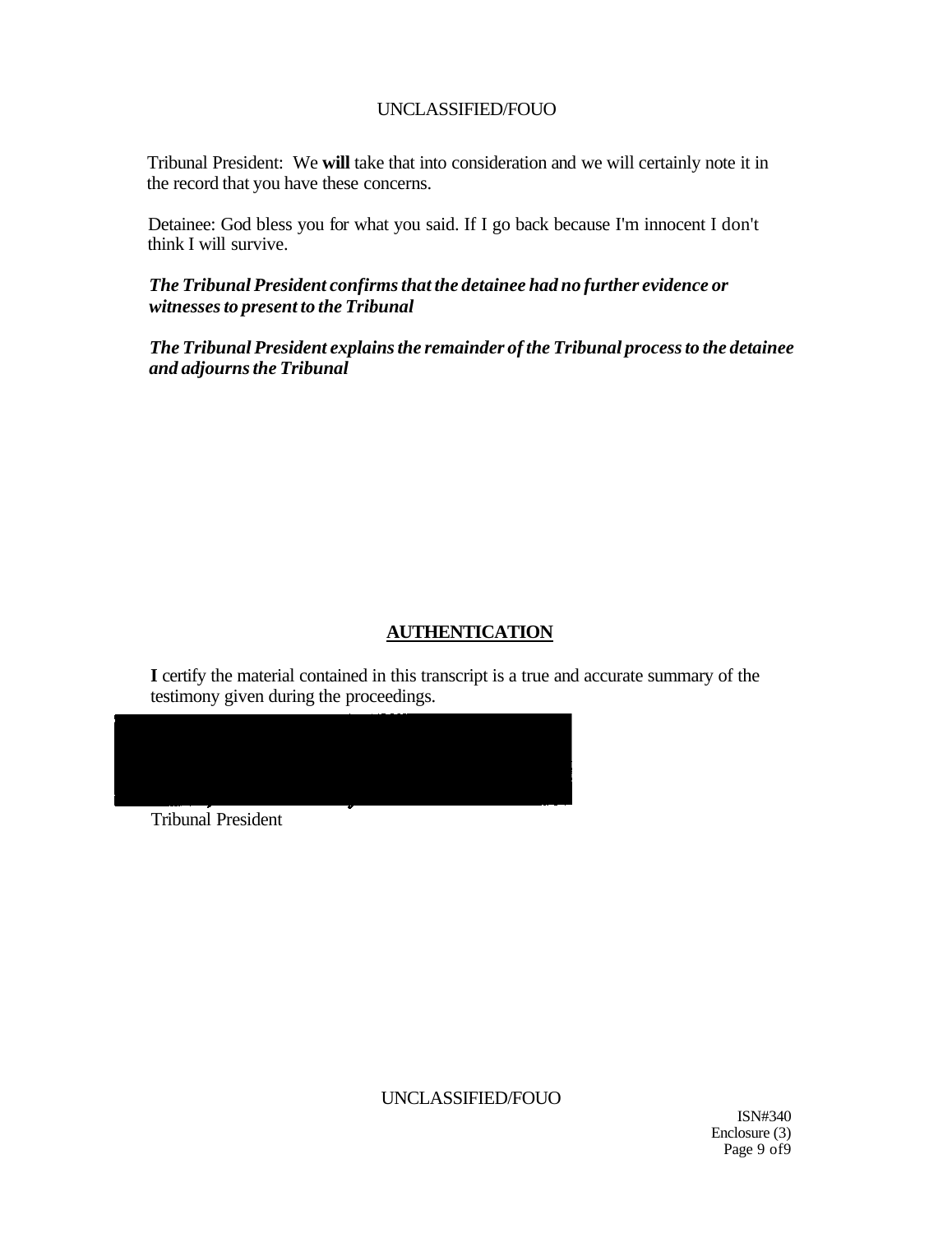#### **Summarized Detainee Sworn Statement**

*The Tribunal President read the Hearing Instructions to the Detainee. The Detainee confirmed that he understood the process and had no questions.* 

*The Personal Representative presented the Detainee Election Form (Exhibit D-A) to the Tribunal* 

*The Recorder presented the Unclassified Summary of Evidence (ExhibitR-1) and Exhibit R-2 into evidence. The Recorder gave a brief description of the contents of the Unclassified Summary of Evidence (ExhibitR-1).* 

#### *The Recorder confirmed that he had no further unclassified evidence or witnesses and requested a closed Tribunal session to present classified evidence.*

Tribunal President: At this point in the Tribunal, 1 will address your request for witnesses. Your Personal Representative had previously informed me that you requested the following witnesses: The first witness was identified as Hajji Sher Mohammed, your father. Also Hajji Aagha Gul, your brother. Is that correct?

Detainee: This is **true.** 

Tribunal President: My notes show that I received this request on 3 December and I determined that these witnesses would provide relevant testimony. On the same day that I was notified, 3 December, I directed the United States government contact these individuals through the Afghanistan government. I was informed that this government was contacted on or about 9 December 2004. As of this date (the date of the hearing, 28 December 2004), the Afghanistan government has not responded to our request for assistance. I have determined that it has been a reasonable amount of time for the (foreign) government to respond. Without the cooperation of that government, we are unable to contact the witnesses to obtain your requested testimony. I make the ruling that I am forced to find these witnesses not reasonably available at this time. However, if the Afghanistan government does contact us, we will reconsider their testimony and possibility reconvene at a later date. Does that address your witnesses?

Detainee: I guess you guys just couldn't find them.

Tribunal President: More specifically, we rely on our government to contact your government to locate Afghan citizens. It is not appropriate for the United States government to contact your witnesses directly because they are citizens of another country.

Detainee: Yes that is correct.

Tribunal President: Again, just a reminder that if we do receive any information from the Afghanistan government regarding your witness, I wilt consider those at a later time.

Detainee: Correct.

UNCLASSIFIED//FOUO ISN# 953

**Enclosure (3) Page 1 of 11** 

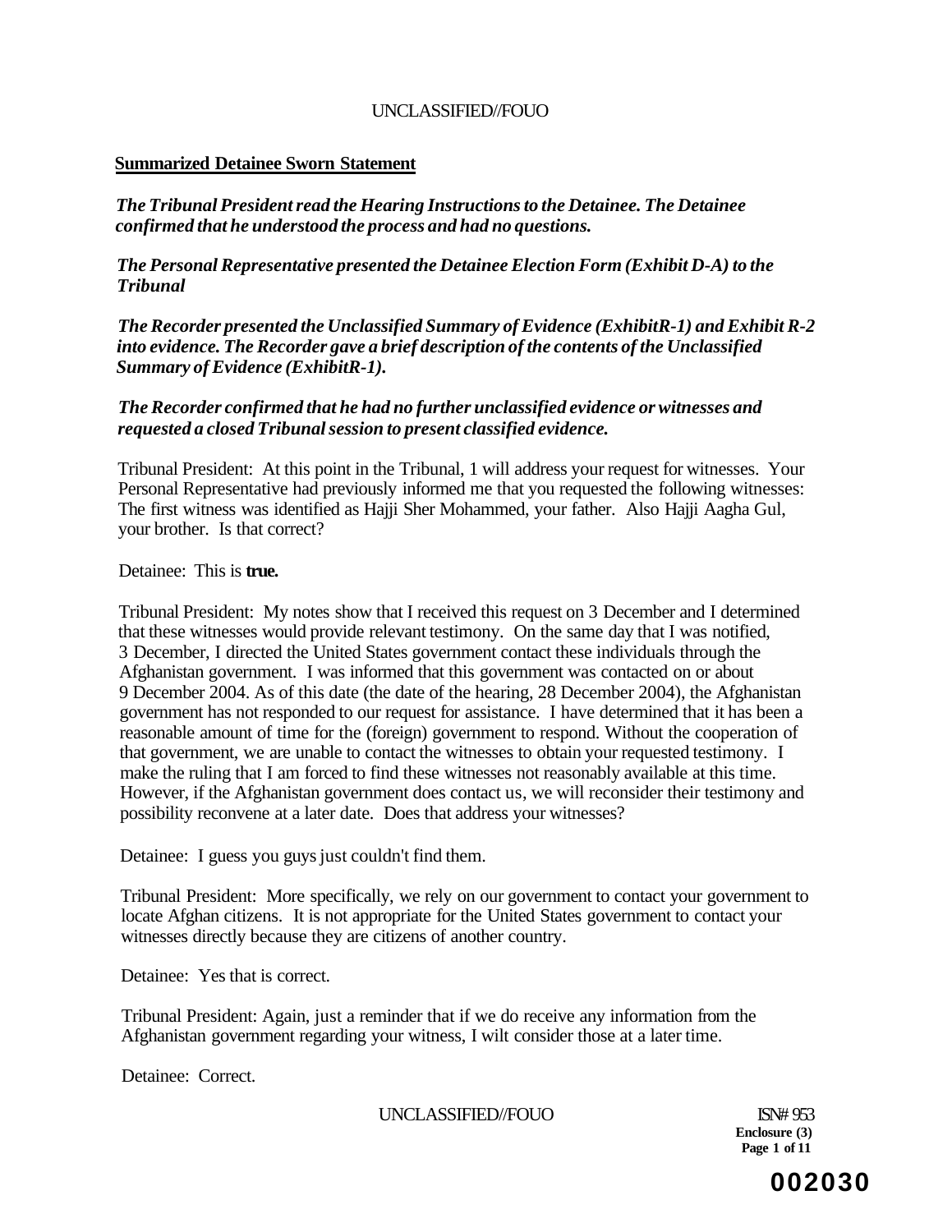Tribunal President: I will ask the Personal Representative to remind the Tribunal to inquire on what testimony the Detainee expected from these witnesses. That can be addressed at a later time in the Tribunal.

Detainee: That is correct.

Tribunal President: Janat Gul, you may now present any evidence you have to this Tribunal. Your Personal Representative may assist you if you wish. I understand from the Detainee Election Form provided to me earlier that you wish to make an oral statement, is that correct?

Detainee: I have provided a statement. I can add further information to that statement a little bit, in case you still have any questions about my explanation; I can elaborate further on the situation.

Tribunal President: I understand. Before we continue further I'd like to ask if you would like to make your statement under oath?

Detainee: Yes, if there is a need for it I will. If you don't have a need for it, I won't.

Tribunal President: The decision regarding taking the oath is yours. It is your choice if you'd like to make your statement under oath or not under oath. We have a prepared Muslim oath if you would like to use that

Detainee: Yes, in the name of Allah, the beneficent, the merciful, the compassionate, I will say everything that is true and nothing but the truth.

Tribunal President: That is perfectly acceptable and we understand that you have sworn your own personal statement Thank you.

Detainee: That is correct.

Tribunal President: You may proceed with the assistance of your Personal Representative.

Detainee: I have [written my testimony on] a piece of paper, and in addition to that, if I think of more stuff, [I will add it] according to each question. I would like to answer each question one by one if I may so I can elaborate on it.

*The Tribunal President requested the translator adjust his seating position.* 

Detainee: Should I go one by one, or do you want to go ahead? (speaking to the Personal Representative.)

Tribunal President: Personal Representative, please assist as needed.

UNCLASSIFIED//FOUO ISN# 953

**Enclosure (3) Page 2 of 11** 

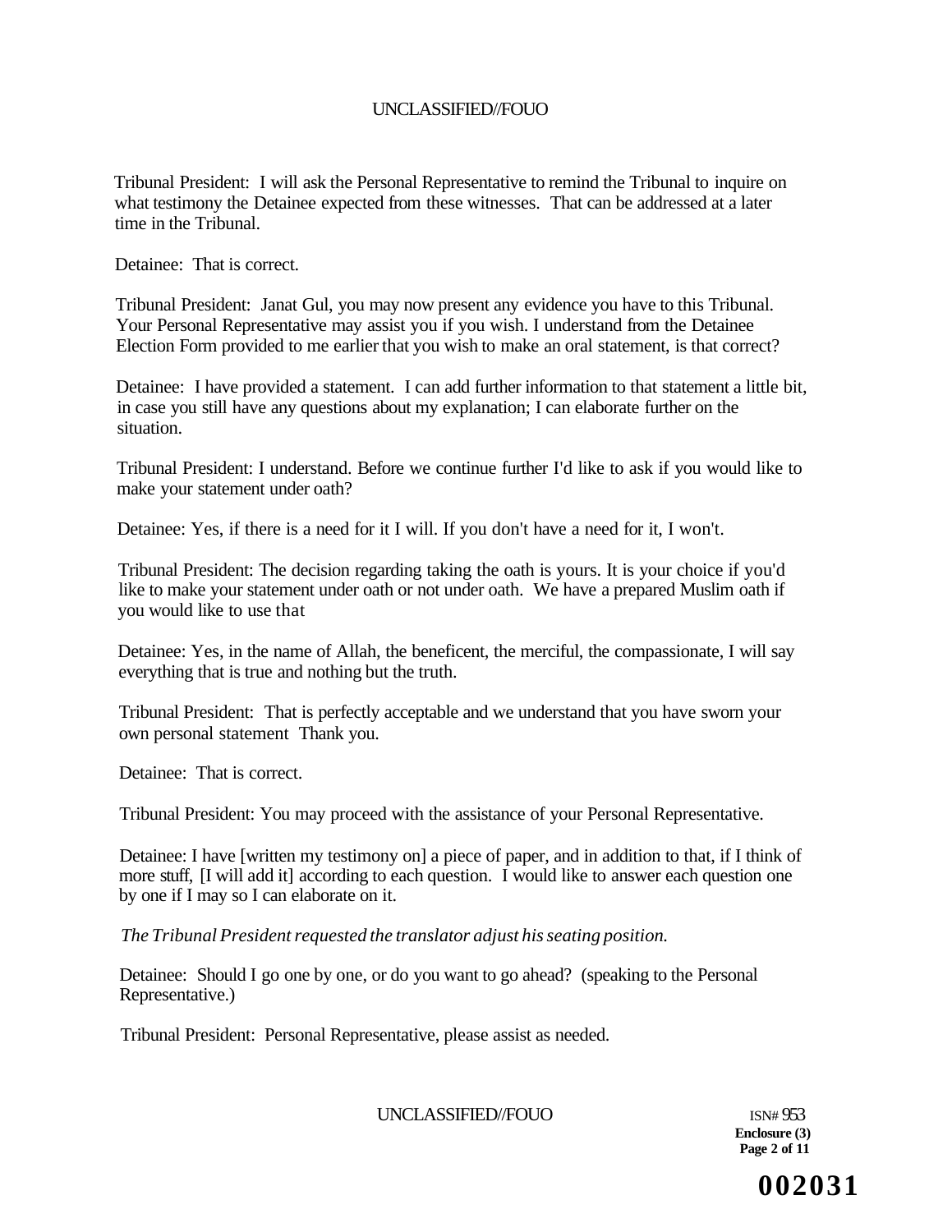Personal Representative: Would you like me to read each point of evidence to you, or we have a translated copy and you can read each point and then make your response? (referring to Exhibit R-l).

Detainee: Yes, that is fine.

Personal Representative: Which one?

Detainee: Go ahead and go one by one and I will answer.

*The Personal Representative read each allegation from Exhibit R-l.* 

*3.A.L The Detainee admitted he is a member of the Taliban.* 

Detainee: This is not true. It is not a fact. I have never admitted to that before. I am an educated person and I am always kind of fond of an advanced society. The people that know me in my village know about these facts and they also know the reason why there was a need for me to change my name. I did it because of my protection. All the people in my village and my friends know that I was twice forcefully taken away from my store and also from the mill that I was running. My family did not know about the matter. They found out two days later. When they found out 1 was taken to Kandahar, I could not afford to release myself from whoever caught me, because the Taliban was in power of our government and I could not say anything to criticize them. That was their rules and I had to follow their rules and it was a forceful detention by them. This was just a brief version of what I have to say. I have a lot to say but I don't think there is a lot of room and a lot of time for me to go on and on and on. That was the brief version of what I have to say.

Tribunal President: I understand and it is very helpful for us if you could address all nine points and there will be plenty of opportunity for additional and valuable information.

Detainee: Fine.

*3.A.2. The Detainee is a former president of Ariana Airline.* 

Detainee: Yes, I do accept the accusation that I did work for Ariana administrative branches. Ariana Airline was an organization that did not have any direct ties with the government. Due to all of the threats that were facing me and my family, and when they used that forceful approach of detaining me, they had planned to send me to war to fight for them and that would have left my family with no future. When the Taliban had captured people through that forceful approach, they usually sent them to the war zone. In order to relieve myself from all these situations, I had to go and accept a position like that I did not join the Taliban in order to help them fight anyone or anything political for that matter. Through accepting this position, I saved myself from going to war and leaving my family behind. That was the only way I could save myself. At the same time I was answering to the needs of my family.

*The Tribunal paused briefly to allow the Recorder to address some external noise issues.* 

#### UNCLASSIFIED//FOUO ISN# 953

**Enclosure (3) Page 3 of 11 002032**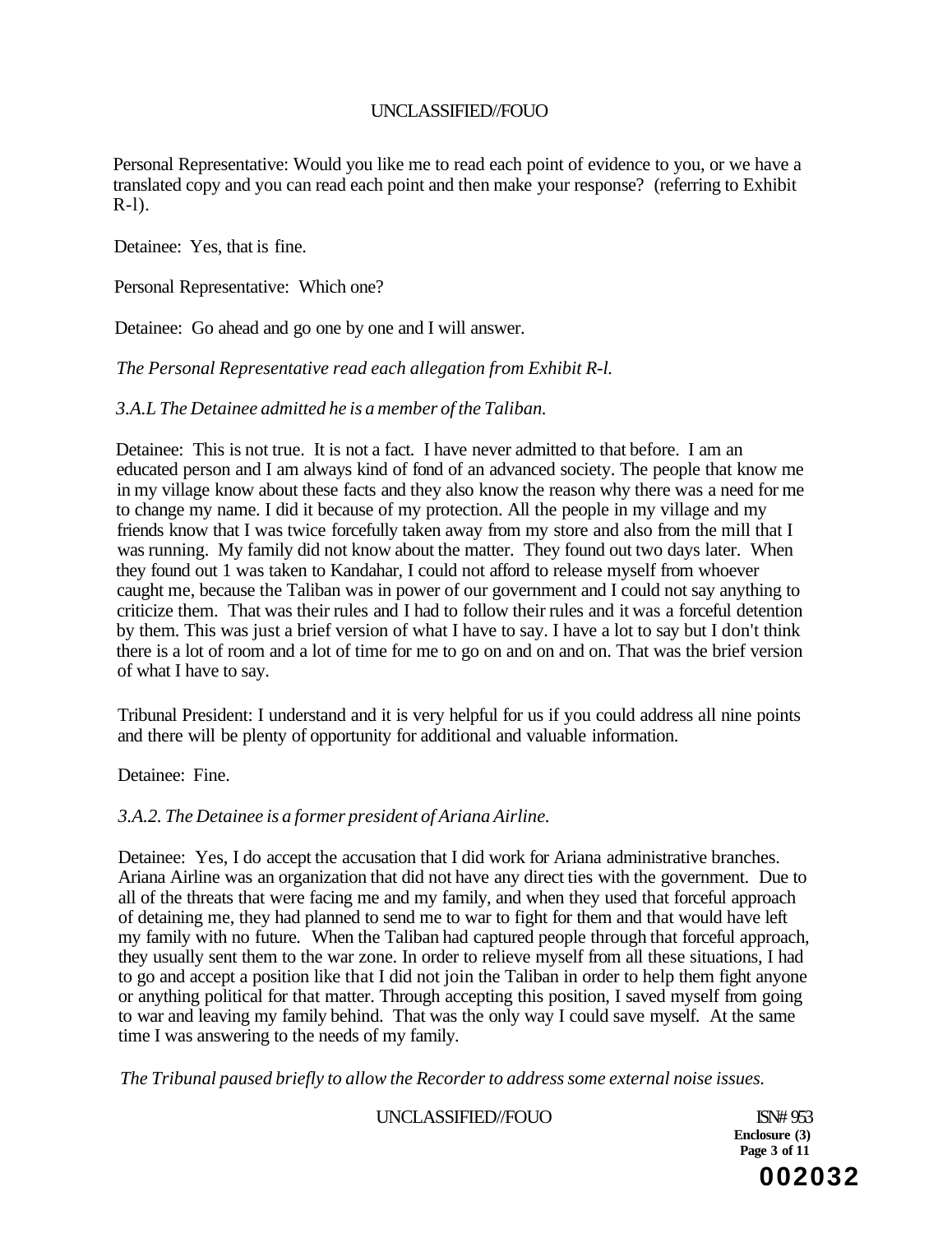#### *3.A.3. The Taliban controlledAriana Airline.*

Detainee: I do not know about the governmental structure of Ariana Airline but I know that Ariana Airline was a civilian supported organization, civilian run. After they paid all of the expenses for the repairs and whatever related expenses, the remaining profit was distributed to the employees of Ariana Airline. They did not have any relationship to the government's budget. That's why it was considered a self-supporting organization. All the operations of this airline were operating according to the rules and laws of aviation. Their domestic operations or flights were under the Secretary of the Ministry of Transportation.

#### *3.A.4. The Taliban used Ariana Airline to transport their members.*

Detainee: I do not have this written as far as answering it but I'll talk about it This is not a fact, actually. The Taliban did have their own operational aviation system that they were using. The fact is, there was a possibility that the Taliban had traveled through Ariana Airline; it is possible because they could go like a civilian buying a ticket as in normal operations. They could have been passengers at any particular time. I have never heard or seen any type of situation where Ariana Airline was particularly or specially used for the Taliban or their operations or their needs.

#### *3.A.5. Ariana Airlines provided free flights to Konduz, Afghanistan for individuals joining the fight against the Northern Alliance.*

Detainee: That is not true. Ariana Airline was individually operating and was not under control of the government. They were serving the public as a whole. Since the northern part of Afghanistan was also a part of Afghanistan, people went back and forth because people had family there, after the Taliban had control of the northern part of Afghanistan. Due to family visitations, they had gone ahead and initiated flights to the northern part of Afghanistan for the people who wanted to go visit. These were just weekly flights that served the Ariana employee families to go back and forth to the northern part of Afghanistan, the employees of Ariana Airline. There are a lot of states and provinces located in the northern part of Afghanistan, and it has one main freeway to that direction, which was Sanlonk Freeway (ph). It connected the North to Central Afghanistan, and unfortunately that whole highway was totally blocked and transportation going back and forth was impossible. Everybody knows that the people who went to the north to fight used to all live in Peshawar, Pakistan. At the border of Torhum (ph), which is between Afghanistan and Pakistan, thousands of families were going back and forth between Afghanistan and Pakistan. When they reached Kabul from Peshawar they were taking Ariana Airline to the northern part of Afghanistan since that freeway was blocked. Because there was another road connecting Central Afghanistan to Northern Afghanistan through Barman province, it was very dangerous to drive to Northern Afghanistan. Tens of cars have gotten into accidents and fallen down from the main road, and a lot of people died. So the only way to go from Central Afghanistan to Northern Afghanistan was to use Ariana Airline, so they could take the whole family and transport from Kabul to the northern provinces. A lot of families would go back and forth between Northern and Central Afghanistan. One of the airplanes that had flown from Kabul to reach Mazar-e-Sharif had gone to London if you remember. Maybe that is a good

#### UNCLASSIFIED//FOUO ISN# 953

**Enclosure (3) Page 4 of 11**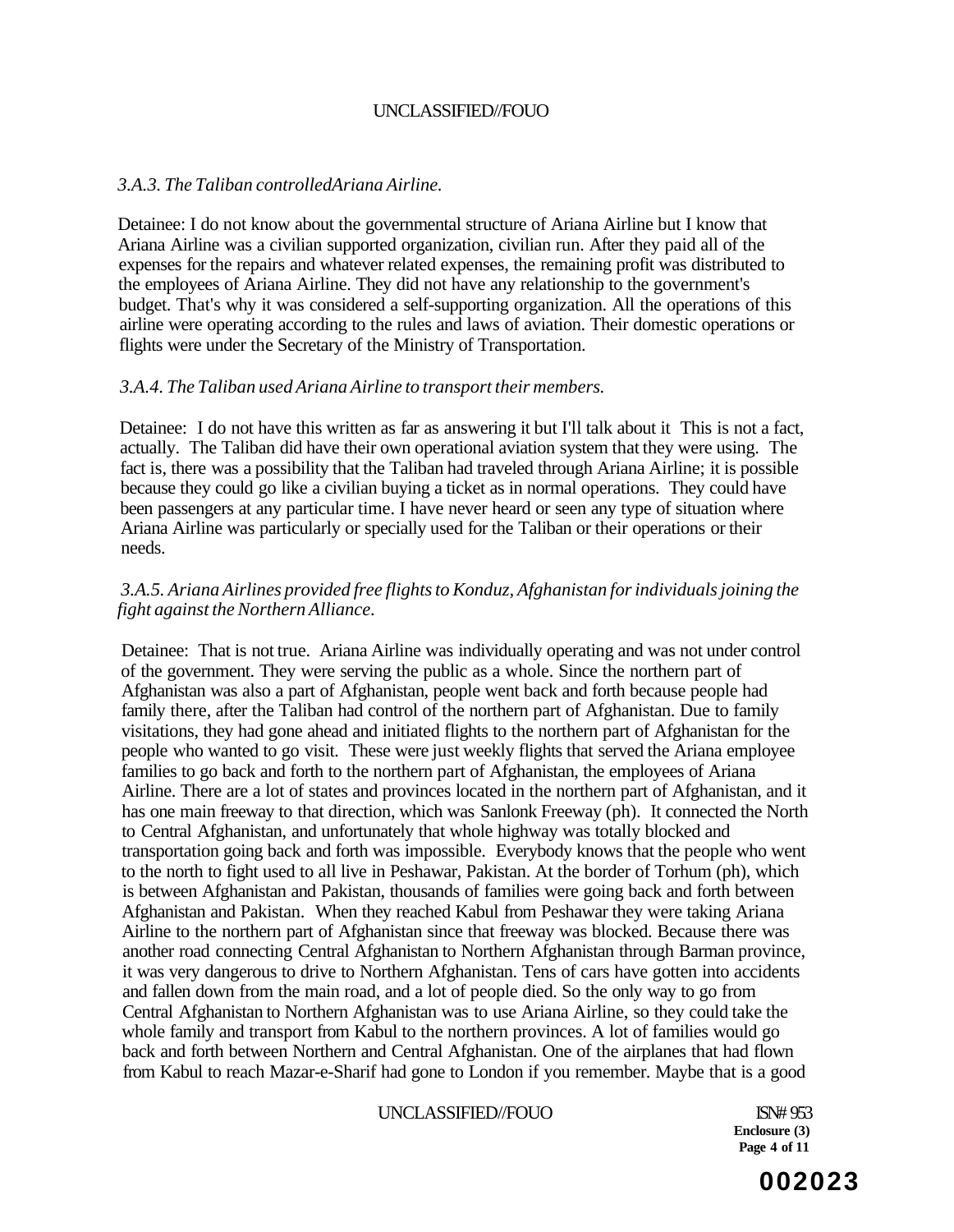example, if you want to follow up on that and ask the British government when the Ariana Airline flight changed directions and was diverted, you can see the [passenger] list of that flight to see if any Taliban were there. That would prove to you a lot of facts, that there were no Taliban on any flights going north, and they were not being transported by Ariana Airline.

#### *3.A.6. Taliban forces utilized Ariana Airline from Kandahar to Kabul.*

Detainee: This is not true. Ariana Airline had flown weekly between Kabul and Kandahar. Because Kandahar is located between Kalat (ph), Oruzgan, Herat, Nemroz, and Farah provinces, it has a central structure. Everybody knows that the road between Kabul and Kandahar is ruined. It's too difficult to travel, especially if you are with ladies and children. It would have taken somebody three days to go from Kabul to Kandahar. So families have the necessity to take a flight to go between Kabul and Kandahar. Two days expense or three days expense of a trip would have exceeded the cost of an airline ticket. These people could not use military or governmental aviation or planes, and that is because government airplanes were only taking the Taliban back and forth from Kabul to Kandahar. They were going back and forth all the time and each airline had a 200-person capacity to take people back and forth. Capacity being 200 people, the Taliban did not need Ariana Airline to transport them from state to state.

#### *3.A. 7. An active al Qaida member and licensed pilot brought in other al Qaida members to work for Ariana Airline.*

Detainee: This is the first time I have heard about such a fact. I am kind of shocked and surprised by this type of question. I did not witness that and I do not have an answer for this.

Tribunal President: I understand.

#### *3.A.8. An individual with plans to engage in hostilities against the United States had strong ties to Ariana Airlines.*

Detainee: I do not have any idea about this situation, that someone like that had actually worked for Ariana Airline. Everybody I knew as employees were all civilian employees and I do not know of any al Qaida member that worked for Ariana Airline at all. For some reason, this question number eight was not included in the copy of the allegations. I have not read this question before. I could have arranged to bring more detailed information about it but I do not remember this question number eight.

#### *3.A.9. The Detainee was arrested in January 2003 in Lashkargar, Afghanistan.*

Detainee: I admit that I was captured in my house when I was with my family. I was detained at that time. I never realized that this would happen to me. 1 did not have any problem with the government. I did not have any problem with the people, and I did not have any problem with America. All of the people in my village know me and understand this fact When Mr. Karzai's government had taken over, I was a happy man sitting in my house. A little bit of my education was left behind and was not finished and education conditions were not great while the Taliban were there. I had wished and hoped for my freedom, and that was determined to be

#### UNCLASSIFIED//FOUO ISN# 953

**Enclosure (3) Page 5 of 11** 

002034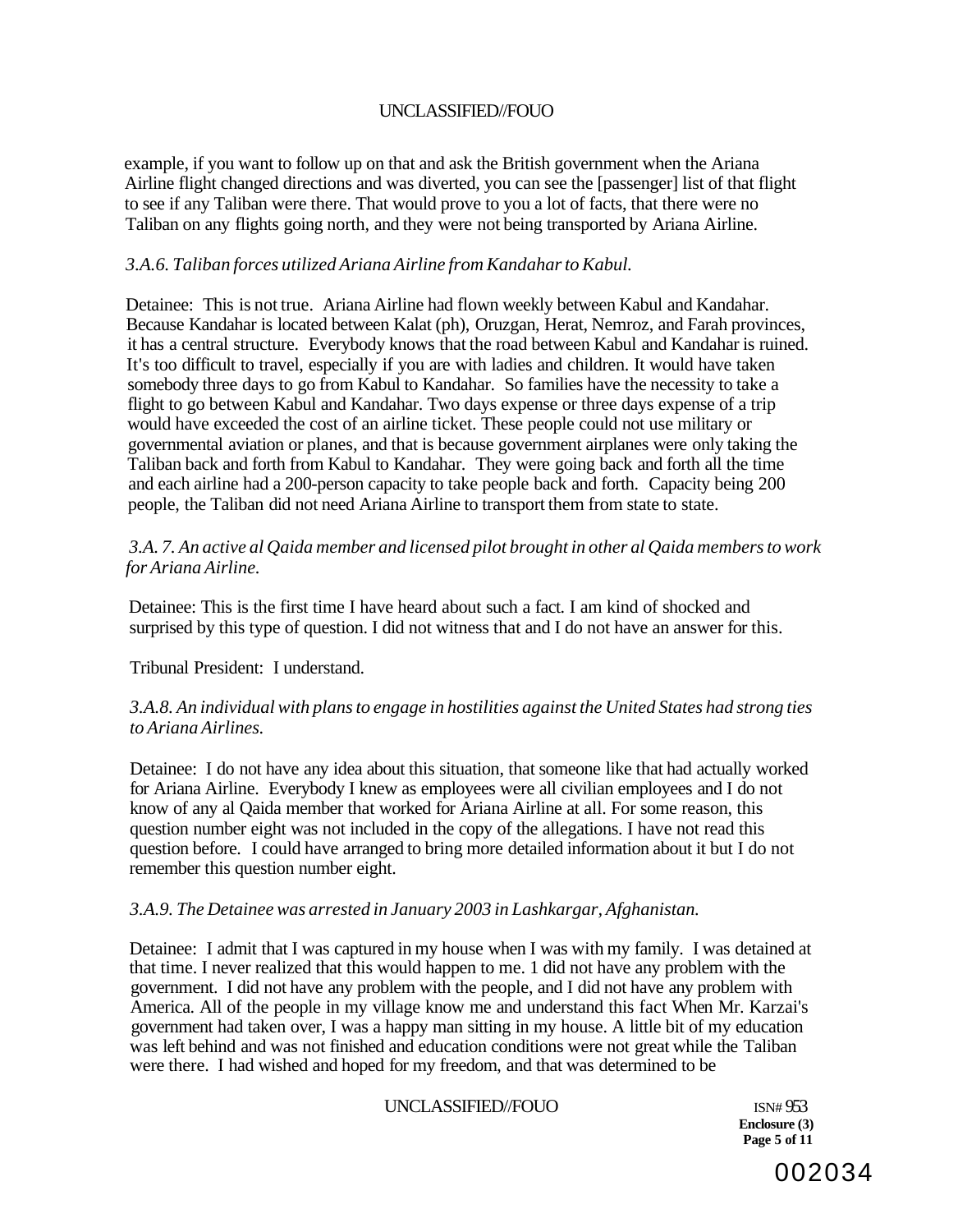#### UNCLASSIF1ED//F0U0

accomplished. Obviously I was thinking that I am happily entering a happy world. I was released from the oppression of a government, the Taliban government. I came out of the darkness into the light. But unfortunately, my destiny had me into a situation; instead of treating me with fairness and equality, I was punished. I had left my job; even before the Americans came I was in my own house and in my own land. I wasn't working for anyone. That is it.

Personal Representative: That completes the summary of evidence.

Tribunal President: I'd like to review item number eight where the Detainee noted that he wasn't informed of that allegation before hand. Personal Representative, can you address that point.

Personal Representative: Yes sir, in fact it perhaps was a question that the Detainee forgot The written statement mat I will hand to the Tribunal does address question number eight.

Detainee: It's possible. I do not recall it but it's possible that I have missed it somewhere.

Tribunal President: At this time I would like to receive your written statement which I understand will be in both your native Pashtu and a translated copy for our review.

Personal Representative: If I may sir, can I just show him his response so that he knows that he answered himself.

Detainee: Then it is okay.

#### *The Personal Representative showed a copy of the written that the Detainee had hand written to confirm that he was aware of question number 3.A.8. of Exhibit R-l.*

#### *The Personal Representative presented Exhibit D-B, the Detainee***'s** *written statement and a translated copy to the Tribunal*

#### *The Tribunal took a short recess to review the Detainee's written statement*

Tribunal President: The Tribunal for Janat Gul is reconvened after reviewing a written statement provided by the Detainee. Just a note of clarification in the written statement You addressed items one through eight of the unclassified summary. The ninth item was not addressed in the written but was clarified in your oral statement Thank you. At this time, just before we open the Tribunal for questions, I'd like to review what you would have expected from your witnesses had they been able to attend. Janat Gul, if you would please tell the Tribunal what you had hoped these witnesses would testify today.

Detainee: Should I answer?

Tribunal President: Yes please.

Detainee: My main purpose and main hope is to gather all the information from the people that know me to say who I was and what I did and at the same time it would help you guys to clear

#### UNCLASSIFIED//FOUO ISN# 953

Enclosure (3) **Page 6 of 11** 

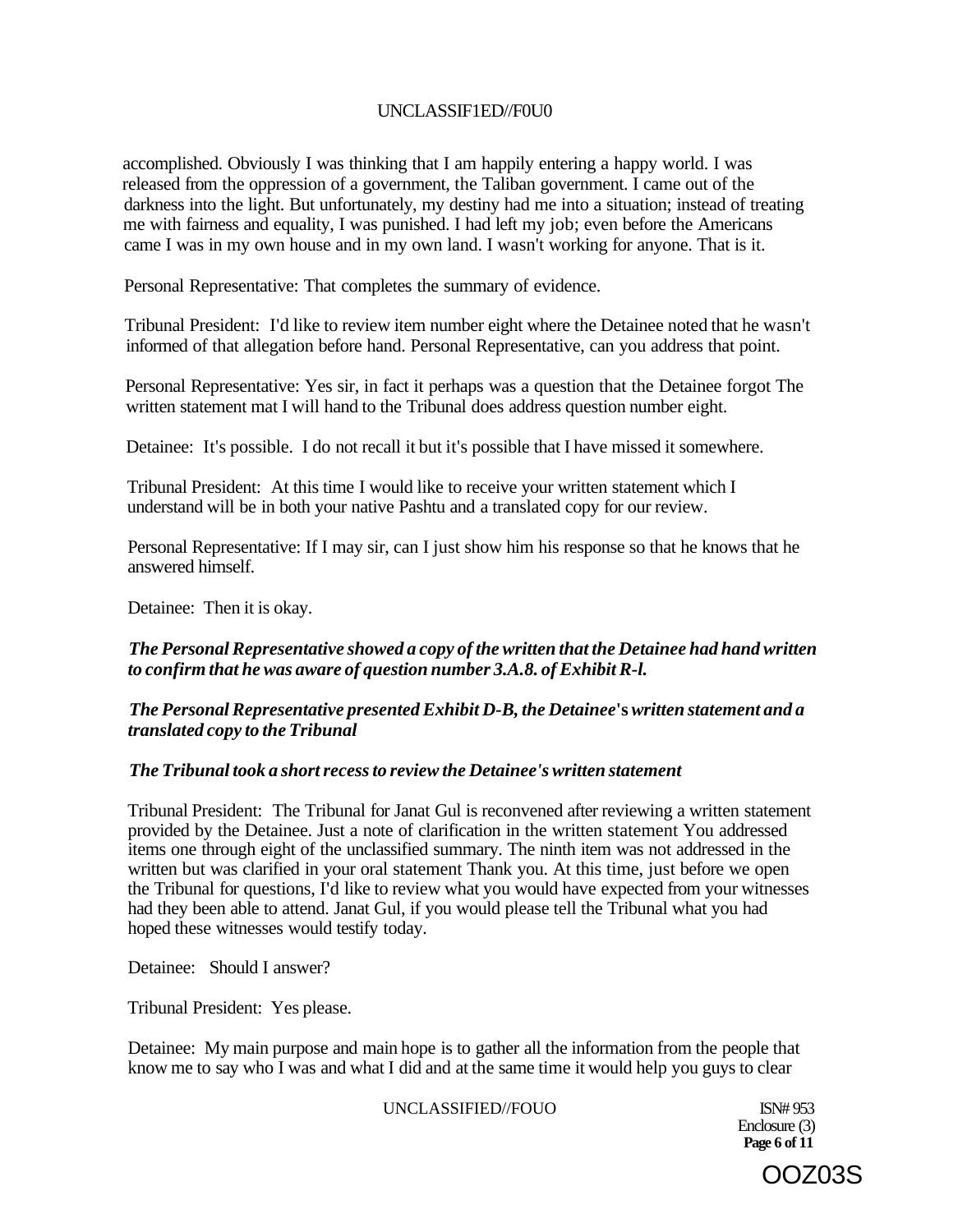your mind about my capture; if you have any questions about that, to put information in front of you.

Tribunal President: Is there any specific testimony you expected your father and brother to provide us?

Detainee: No.

Personal Representative: I could sir, based on our initial interview, what I got out of these discussions.

Detainee: That is fine.

Personal Representative: The expected testimony from both witnesses were similar, so what I say will basically encapsulate both. The witnesses can testify that the Detainee was conscripted by the Taliban. He was forced to work for them but was never a member. Additionally, the witnesses can testify that the Detainee pressed the Taliban for a non-military position. That concludes the specific testimony expected.

Tribunal President: Thank you. Personal Representative, do you have any questions for the Detainee?

Personal Representative: Yes sir, I have one.

Personal Representative's question

- Q. While you were president of the airline, did you witness or were you aware of the airline hiring planes out or chartering their planes to private individuals or other companies?
- A. I do not think that is the case because we had actually acquired help from aviation agencies to help us carry passengers. We had a lot of passengers and we could not charter a plane to someone and we were short on planes.

Personal Representative: No further questions.

Detainee: We had a lot of passengers going, flying our airplanes during the Hajj, but when planes were not being used for the Hajj process, we had some available planes in Kabul. I do remember that one time we had some sort of inquiry from the government of Bangladesh, that they needed some of our planes for some type of purposes.

Tribunal President: Recorder, do you have any questions for the Detainee?

Recorder: No sir, I do not.

Tribunal President: Does the board have any questions for the Detainee?

UNCLASSIFIED//FOUO ISN#953

**Enclosure (3) Page 7 of 11** 

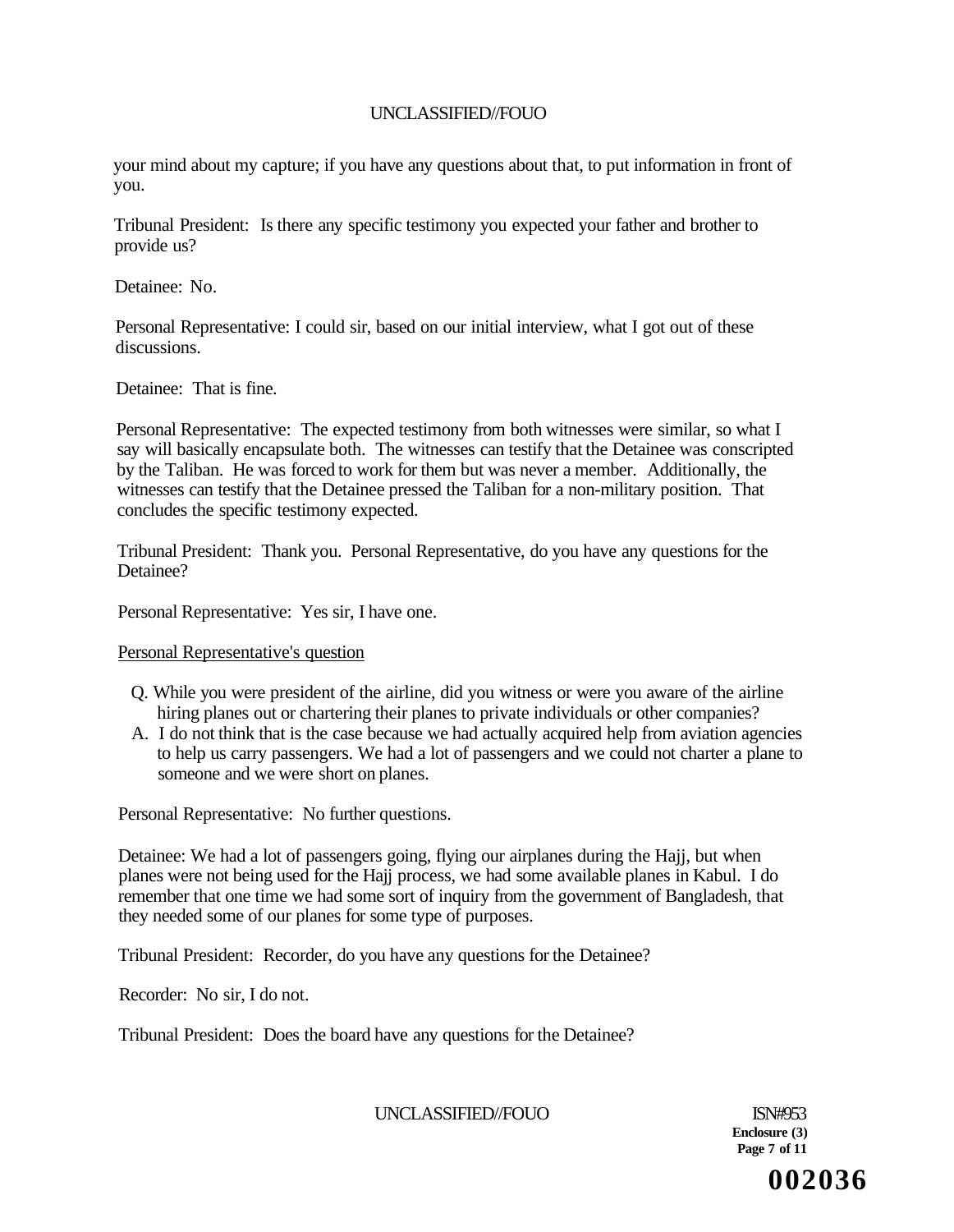#### Tribunal Members' questions

- Q. When did you begin working for Ariana?
- A. I'm sorry I do not remember the date. In Afghanistan it's not very common that we remember exact dates. Even my father and my mother were telling me that they did not remember when I was born.
- Q. Can you give me a general date?
- A. I do not remember a date again. I do remember that one of the people I knew was head of the department there at the Ariana Airline and he hired me as an assistant, but I do not remember exactly when it was.
- Q. Was this before or after the year 2000?
- A. I do not know your calendar so I don't know if it was 2000 on your calendar, because it does not coincide with our calendar.
- Q. Can you provide me any help in trying to figure out when you worked for Ariana? How long after the Taliban came into effect? Any other world event, anything? How many Hajjs did you work for Ariana through? Anything.
- A. Before the Taliban I wasn't there. I was still going to school. After I had finished school the Taliban came and I had married at that time. I believe when I was an assistant, I believe the Hajj process happened probably three times, so that would make it three years. Then I became the person in charge for a whole year, so that would make it approximately four years, and there was a flight to Germany that went about once every six months when I was there.
- Q. You had previously stated I believe that you had stopped working at Ariana before the United States came to Afghanistan? Is that correct?
- A. When the trouble started on September 11\*1 had become unemployed.
- Q. How much before September  $11<sup>th</sup>$  did you become unemployed?
- $\overline{A}$ . I was there when the September 11<sup>th</sup> incident happened and I quit right after that. I immediately sensed that things were not normal anymore and were now complicated. At that time when we talked about a forceful approach of the Taliban getting people hired for their purposes, they were not as severe, so I chose to quit
- Q. Did you choose to quit before the United States came to Afghanistan or after the United States came to Afghanistan?
- A. Three to four days after that.
- Q. September  $11<sup>th</sup>$  and the day the United States appeared in Afghanistan were not the same day. What I want to know is did you quit between the time of September  $11<sup>th</sup>$  and the attacks began or did you quit after the attacks began?
- A. Right after September 11 , two, three, or four days after that. At that time my wife was in Kabul and I did have children then but I did have a niece. I put them in my car and went to my home.

UNCLASSIFIED//FOUO 1SN#953

**Enclosure (3) Page 8 of 11** 

**002037**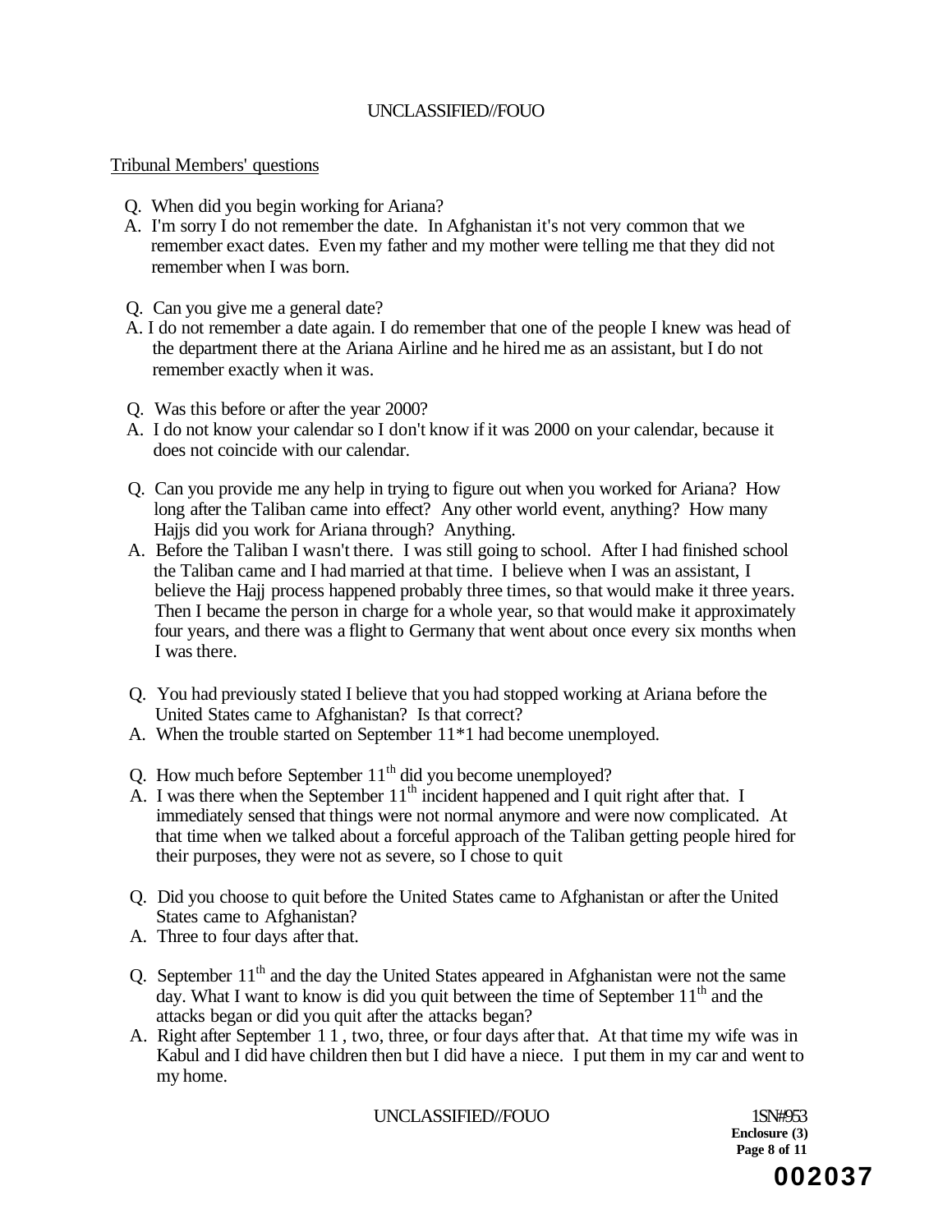- Q. You described that the Taliban had its own service. Could you elaborate on that just a bit?
- A. 1 heard from other people that there was a different facility for the Taliban themselves, other than where Ariana Airline was serving the civilians. The Taliban had their facilities and there were gates and nobody else could go in there. I have never seen it or been there. They were known to have their own operation and their own premises and their own location.
- Q. Were these military facilities and military aircraft?
- A. All of the equipment for aviation that they had was left by previous governments. [This equipment] had been used for themselves in their operations in Afghanistan. The Taliban just took over.
- Q. Did the Taliban military services have any air capabilities at all: assets, airplanes, airfields anything? Did they have an Air force?
- A. This is a very obvious situation. Yes of course they do. Everybody knows they had their own military operation and military system in the aviation department. They were not civilian but military controlled operations.
- Q. Lastly, you said that this was not a government run airlines. But, you also said that after the Taliban had conquered the north, the Taliban initiated flights to the north and the Taliban used those flights to move its families. Those two things don't seem to work together.
- A, I was mainly mentioning that it was not Taliban but all of the families and the people who had lived there. We had flights between Kabul and the northern provinces. They were not Taliban; Taliban had their own operations. They could have taken ten flights of their own and landed where they wanted. They had helicopters and everything else.
- Q. I was confused about one point. Did the Taliban force you into a position at Ariana Airlines?
- A. There was a forceful draft that they had initiated there and I was supposed to go ahead and do that. The draft was orchestrated such that whoever was a homeowner or had land, at least one member of their family had to be involved in their operation for three months.
- Q. How did working for Ariana get you out of the draft? I don't understand that relationship.
- A. As I told you before twice, I was taken for these particular duties in my statement. I was under some severe conditions as far as my safety was concerned. I had just started a family and every other three months they were renewing the draft and that's what happened to me. Like I said before, I was totally eligible. Within their conditions, if you were a homeowner and 1 had a store and I had a mill, and I had some land as well, so I was totally qualified for their draft condition to go and do duties and go to war. I was in that type of situation.
- Q. So by working for Ariana, that convinced the Taliban that they should not draft you. Is that correct?
- A. They had said that if somebody has a civilian occupation in the government than they were exempted from the draft. Somebody who had lost their father or one of their brothers

UNCLASSIFIED//FOUO ISN#953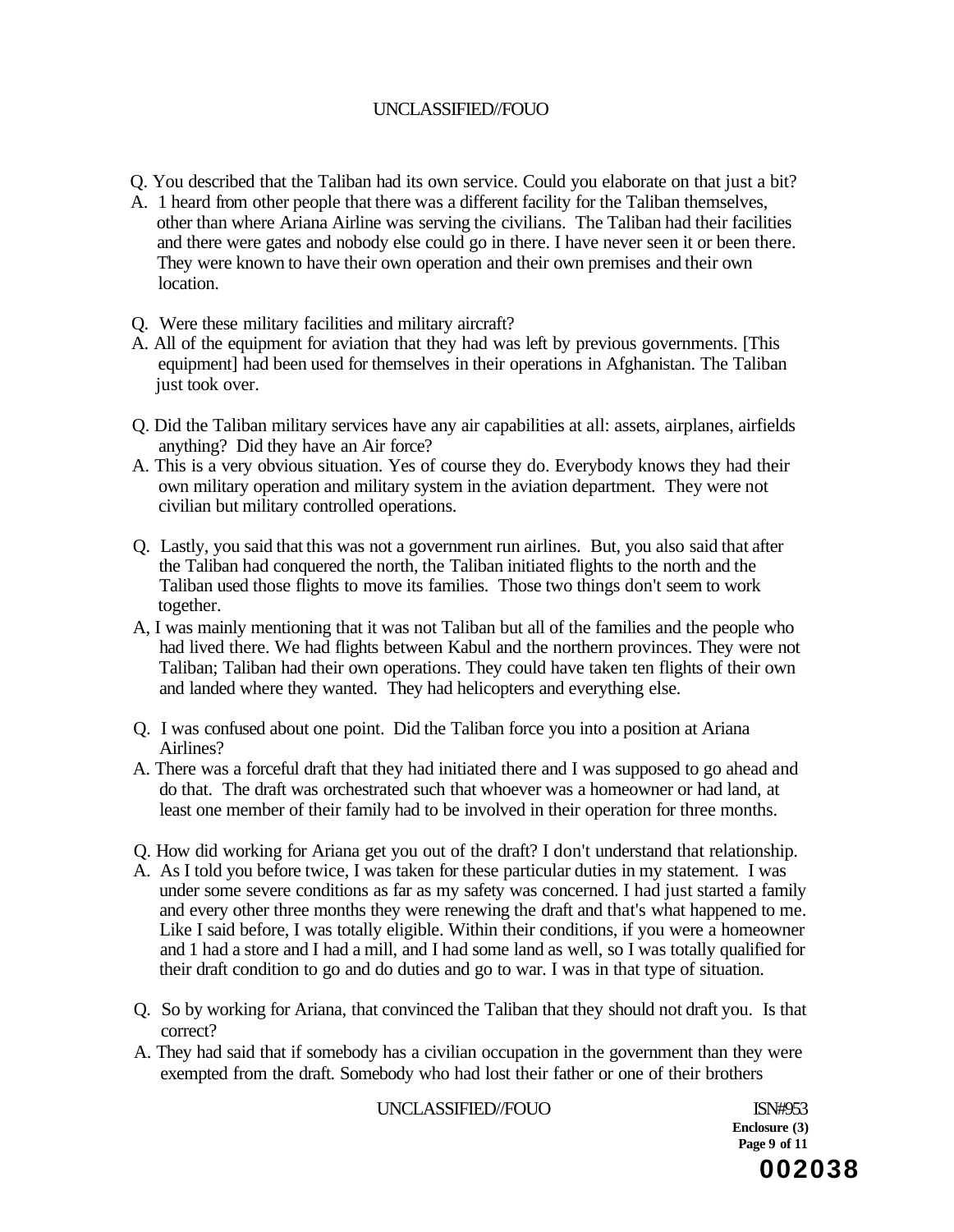#### UNCLASSIF1ED//F0U0

during the Taliban government and the wars, they were exempt as well. Since my father was 85 years old and my brother was away from my house, I had checked into opportunities to find some kind of job where it would qualify me for this exemption and through some connections that I had I went and initiated this situation where I was looking for another job and ended up there.

- Q. So the job you took with Ariana Airlines to avoid the draft was a government position?
- A. There was a sector of the Taliban government that was strictly engaged with military operations and there was a sector that was like Ariana Airlines. Our shopkeeper was working for the Taliban too. I was working for Ariana Airlines and obviously was part of the government; it was not privately owned. I was not working strictly for the Taliban for their purposes of engaging in wars with everybody else like that. There were a lot of people that worked for the Taliban and were under the control of the Taliban but they never engaged in the Taliban's operations as far their military purposes and fighting their enemies and all of that.
- Q. What were your specific responsibilities in Ariana Airlines? I understand that you were a clerk. What were your responsibilities?
- A. In the beginning I did not have a lot of experience and I did not know what to do, I did not know what my responsibilities were. There was a department that dealt with providing paper, pens, and accessories, all of the things that were needed in Ariana Airline's operations, supplies and whatever they were. I was there as an assistant and I was kind of handling those processes. We had about three different departments. They all had their department heads.
- Q. Did you have any responsibilities regarding employment, who worked for Ariana Airline?
- A. I did not have the power of hiring somebody myself. I did look into application forms. I did see applicants. 1 went through their applications and I introduced them to the higher ranks if they wanted to hire somebody.
- Q. Was that in your department, regarding supplies and logistics?
- A. I was involved in what I said before and at the same time we went from department to department and filled responsibilities for whoever was not there and we worked around the facility for the airlines.
- Q. After you left the airlines, probably late September of 2001,1 understand that you went home. What did you do during that time?
- A. I did different things. One of the things was that my father was very sick and I took him for a trip to Pakistan. He had an operation there and was in the hospital for a month and a half. He couldn't urinate. I don't know the exact terminology for that disease or his problem. We had a house that was kind of destroyed during the war and I fixed the walls and fixed the house for the family that was another thing I did. I wanted to start my store. I was getting ready for that and I never started it but I was kind of preparing a plan for it; to get back to my store and run my store.

UNCLASS1FIED//FOUO ISN# 953

Enclosure (3) Page 10 of 11

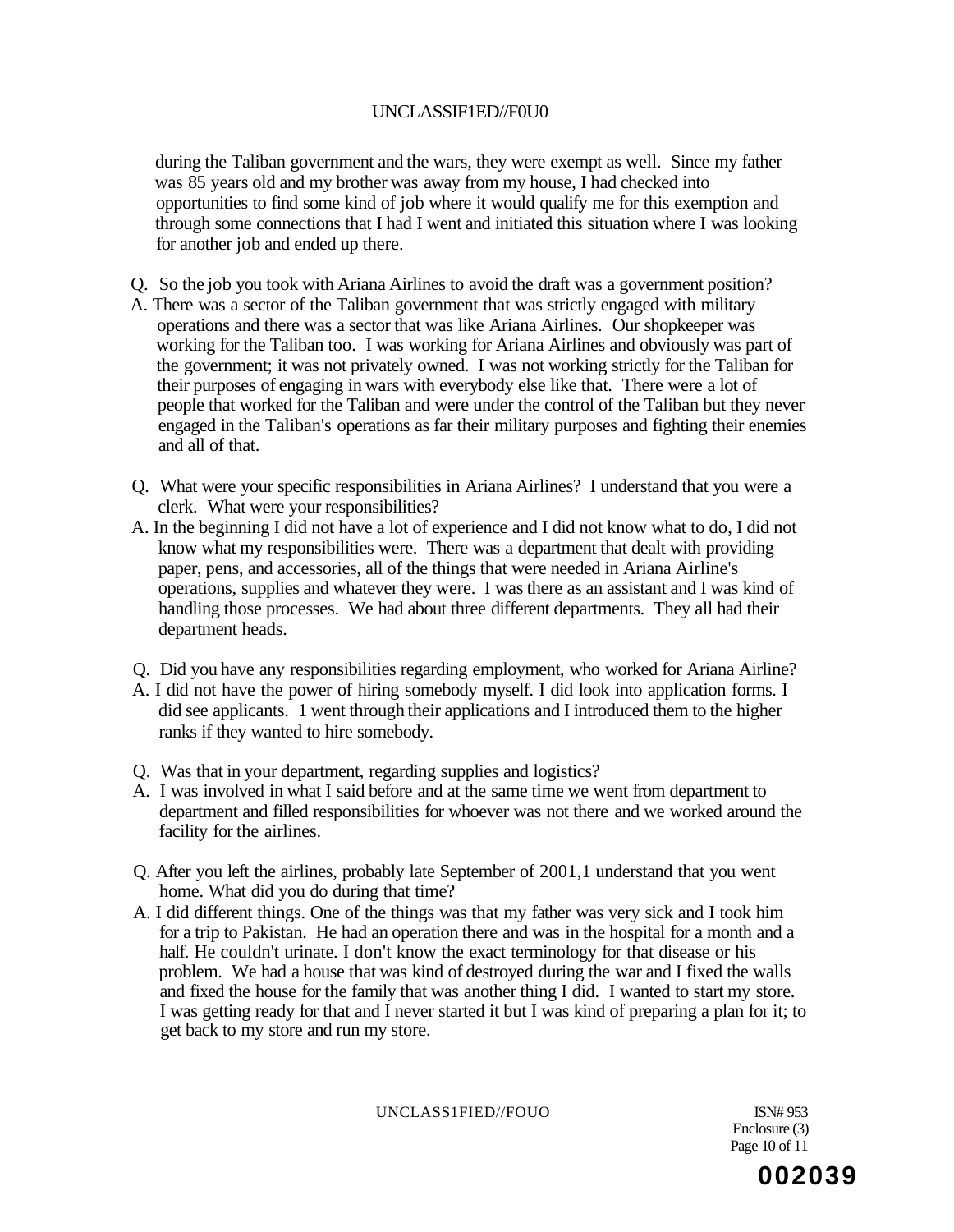- Q. Also, I think I heard while you were providing earlier statements that you may have chartered other airlines or other services to help capacity for the Afghanistan airlines. Is that correct?
- A. Yes, I said during the Hajj time there were a lot of wars going on, and we did not have a lot of Hajjis making the trip, but when the government was established we had a lot of people going between Kabul and Medina, Saudi Arabia so we did hire more airlines.
- Q. Other airlines from neighboring countries I assume?
- A. It was handled by the Ministry of Aviation. Usually we would get a lot of airplanes from the Emirates.
- Q. Last question is regarding Ariana Airline aircraft and equipment. Was every aircraft that your company operated clearly marked as Ariana Airline livery?
- A. They were in the same shape, form, and look the same, all the way from King Zahir's time for the past fifty years, they were the same airlines.
- Q. Specifically, did any of the aircraft operate that did not have a marking on their tail or on the aircraft that clearly showed as them as an Ariana Airline versus a military or non-airline aircraft. For example, more specifically, every airplane that operated on your schedule or charter was clearly a passenger aircraft for Ariana?
- A. Yes, all of them were strictly Ariana Airline planes. You know that international aviation systems, when you go to a particular airport they have to recognize you by your emblem or whatever the Ariana Airline symbol was.

Tribunal President: Thank you very much.

Detainee: Same to you.

Tribunal President: Janat Gul, do you have any other evidence to present to this Tribunal?

Detainee: I do not have any further evidence. My evidence I have discussed will have to be told and said by the people who know me and they are not here, so I do not have any more evidence to present right now.

*The Tribunal President confirmed with the Personal Representative that he had no further evidence to present to the Tribunal The Tribunal President explained the remainder of the Tribunal process to the Detainee and adjourned the open session.* 

#### **AUTHENTICATION**

I certify the material contained in this transcript is a true and accurate summary of the testimony given during the proceedings.



Tribunal President

#### UNCLASSIFIED//FOUO **ISN# 953**

**Enclosure (3) Page 11 of 11** 

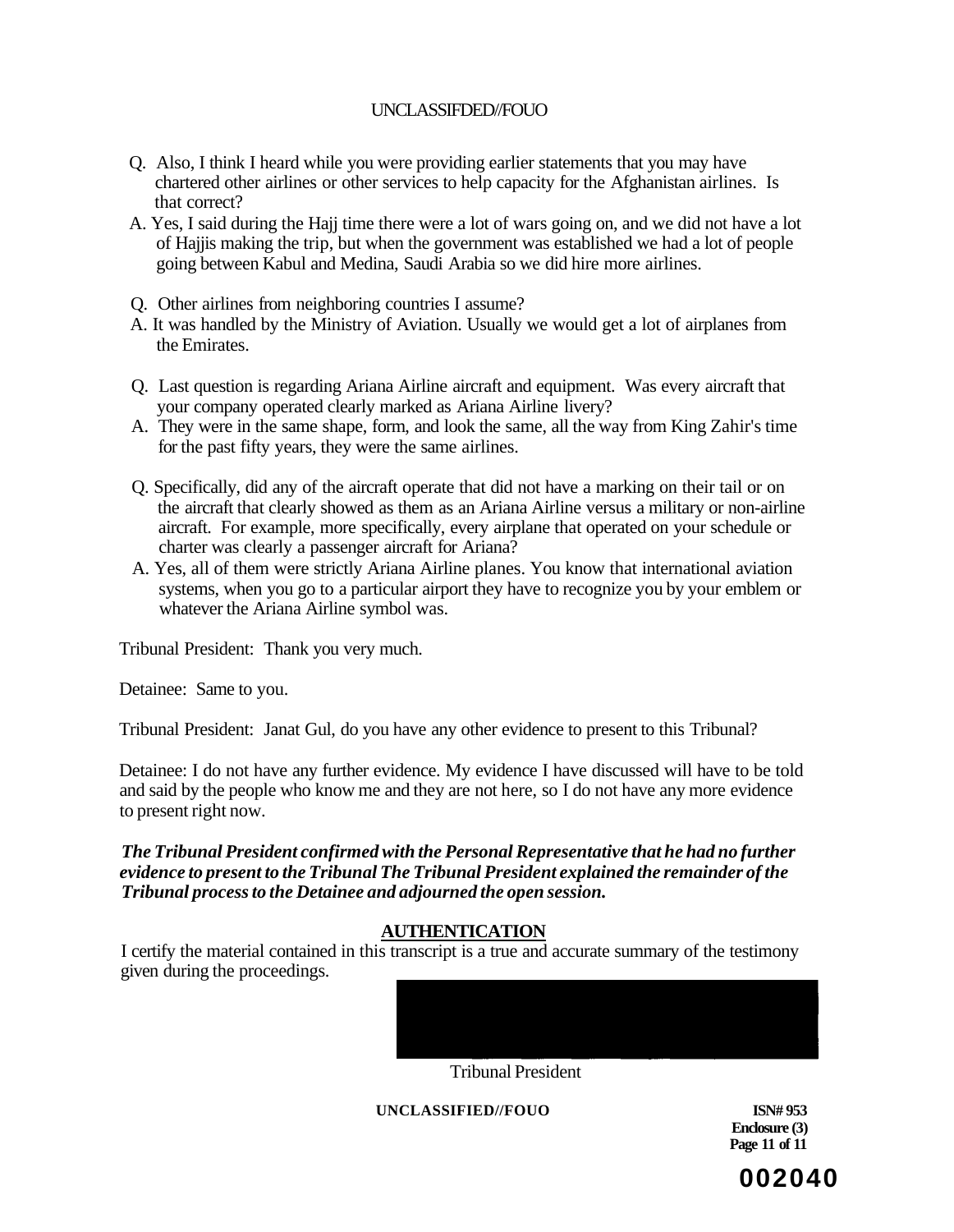# 953 PV Statementdoc **•BSE/\*\*''**

Because you know from my name, because for the reason of Taliban which they force people to join them. The whole people of the village know that. Before two times Taliban took me by force and took me to Qandahar. I don't have anybody at home that the Taliban can take. Because I was the only one close to my home and 1 had a store at the market near by. Because I also have a mill and the whole people of the village knows me and the things that I have. When the third time the Taliban come to the village to protect myself I tried to find some work in the government as a civilian since I went to school. But I couldn't find a job and I call myself HAM1EDULLAH, because I was unable to stand up to them. I try very hard to stay away from joining them and going to war. Finally one of the people that I know in the village helped me find a job as a clerk with the government. That was the only way I could protect myself from the Taliban. Also I told my family that I had a job as a clerk, they were all happy that it was better idea to stay away from the war. You could die very easy in war. Also there are a lot of things to write about this thing and it is now possible to write it here.

- 1. I shall tell you that I never told you I was Taliban. Because it is true. But I can say that 1 finish my school and I can read and write and I got a civilian job for the reason because I have no choice. There were higherlevel positions and I was only given a little authority only to read and write letters. I had no other things to do. It was the only way to leave the country and escape to another country. I talked to an interrogator so many times about this matter I don't know what they write about in my case file about this.
- 2. I work in the ARYJNA Afghan Airlines. There was another person as a director when ARYINA Airlines lost its value there was no foreign travel only once a year to Hajj or to pilgrim, that was the only time they could travel. All domestic flights were stopped and all the foreign offices all closed. I was the director at this time but I didn't have that much competence in this position. All the employees of the airlines know that. That was the only reason I took this job was to protect myself from death. And to escape from the Taliban force was the only reason.
- 3. When I came to the airlines I did not see anybody from the Taliban, Always we had contact with business and civilian's people. All the employees were senior and professional from the past. They had only business with civilians and when I meet with the employees they all told me this is the only place that management will not have a lot of changes. It will stay almost the same, and they stay neutral and away form the politics, when Taliban announces that they will control Afghanistan and announce their power in the government I didn't know about their structure of the government administration. Originally ARYINA was a part of the civilian transportation.
- 4. Also I should tell you that the Taliban had there own special airplanes and airport. I didn't know that the planes would take people and was unsure whether they would charge them or not. But ARYINA Airlines by the law we charter people and we charged them and they had to pay for there tickets, and they would have to buy the tickets in the office. They would

*QcHl* IP 4QOTF' *ftfbv.0* 

 $y < l$ <sup>\*</sup> $y$ 4yUf *V. >'* gxhit>i+D-b Pa<sub>3</sub>« Uf2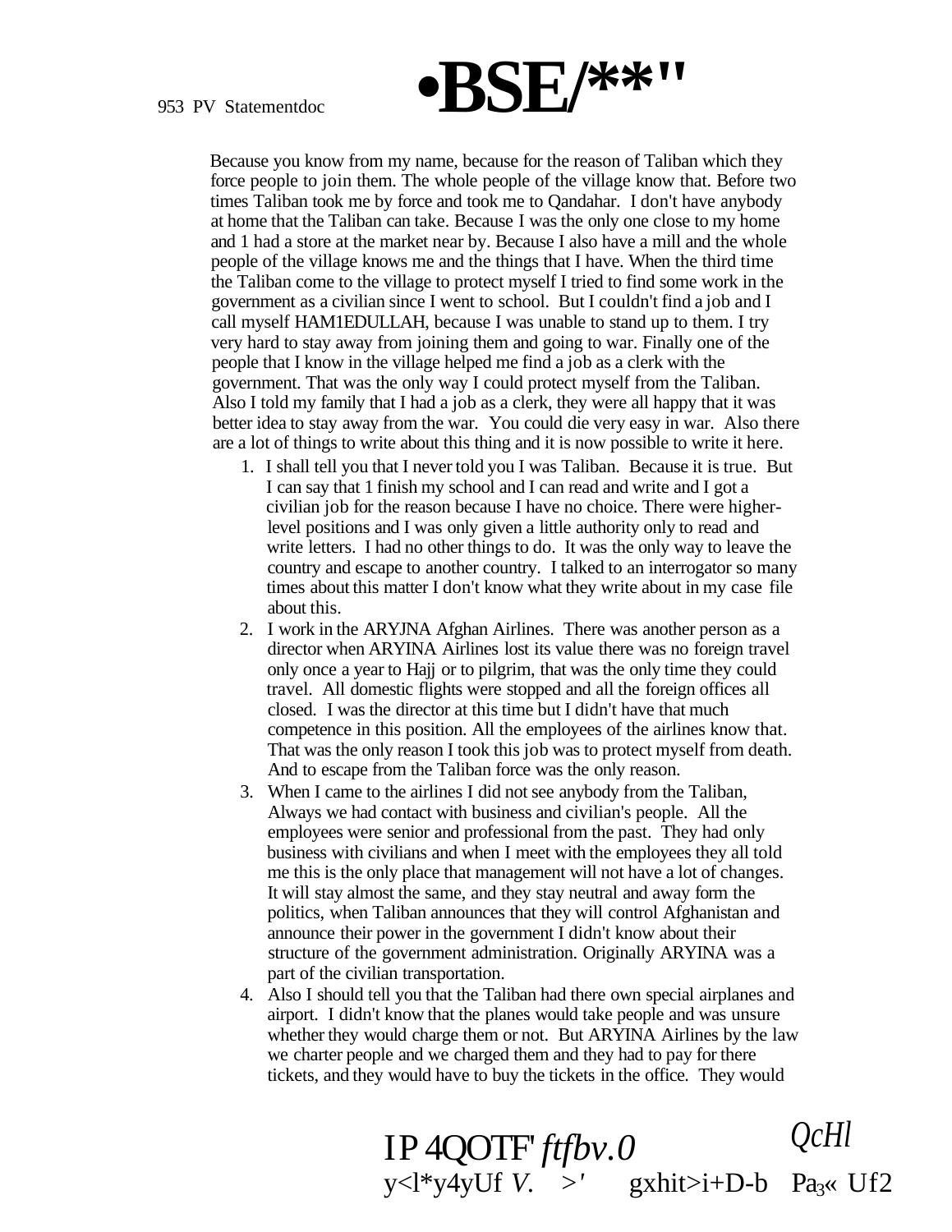# 953 PV Statementdoc  $\prod_{i=1}^{n}$

have to stand in line and wait for us to call their name. This is new to me and I heard a new thing that was not true. The Taliban would not give their money for the ticket because they had their own plane to travel with.

- 5. ARYINA Airlines would never use for the soldiers in the war. I never heard of it either. If this happened before I worked here I didn't know. Because I didn't see any law in the airlines because ARYINA Airlines was . not insured to go into a war zone. I heard that a lot of Taliban planes were
	- lost and destroyed in the north of the country. But I didn't see any of the ARYINA airplanes was damaged or destroyed by the war.
- 6. From my point of view and it is true that the Taliban planes were -destroyed because the military ammunition that they carried would make them explode in the air killing everybody, but this never ever happened to an Aryina airplane not even once. Know one ever said anything about it. ARYINA was operating under international law and was also controlled by a lot of foreign countries. Also insurance was an important thing and it was impossible for Taliban to use it for other things.
- 7. ARYINA Airlines has pilots from the king was in Afghanistan all the way till the last president Dr. NAJIBULLAH government. They trained long before under the international law in different times. This thing is not believable and also all the employees knew that. In the time of the Taliban there was no new pilots and also it was impossible to train a new pilot since they did not have the knowledge or facilities and there was no possibility.
- 8. At that time I was the director nobody saw or heard about this thing and also it was not my business and not up to me.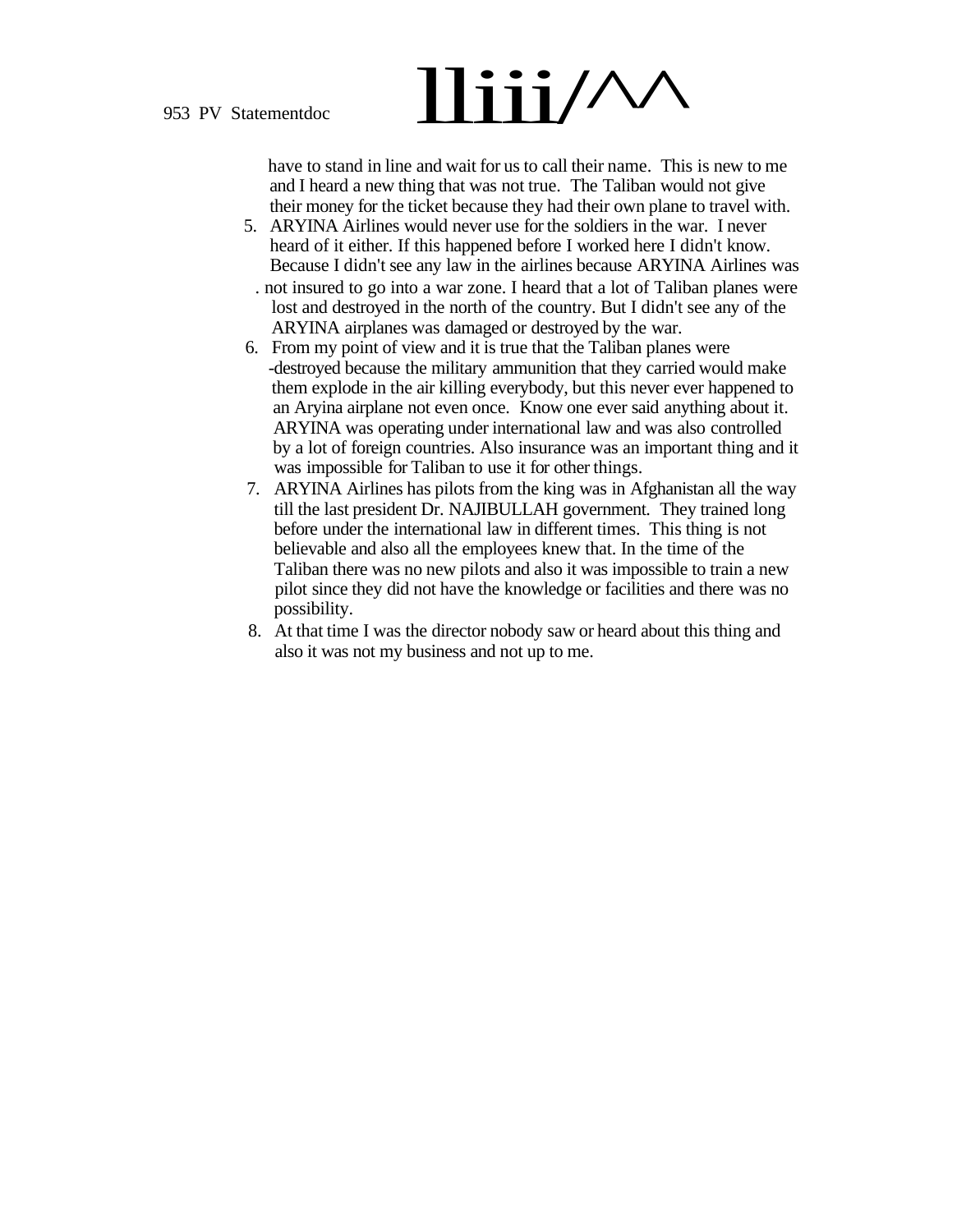## $v^{\lambda}$ jfij^cs^u > o^vj^^%^i> C^UUA v $V^{\circ}$  ow

**< j j (Jw. vjb <tk^ °\_>L> :» ^ <^ <^ ^^>^ w ^ <\*!\_>**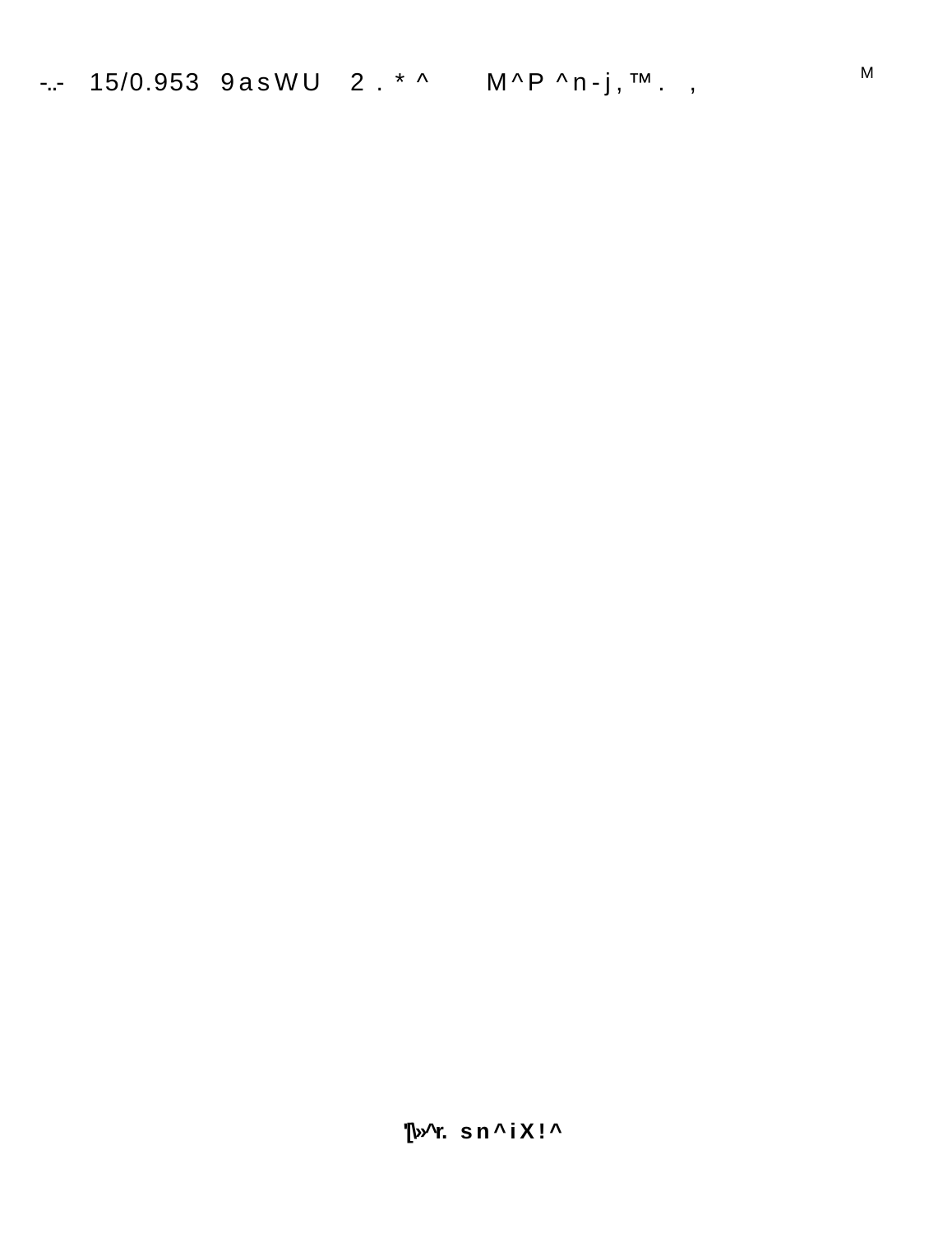**!>**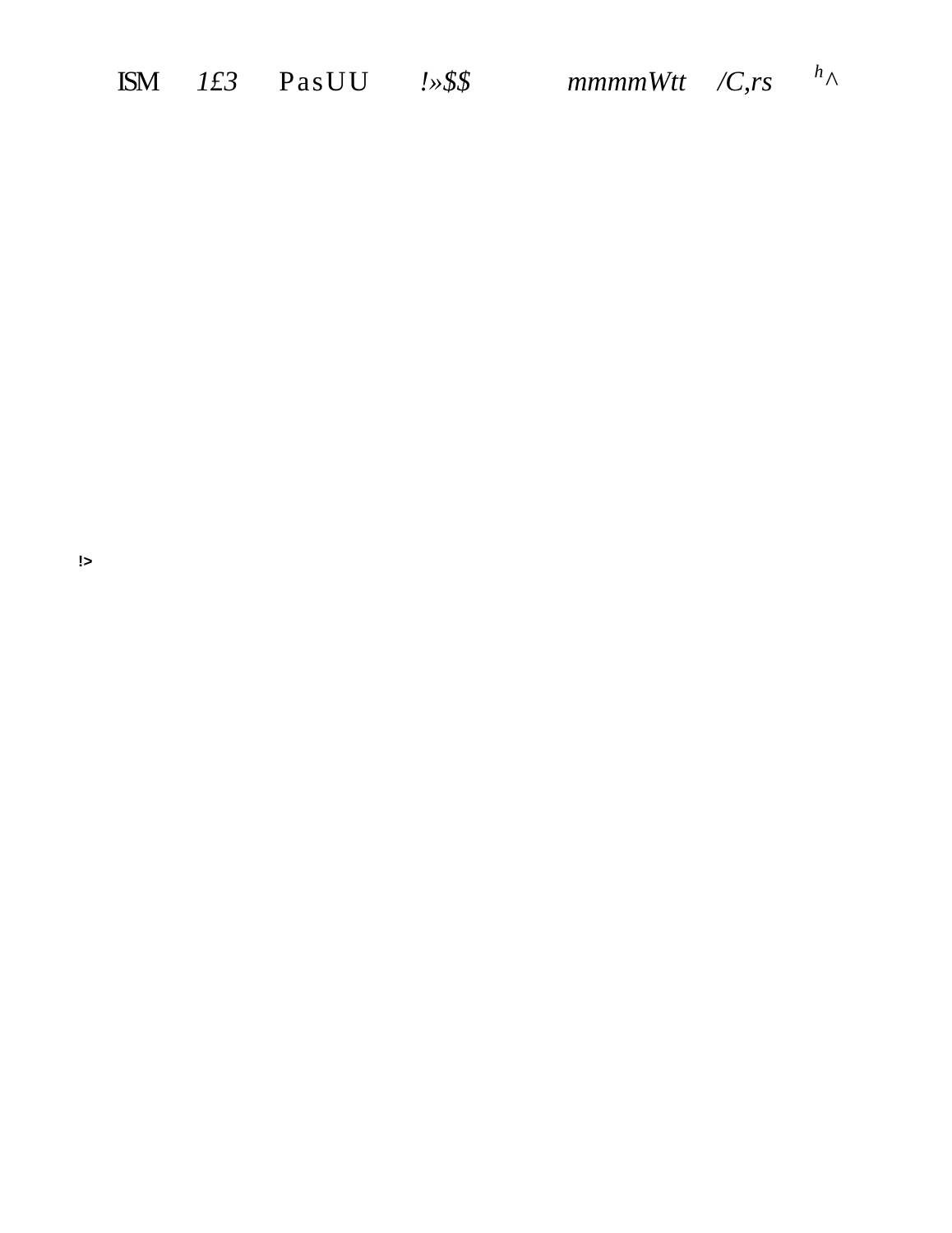^<W- c!^ii£AVu\.:A><\*•^ £ ^ »,ijA-<i"^ r rtV,\^V>0>"^s~ V

tf^v> ^x^r p> v \*^- \*^<£\*\* "fh^^ P ^ ^ ^ J ^ \* ^ \* ^ 2> ^ ^>A- <sup>^-j^</sup>